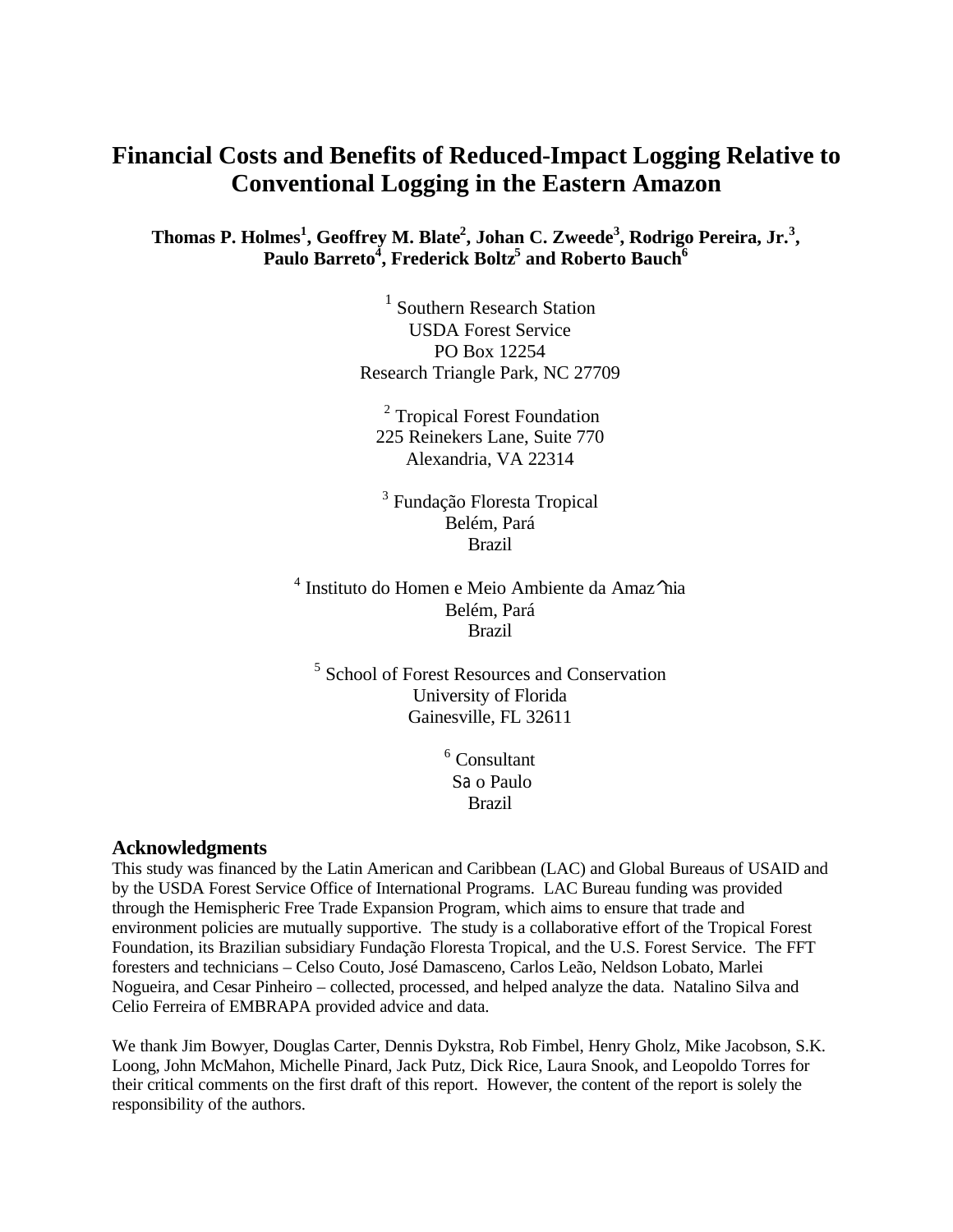## **EXECUTIVE SUMMARY**

This report provides a comparison of the costs and revenues of a typical Reduced Impact Logging (RIL) system relative to a typical, large-scale Conventional Logging (CL) system in the eastern Amazon. The analysis focuses on financial, operational, and technical aspects of CL in relation to RIL techniques and procedures. Although the study does not address biological or ecological questions directly, measurements were made of two key parameters affecting future forest productivity: damage to trees in the residual stand and the proportion of ground area disturbed.

An economic engineering approach was used to estimate standardized productivity and cost parameters for typical RIL and CL operations in the Paragominas, Par< timbershed. Detailed data on productivity, harvest volume, wasted wood and damage were collected from on-site harvest blocks. Productivity and cost data were also collected using surveys of forest products firms in the timbershed.

The major conclusion of the study was that reduced impact logging can be financially more profitable than conventional logging. This implies that economic self interest can help mitigate the loss of ecological services in tropical forests subject to logging pressure. However, a word of caution is due. Because tropical forests are heterogeneous and the markets for production inputs and outputs are variable, the conclusions of this study do not necessarily apply to other timbersheds in the Amazon basin or elsewhere. It is imperative for future studies to identify the set of conditions under which RIL can compete financially with conventional logging practices.

Investments in "human capital", or training forest workers, yielded financial dividends in the initial harvest in terms of more efficient use of machinery (human-made capital) and timber (natural capital). Efficiency gains to skidding and log deck productivity were large, but required investments in planning that would nearly triple conventional logging fixed costs. Better recovery of potential merchantable timber volume using RIL techniques reduced the direct and indirect costs associated with wasted wood and increased the volume of wood that could be recovered from a fixed resource base. Overall, the cost per cubic meter associated with a typical RIL system in this timbershed was 12% less than the cost of a typical CL system.

Reduced impact logging techniques greatly reduced damage to trees in the residual stand and reduced the amount of ground area disturbed by machinery. This result implies that future economic and ecological benefits provided by logged forests will be greater where RIL techniques are used.

Adoption of RIL methods are likely hindered by a number of factors, including: (1) the perception that RIL systems are more expensive than CL systems, (2) failure of CL cost accounting systems to recognize direct and indirect costs associated with wasted wood, (3) the lack of trained human resources for field implementation, (4) high net profit margins, inducing maximization of "throughput" rather than profit, (5) adjustment costs related to machine replacement and the opportunity cost of worker training may be nonzero, (6) standing timber prices may be undervalued, and (7) environmental regulations are not fully enforced.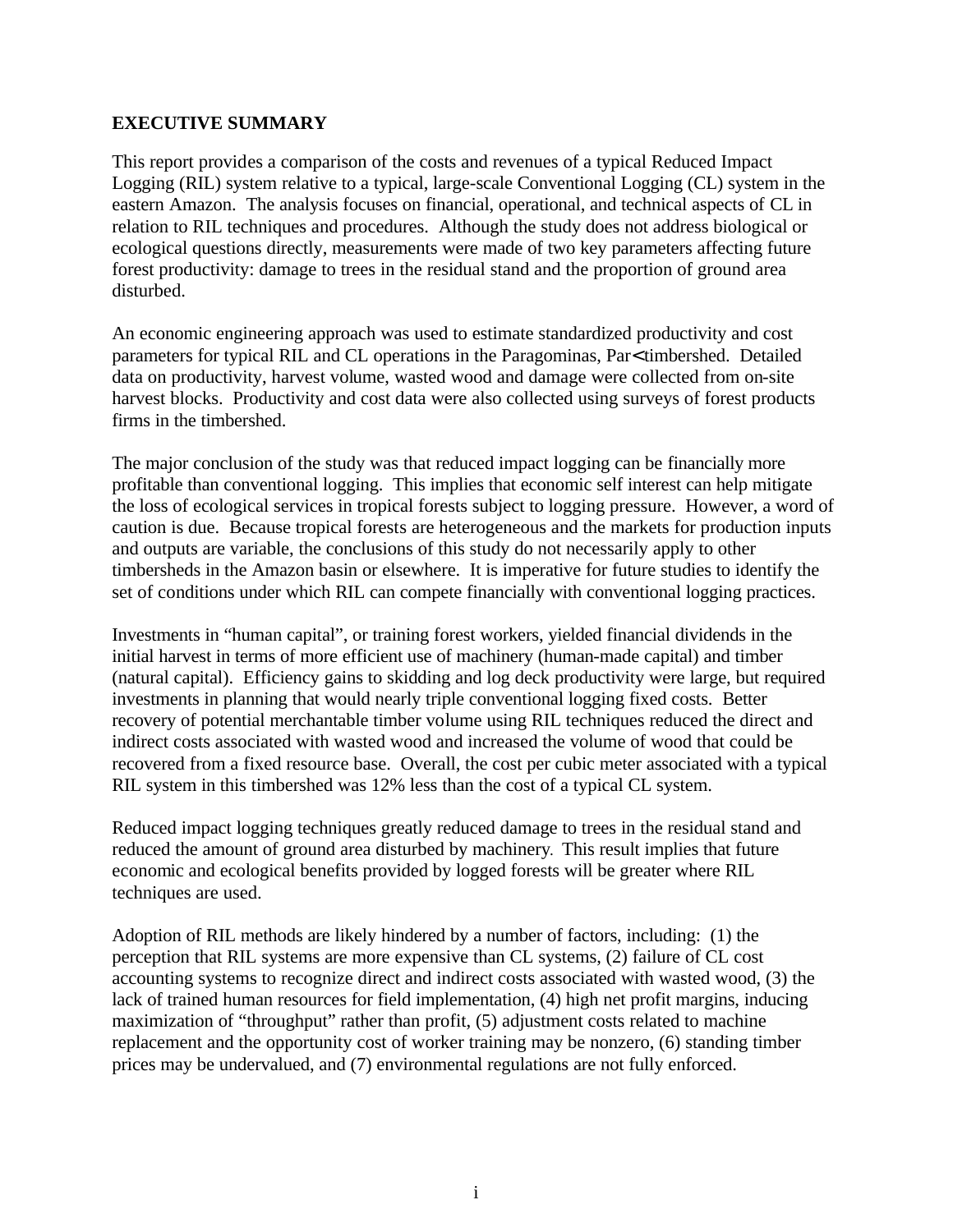# **Contents**

| 1.           |                                                                   |    |
|--------------|-------------------------------------------------------------------|----|
| 2.           |                                                                   |    |
| 2.1          |                                                                   |    |
| 2.2          |                                                                   |    |
|              |                                                                   |    |
| 3.1          |                                                                   |    |
| 3.2          |                                                                   |    |
| 3.3          |                                                                   |    |
| 3.4          |                                                                   |    |
|              | 3.4.1                                                             |    |
|              | 3.4.2                                                             |    |
|              | 3.4.3                                                             |    |
|              | 3.4.4                                                             |    |
|              | 3.4.5                                                             |    |
| 3.5          |                                                                   |    |
|              | 3.5.1                                                             |    |
|              | 3.5.2                                                             |    |
| $\mathbf{4}$ |                                                                   |    |
| 4.1          |                                                                   |    |
| 4.2          |                                                                   |    |
| 4.3          |                                                                   |    |
| 4.4          |                                                                   |    |
| 4.5          | PRE-HARVEST PLANNING, HARVEST PLANNING AND INFRASTRUCTURE COST 18 |    |
| 4.6          |                                                                   |    |
| 4.7          |                                                                   |    |
| 5.           |                                                                   |    |
|              |                                                                   |    |
|              |                                                                   |    |
|              |                                                                   | 27 |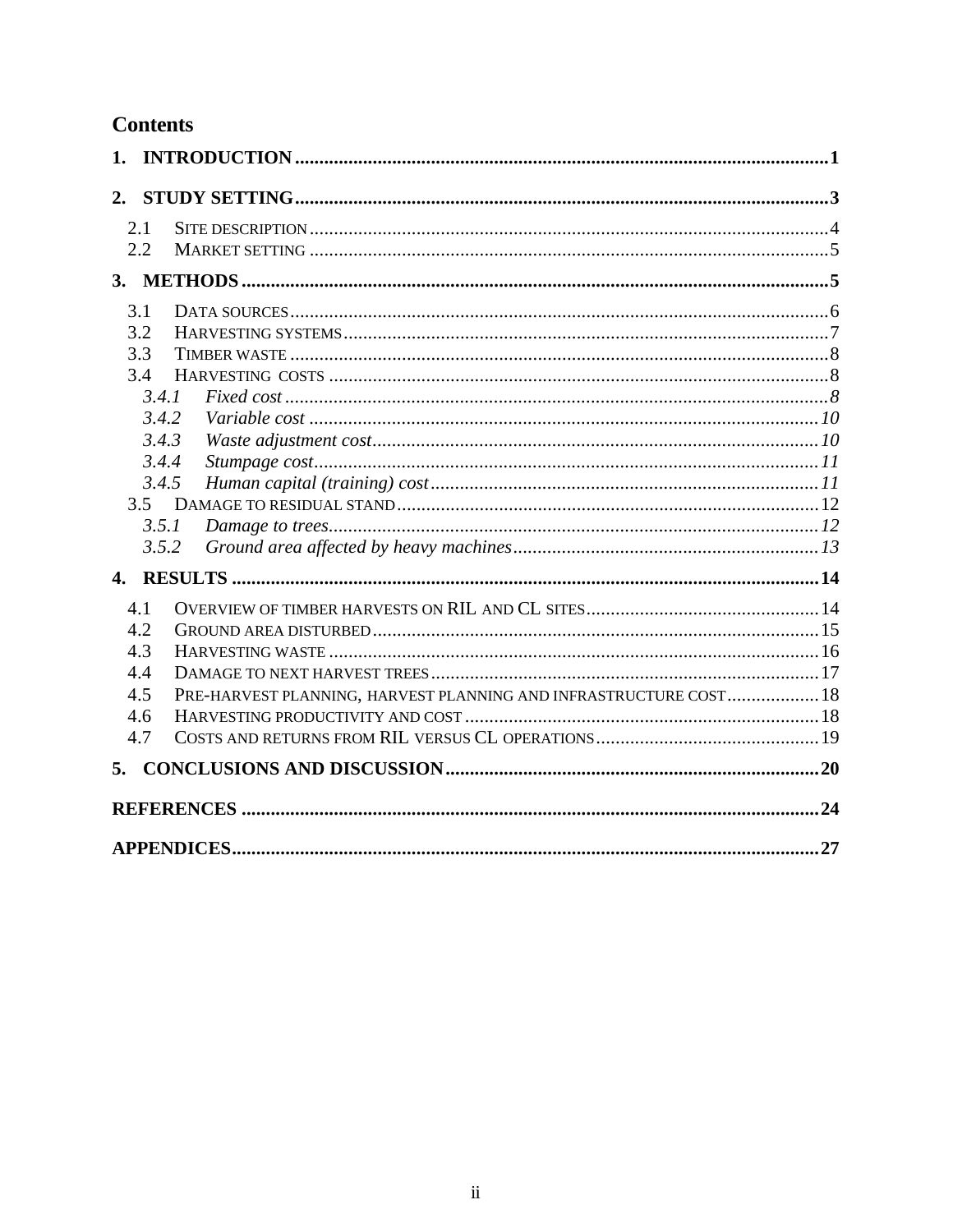## **1. Introduction**

Rain forest logging, as conventionally practiced in the tropics, depletes timber stocks and causes severe ecological impacts on residual forests that are not accounted for in economic terms (Repetto and Gillis 1988; Johnson and Cabarle 1993). Ecological degradation of logged forests induces economic costs due to loss of ecological services such as watershed protection, carbon sequestration, harvest of non-timber forest products and conservation of biological diversity (Dixon and Sherman 1990; Chomitz and Kumari 1998). Although the economic benefits of protecting and conserving tropical forests are probably large, quantification of these benefits is rarely undertaken (Albers, Fisher and Hanemann 1996; Kramer and Mercer 1997). Economic cost-benefit analysis may ultimately justify the institution of financial incentives or imposing regulations on the forest products industry to adopt sustainable management practices. However, funding mechanisms for financial incentive programs are uncertain and existing forestry regulations are often not fully enforced. Consequently, an alternative strategy to promoting good forestry practices in the tropics is to evaluate under what conditions the financial profitability of firms can be increased by adopting best forestry practices (Putz, Dykstra and Heinrich 1999). That is, can economic self interest help mitigate the loss of ecological services in tropical forests subject to logging?



*Conventional timber harvesting systems do not utilize best harvesting practices.*

Reduced impact logging (RIL) systems are currently being developed in Brazil and other countries with tropical forests in response to domestic and international concern over the ecological and economic sustainability of harvesting natural tropical forest stands. RIL systems use an array of best harvesting techniques that reduce damage to the residual forest, reduce soil disturbance and soil erosion, protect water quality, mitigate fire risk and potentially help maintain regeneration and protect biological diversity. The FAO model code of forest harvesting provides the basis for RIL system design and typically includes many or all of the following activities (Dykstra and Heinrich 1996): pre-harvest inventory and mapping of trees; pre-harvest planning of roads and skidtrails; pre-harvest vine cutting (where necessary); directional felling; low stumps; efficient utilization of felled trunks; optimum width of roads and skid trails; winching of logs to planned skid trails; optimal size of landings; minimal ground disturbance and slash management. RIL techniques and guidelines are not fixed prescriptions, but adapt best harvesting techniques to existing biophysical and economic conditions.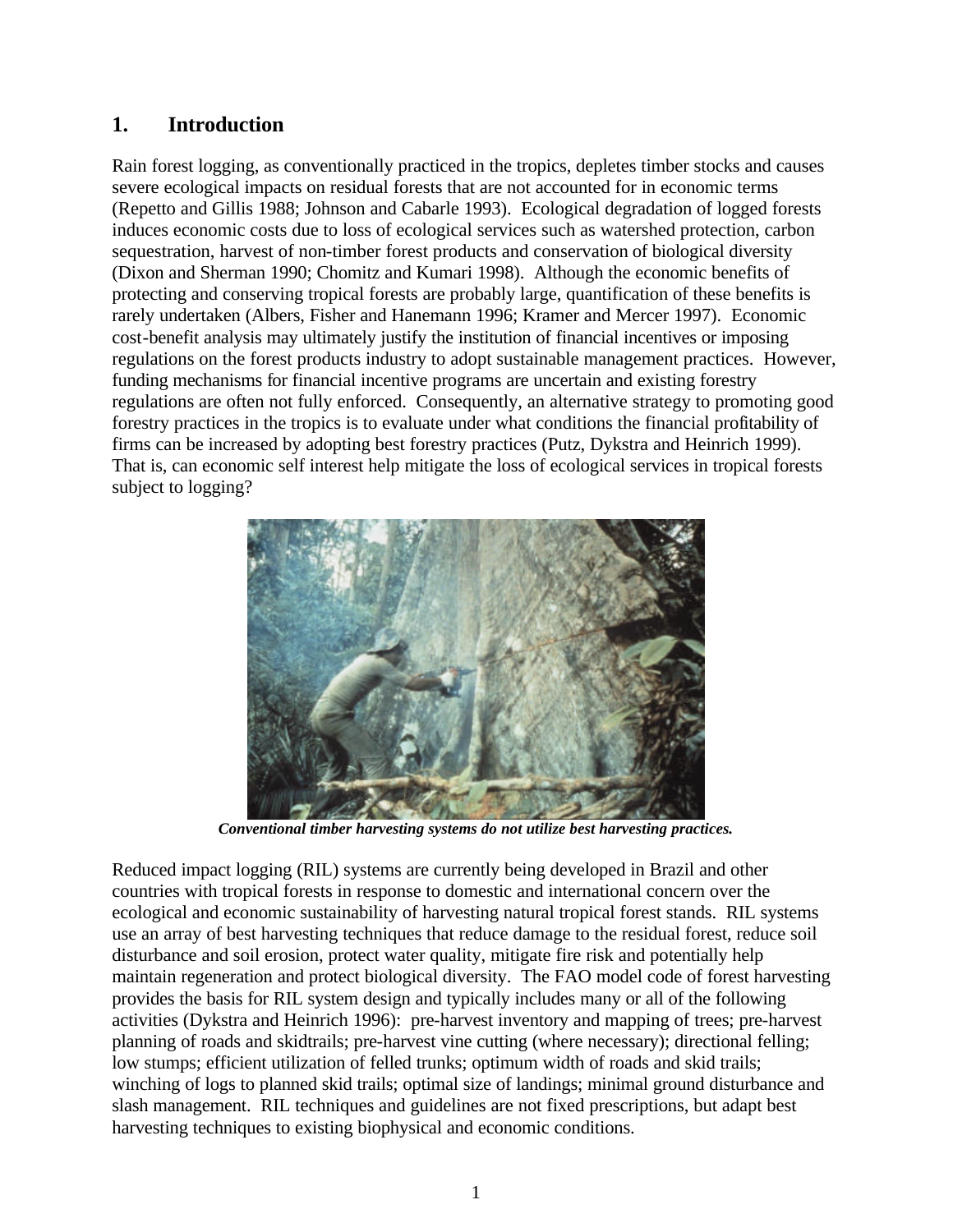RIL systems rely on investment in "human capital" to train and develop forest workers who understand and are committed to the application of best harvesting practices. Improvements in human capital can benefit logging operations by reducing costs associated with wasted wood and reduce machine time by improving the efficiency of machine movement. Forest workers trained in RIL techniques also operate more safely than workers receiving traditional on-the-job training. Training aimed at providing professional status for forest workers has been shown to reduce injury rates and, consequently, reduce the costs associated with workers' compensation (Jenkins and Smith 1999).

The ecological benefits of RIL relative to conventional logging (CL) practices have been verified using ecological measures such as reduced damage to soils and the residual stand, improved regeneration rates and improved nutrient conservation (e.g., Boxman et al. 1985, Jonkers and Hendrison 1987; Johns et al. 1996). However, little is known about the financial aspects of RIL, and existing evidence in Latin America is inconclusive. While it is premature to make a definitive statement, existing data suggest that RIL systems can be more profitable than CL systems under some conditions. Defining the set of conditions that favor the financial aspects of RIL deserves significant research effort. If a "feasible financial set" is identified by subsequent research, then economic self-interest may help protect ecological services in some logged tropical forests. Other institutional mechanisms will need to be developed where the financial profitability of RIL can not be counted on to stimulate the adoption of best harvesting practices.

Development and application of the CELOS system in Suriname showed that planned logging could be cheaper than conventional logging due to reduced skidding costs (Hendrison 1990). Recent research in the eastern Amazon state of Pará, using a modification of the CELOS system developed by IMAZON, confirmed this result and showed that RIL increased profitability relative to conventional logging (Barreto et al. 1998). However, another study in Brazil, near Manaus in the state of Amazonas, found that environmentally sound forest harvesting was moderately more expensive than the traditional logging system (Winkler 1997). This may have been due to a modified skidding system which utilized both pre-skidding and skidding phases. In Guyana, recent research showed that the cost of RIL was nearly identical to the cost of "traditional" logging, although the "traditional" operation in that study utilized moderate planning and was considerably more sophisticated than "hit and miss" logging utilized as CL comparisons in the Brazil studies (van der Hout 1999). Finally, a recent study in Ecuador reported that the cost of RIL was moderately higher than the cost of CL (Montenegro 1996). It should be noted that, in both the Amazonas study and the Ecuador study, the logging intensity was much higher on the CL sites. This difference would have the effect of lowering the per unit cost and favoring the CL operation.

In addition to financial impacts, RIL systems can provide other industrial benefits. RIL procedures reduce the volume of timber wasted in harvesting operations, thereby increasing the volume of timber supplied from a fixed resource base (Pulkki 1998). Pre-harvest inventories of standing timber provide a marketing advantage to landowners and mills who can establish forward contracts with buyers based on delivery of known volumes for specific species. Inventory control also helps eliminate low prices and degrade associated with products that sit in mill yards because buyers cannot be found. Careful tree felling and machine use using RIL techniques increases worker safety which should result in lower insurance rates and a more secure workforce. RIL systems are also an integral part of forest certification initiatives (Putz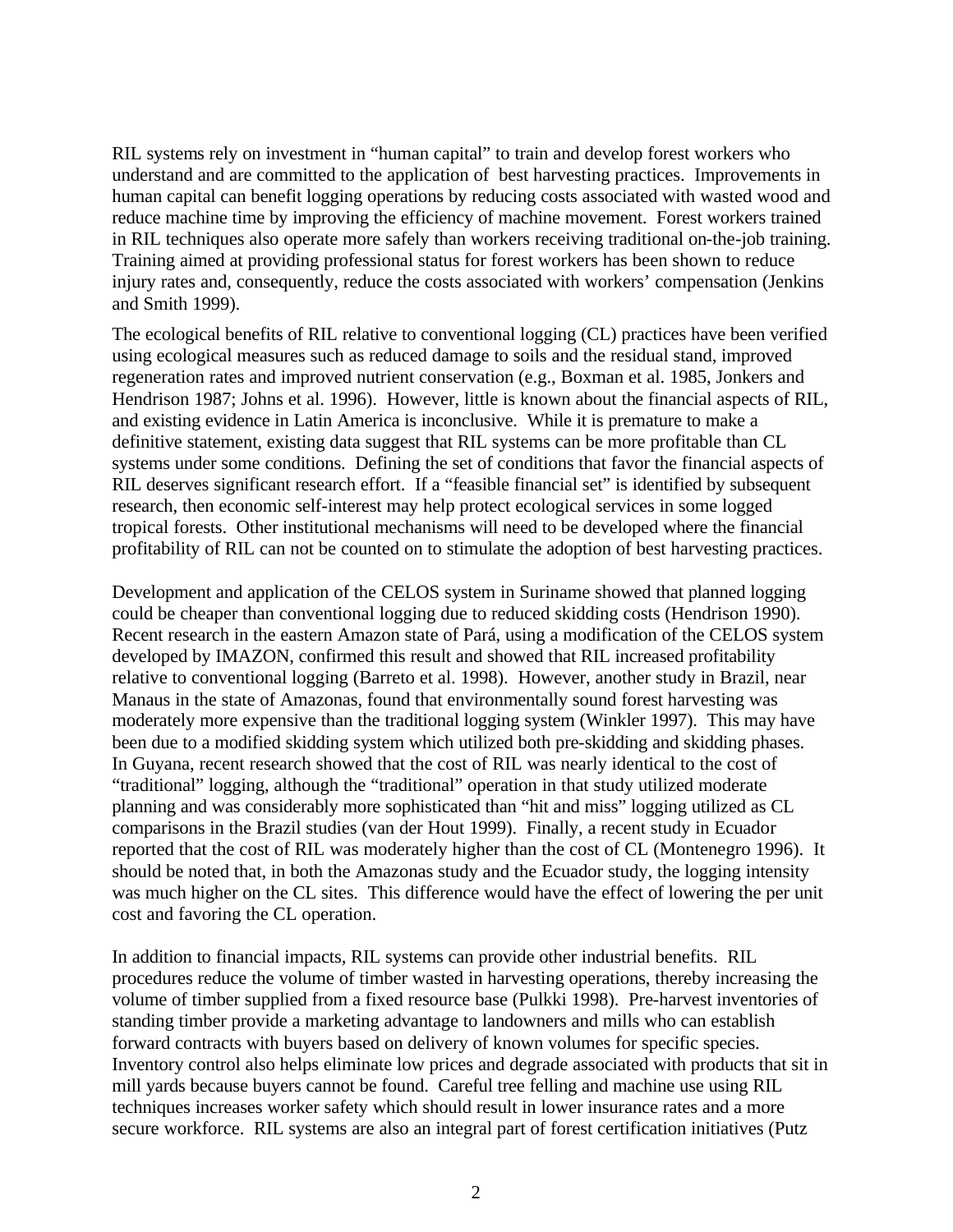and Viana 1996; de Camino and Alfaro 1998) and may provide a low cost method of achieving carbon sequestration targets (Putz and Pinard 1993; Boscolo, Buongiorno and Panayotou 1997) and forest conservation benefits (Frumhoff and Losos 1998).

The analysis presented in this report provides a comparison of the costs and revenues of a typical RIL system relative to a typical, large scale CL system in the eastern Amazon. The study focuses on the financial, operational, and technical aspects of CL vs. RIL systems. Although the study does not address biological or ecological questions directly, measurements were made of key parameters affecting future forest productivity and these parameters represent future benefits of using RIL systems. In the future, we intend to investigate how RIL methods must be modified to be cost effective in other settings characterized by variation in forest type, markets for inputs and outputs and size of operation.

# **2. Study Setting**

 $\overline{a}$ 

In the Brazilian Amazon, between 8,000 and 15,00  $km^2$  are annually logged, mostly using CL practices (Holdsworth and Uhl 1997; Nepstad et al. 1999). In the eastern Amazon state of Par<, loggers harvest 4-8 trees/ha (Johns et al. 1996; Holdsworth and Uhl 1997; Uhl et al. 1997), reduce canopy cover by 50% or more (Uhl and Viera 1989), severely disturb mineral soils (Johns et al. 1996) and kill or damage 10-40% of the living biomass (Verissimo et al. 1992). The resulting mosaic of gaps and forest patches is especially fire prone due to increased light penetration and fuel load (Holdsworth and Uhl 1997; Cochrane and Schulze 1999; Nepstad et al. 1999). If forestry is to hold promise as a sustainable conservation and development option, ecological impacts of timber harvesting need to be mitigated using technology that is economically competitive with current destructive practices.

Attitudes in Brazilian society are changing from viewing forests as a development impediment to viewing forests as a renewable resource to be managed.<sup>1</sup> With this change in perspective, the demand for information regarding sustainable forest management has grown. Because timber harvesting has the greatest ecological impact of any forest management activity, RIL methods are a necessary component in the design of sustainable timber management systems.

For the past several years, the Tropical Forest Foundation (TFF) and its Brazilian subsidiary Fundação Floresta Tropical (FFT) have developed and implemented operational RIL models at various locations throughout the Brazilian Amazon and trained forestry personnel in RIL methods. To date, FFT has established 5 RIL forest management models in four forestry regions of the Amazon: (1) Cauaxi, Pará, (2) Portel, Pará, (3) Marcelândia, Mato Grosso, (4) Claudia, Mato Grosso, and (5) Tapajós National Forest, Pará. Each region represents a different forest type and faces a different market for wood products.

<sup>1</sup>There has been a significant increase in the application of environmental regulations in the Brazilian Amazon. Resources for enforcement of environmental legislation in the Amazon have increased from R\$0.5 million in 1994 to R\$1.8 million in 1997 and the number of fines for "environmental resources" has increased from 5,278 in 1994 to 10,717 in 1997. Ninety percent of these fines are related to crimes against the flora (deforestation, illegal logging and illegal transport of wood). The value of fines collected has increased from R\$2.5 million in 1994 to R\$6.9 million in 1997 (Hirakuri and Barreto *in prep*).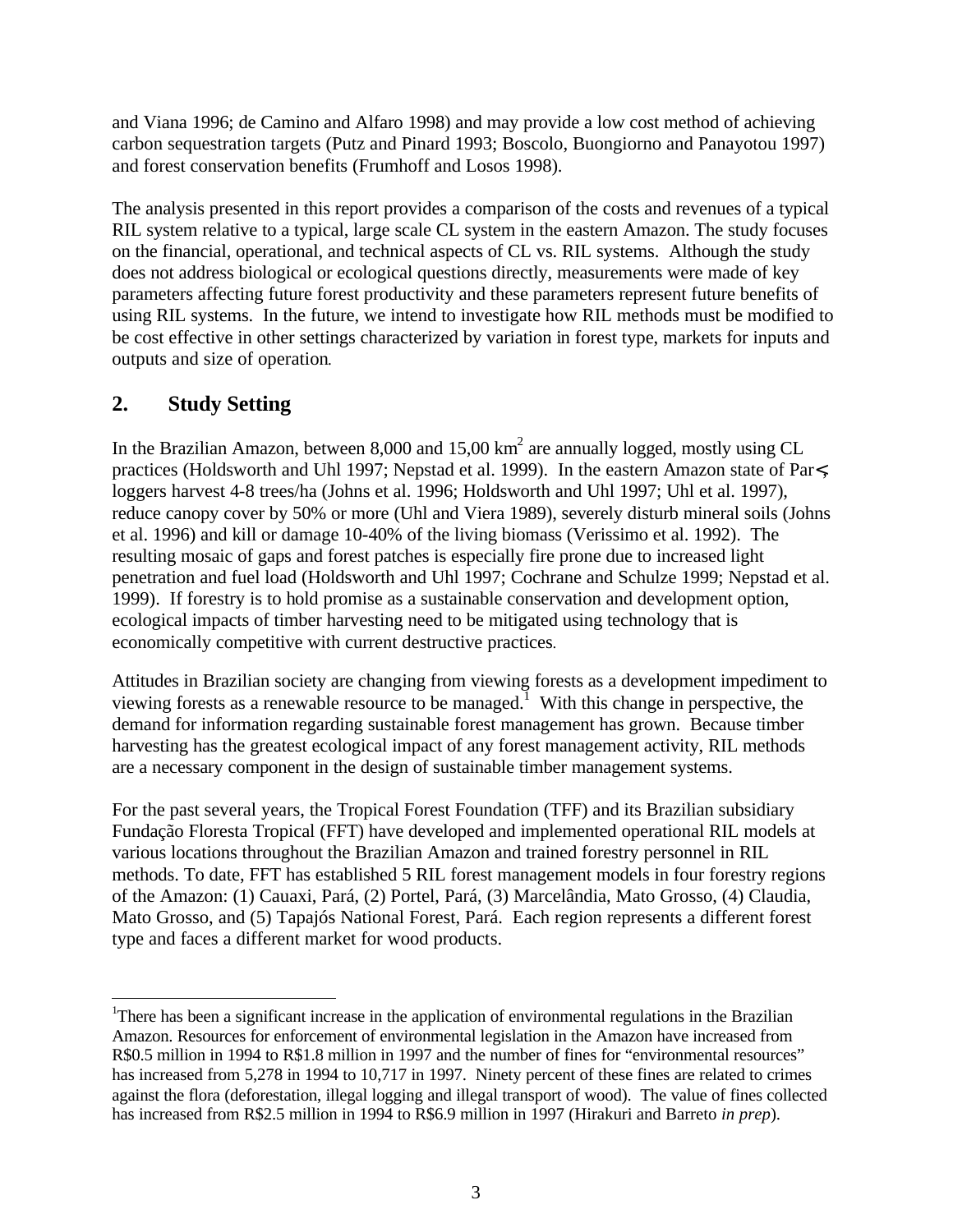## **2.1 Site description**

 $\overline{a}$ 

Between 1995 and 1997, FFT established several 100 ha cutting blocks at Fazenda Cauaxi. Cauaxi is situated about 120 km southwest of Paragominas  $(3^{\circ}35' - 3^{\circ}45' S; 48^{\circ}15' - 48^{\circ}25' W)$ on moderately undulating terrain formed from the residual tertiary plateau. The soils are oxisols with a distinct argillic horizon. Annual rainfall averages 2200 mm with a distinct dry season from June to November. Mean annual temperature is  $28^{\circ}$  C. The forest is classified as tropical moist (Walsh 1996). It is a mixed forest with more than 124 species (dbh  $> 10$  cm) and patches of emergent trees exceeding 50 m in height (top of crown). The vine load is considered dense.

FFT established Block 1 as a conventional logging block, Blocks 2, 3, 4 and 6 as RIL blocks, and Block 5 as an unharvested control (see Cauaxi Block Layout at end of report). FFT conducted 100% pre-harvest inventories of commercial and potentially commercial trees on all blocks and established permanent plots representing  $1\%$  of the area in each of the blocks.<sup>2</sup> Pre-harvest inventories included all commercial and potentially commercial trees greater than or equal to 35 cm d.b.h. on blocks 1 (CL) and 3 (RIL). Post-harvest inventories were also conducted on blocks 1 and 3 to allow computation of waste and damage.



*Roads cause land use changes by providing market access for agricultural and forestry products.*

<sup>&</sup>lt;sup>2</sup> The area in permanent plots represented in each block is two times greater than required by Brazilian law.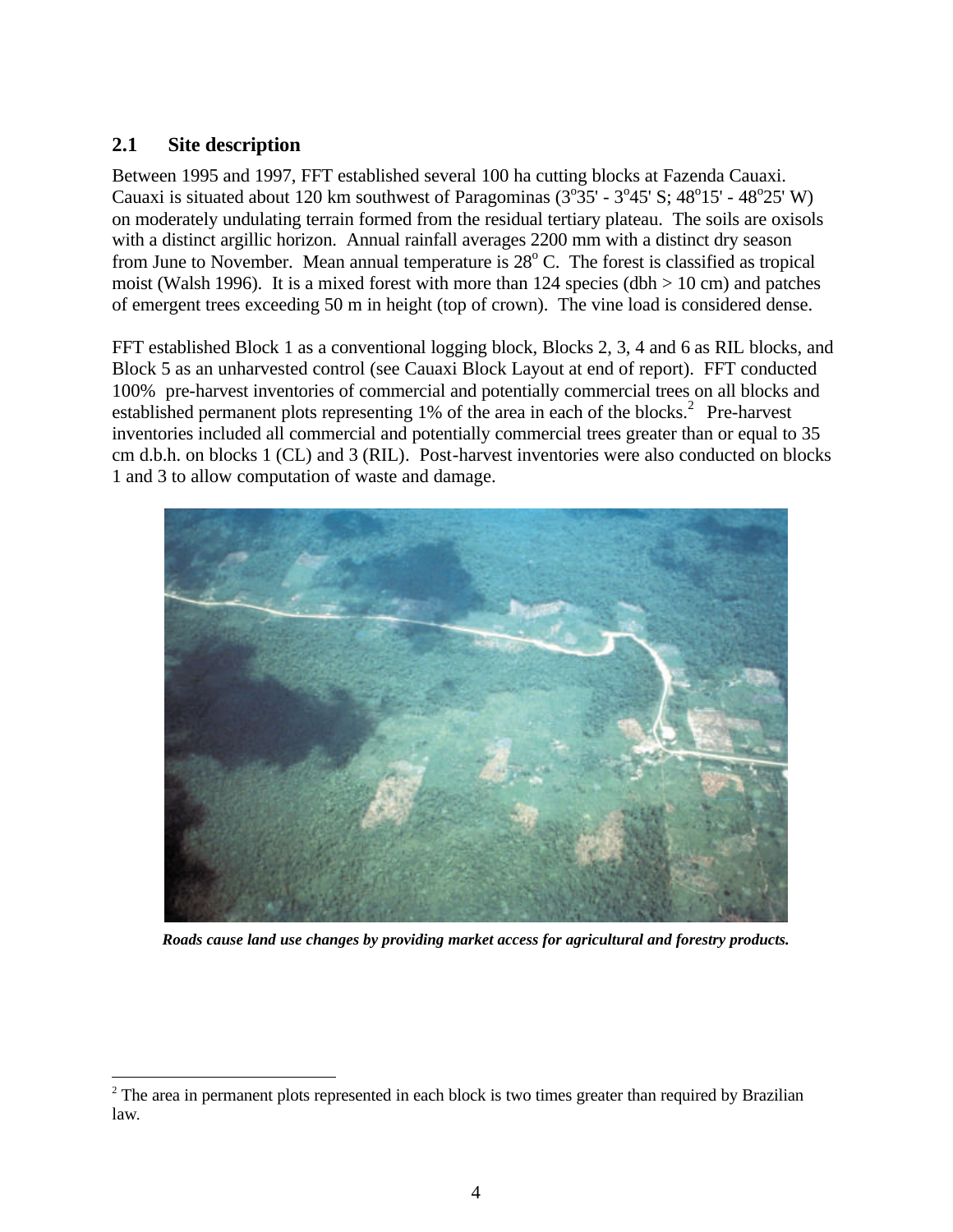## **2.2 Market setting**

The establishment of the Belém-Brasilia highway opened the forest frontier in Paragominas to harvesting and wood processing activities in the early 1970's. During the 1970's and 1980's the industry grew rapidly as many firms entered the market (Verissimo et al. 1992). Much of the industry growth during this period was due to agricultural subsidies that induced conversion of forests to pasture and provided low-cost wood. During the 1990's entry into the industry slowed, exit of firms increased, better capitalized firms expanded processing capacity to capture economies of scale and some firms established export clearing houses that dry, plane and package wood for the export market (Stone 1996).

As the wood products industry matured, standing timber became more scarce. Log hauling distances increased, and firms began using larger trucks to help control transportation costs. Between 1990 and 1995, delivered log prices in the Paragominas timbershed increased by 10- 30% and stumpage prices doubled (Stone 1996). Whether or not stumpage price increases will be sufficient to induce forest conservation and management activities in the Paragominas timbershed remains to be seen.

Most wood processed by mills in Paragominas is marketed domestically. Access to domestic markets permits 40 - 50 tree species to be harvested in this location. Northeast Brazil is the primary market for wood harvested in this timbershed (43% of volume), followed by the southeast (39%), the south (8%), other areas in Brazil (2%). About 8% of the wood processed in Paragominas is for the export market (Ferreira 1996).

In the Paragominas timbershed, CL operations can be categorized into three *terra firme* logging classes. The smallest CL operations (Class I) typically use a farm tractor and truck for logging. This scale of operation has the least impact on the residual forest. The second class (Class II) of CL operations is intensive, highly destructive and provides the initial step in converting forest to pasture. These operators typically own a small mill and some forest land, but rely on timber supplied from non-industrial private forests. They are the most common in terms of number of operators and volume of timber harvested. The third class (Class III) of CL operations are large, industrial landowners, often with vertically integrated operations, who supply their mills predominately with timber harvested from their own land. These operations typically use the most modern equipment but, because of harvesting techniques used, have a large impact on the residual stand.

# **3. Methods**

An assessment of the financial feasibility of RIL is complicated by the fact that tropical forests are heterogeneous. Variation in stocking of commercial timber species and harvest design parameters (e.g., crew size, inventory intensity, skidding technique) affect productivity and cost. In order to mitigate some of the limitations associated with conducting a case study, we utilized an economic engineering approach to estimate productivity and cost parameters (Hyde 1980). "Typical firm" parameters were estimated for large-scale (Class III) RIL and CL operations in the Paragominas timbershed using technical, engineering and economic data representing multiple sites.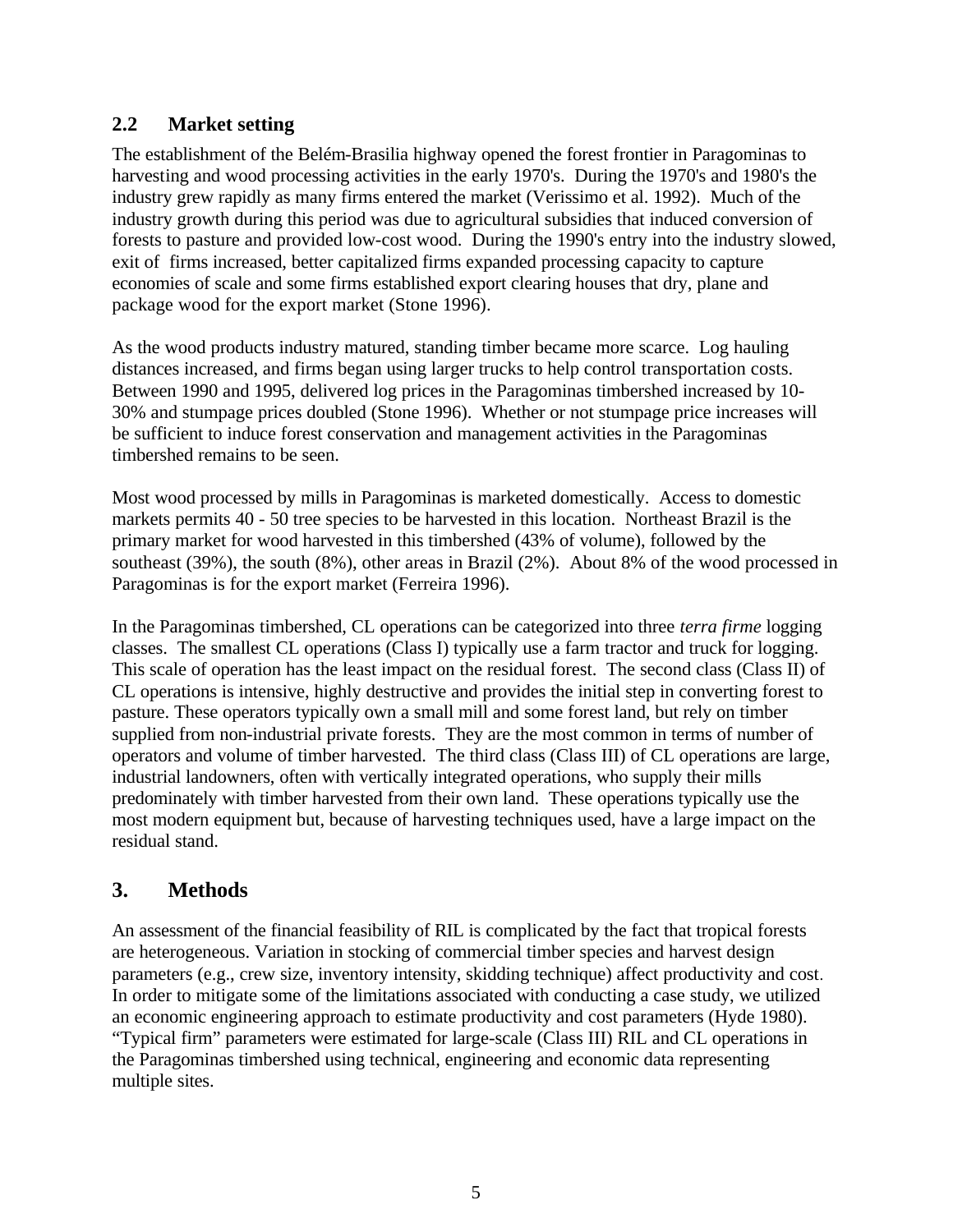## **3.1 Data sources**

Average timber harvesting costs decrease, up to some point, with an increase in harvest intensity. To help mitigate potential for a biased comparison due to unequal harvest intensity on RIL and CL blocks, a standard harvest volume (*qstd*) was computed as the average harvest volume from Cauaxi blocks 1 (conventional block), 3 and 4 (reduced impact blocks). It was found that  $q_{std}$  =  $25.36m^3/ha.^3$ 

Standardized productivity parameters for the RIL account were estimated by computing average values using data collected on several harvest blocks at Cauaxi and other comparable FFT model sites.<sup>4</sup> Standardized activity costs were estimated using hourly costs for labor and capital inputs. Hourly labor costs were based on the standard monthly wage for each job category and the average number of effective work hours per month.<sup>5</sup> Fixed equipment costs (depreciation, interest, insurance and taxes) were amortized on an hourly basis.<sup>6</sup>

Productivity and cost of CL harvesting activities were estimated from survey data collected from CL operators in the Paragominas timbershed. Data included information on timber harvesting productivity, labor cost, equipment used, crew composition and timber defects accepted by mills (FFT 1998; Paulo Barreto*, unpublished data*). Productivity and cost parameters were estimated by averaging across the surveyed firms.

For the CL account, the list of materials used included only safety items required by law. For the RIL account, the list of materials used included safety items required by law as well as additional items deemed necessary for personnel safety and health.<sup>7</sup>

In contrast to productivity and cost parameters, inventory, damage and waste parameters were not averages but were computed using data collected on RIL block 3 and CL block 1 at Cauaxi. Damage and waste parameters were computed based on a census of each 100 hectare block.

To allow estimation of net revenues and profit margins for typical RIL and CL operations, revenue data were collected. Gross revenue per  $m<sup>3</sup>$  at the forest log deck was computed using log prices for three value classes: *branco* (low value) =  $$10.74/m^3$ , *vermelho* (medium value) = \$21.61/m<sup>3</sup> and *nobre* (high value) = \$58.57/m<sup>3</sup> (C. A. P. Ferreira, *pers. comm.*). A weighted average price (\$25.50/ $m^3$ ) was computed using the volumes recovered on Cauaxi blocks 1 and 3 in each value class.

The analysis was based on actual 1996 values for factor costs and output prices. Values were reported in 1996 US dollars.

 $\overline{a}$ <sup>3</sup> This amount is similar to the average harvest intensity for firms in this timbershed as reported in an industry survey conducted by FFT (1998).

<sup>4</sup> See Appendix 3: Productivity Worksheet for specific details.

<sup>&</sup>lt;sup>5</sup> See Appendix 5: Calculation of Hourly Costs Based on Monthly Base Salaries.

<sup>&</sup>lt;sup>6</sup> See Appendices 6b through 6g. For CL operations, amortization schedules may result in conservative capital cost estimates because maintenance schedules may not be followed and equipment may receive rougher than average treatment.

<sup>7</sup> See Appendix 6a for a list of materials used by CL and RIL operations.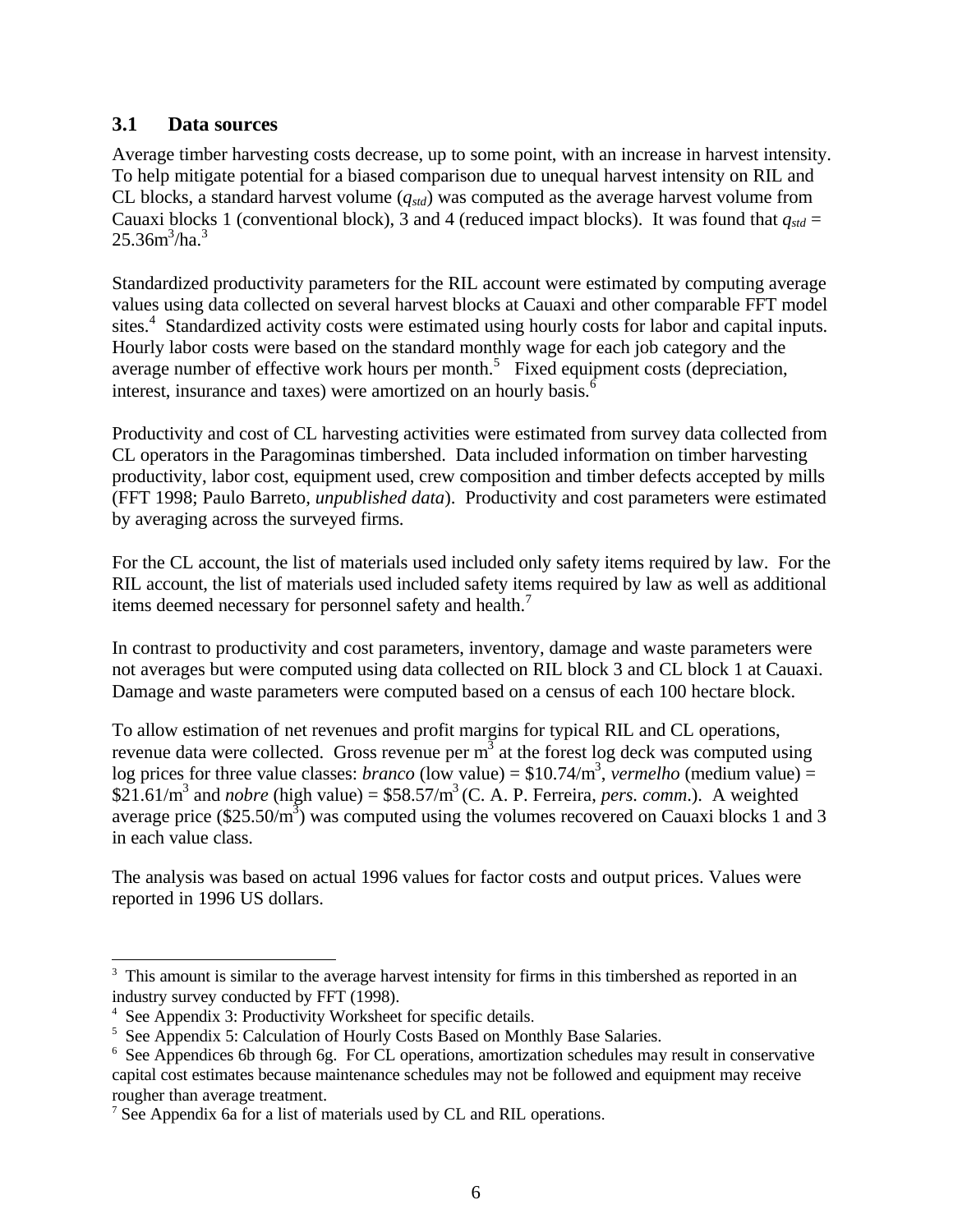## **3.2 Harvesting systems**

Timber harvesting on RIL blocks at Cauaxi were designed to be efficient, but not necessarily least-cost. Harvesting activities were planned up to 8 months in advance and crews were trained in RIL methods. A full inventory of commercial and potentially commercial trees greater than 35cm dbh occurred 7 months in advance of harvest and vines were cut at that time. A crawler tractor (Caterpillar D6 SR) was used for construction of roads and log decks and a rubber tire skidder (Caterpillar 525) with winch and grapple was used for skidding operations. Skid trails were laid out, but not constructed, in advance. Trees were directionally felled and sawyers used a Stihl AV 51 chainsaw for felling and bucking operations. Logs were sorted and loaded on the log deck with a Caterpillar 938F Loader. Roads, log decks and principal skid trails were constructed to be part of the permanent infrastructure to be available for the next harvest.



*Directional felling is a key step in reducing damage to the residual stand and increasing logger safety.*

An industrial cooperator performed the timber harvest on the CL block. Harvesting crews had received on-the-job-training but had not received training in RIL methods. The CL operator used a crawler tractor (Caterpillar D6 Logger) with winch for constructing roads and log decks and for skidding operations. A "tree hunter" (*mateiro*) worked with the sawyer in a "hit or miss" search for merchantable trees. Directional felling techniques were not used. Sawyers used a Stihl AV 51 chainsaw for felling and bucking operations. Timber fellers were paid on a piece rate that encouraged rapid felling with little regard for impacts on the residual stand. Skidding crews were not provided with precise information from felling crews regarding location of felled trees and therefore needed to search for logs. This resulted in an inefficient skidding operation with significant damage to the residual stand, forest soils and skidding equipment. Logs were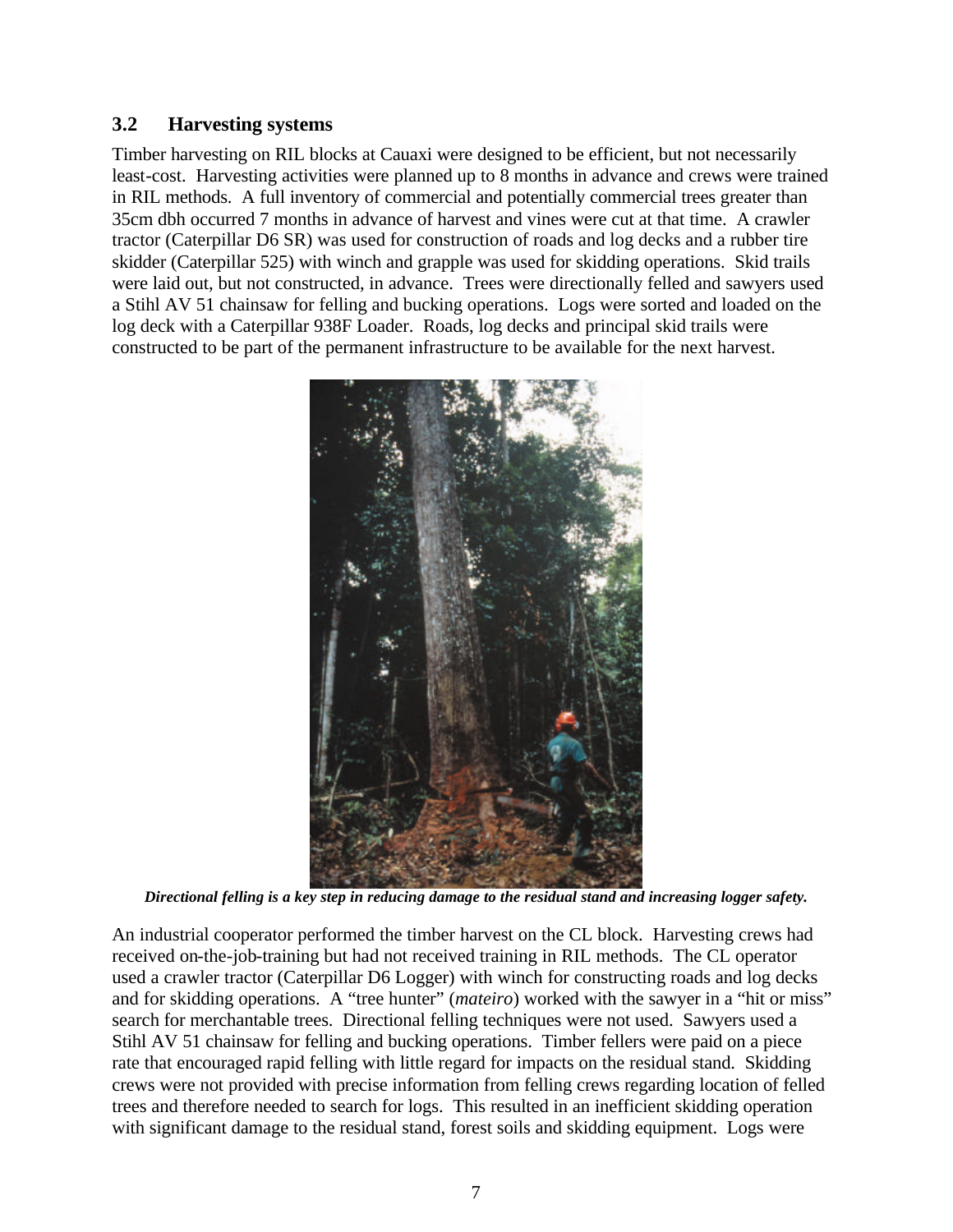sorted and loaded using a Caterpillar 938F Loader.

## **3.3 Timber waste**

The volume of merchantable timber wasted in RIL and CL blocks was computed using a census of each 100 ha harvesting block (blocks 1 and 3).<sup>8</sup> Timber was wasted both in the forest and on the log deck. Three categories of timber wasted in the forest were measured: (1) timber wasted by cutting stumps too high, (2) timber wasted in the stem or crown (e.g., merchantable branches) of harvested trees due to improper bucking practices, and (3) timber wasted because logs were not found by the skidder or bulldozer operator. The formula used for computing the volume of wasted wood (*waste\_vol*) was:

$$
(1) \qquad \text{waste\_vol} = \frac{\mathbf{p}d^2h}{4}
$$

where *d* is diameter and *h* is height.

In the CL operation, logs were left on the log deck and never transported to the mill due to improper selection of size, species or defect. Computations of volume left on log decks were made using the same method used for calculating the volume of wood left in the forest.<sup>9</sup>

## **3.4 Harvesting costs**

The economic engineering method was used to estimate productivity and cost parameters for each component activity of the timber harvesting system. Cost per cubic meter  $(cost/m<sup>3</sup>)$  was estimated as the sum of average fixed cost (f), average variable cost (v), average waste cost (*w*), average stumpage cost (8), and average training or "human capital" cost (*h*):

(2) 
$$
\cos t / m^3 = f + v + w + I + h.
$$

### *3.4.1 Fixed cost*

 $\overline{a}$ 

Fixed costs were partitioned into the following stages: (1) pre-harvest, (2) harvest planning and (3) infrastructure costs. Specific activities associated with each stage were:

- Pre-harvest Block layout, inventory, vine cutting, data processing, and mapmaking.
- Harvest Planning Tree marking, road planning and log deck planning.
- Infrastructure Road construction, log deck construction, and skid trail layout.

<sup>&</sup>lt;sup>8</sup> Merchantability was defined as timber sufficiently free from defects such that a typical mill in the region would accept it. Managers of 7 sawmills in Paragominas were interviewed to determine the specifications for acceptable defects (FFT 1998).

 $9^9$  For a description of the methods used to measure wood waste, see Appendix 8.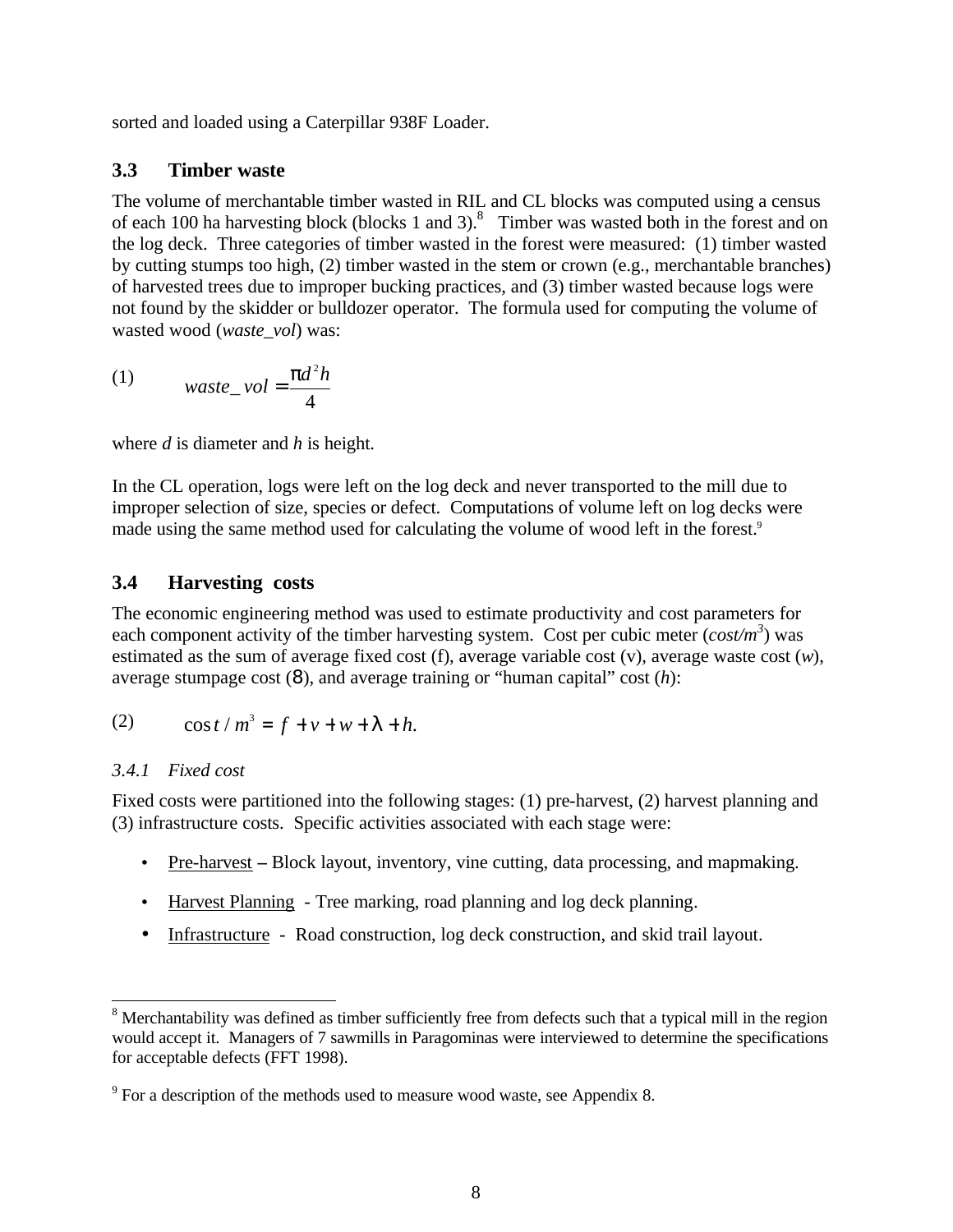

*Minimizing the width of forest roads reduces costs and decreases ecological damage.*

Fixed cost per cubic meter (f) associated with pre-harvest, harvest planning and infrastructure stages were computed for each activity using the formula:

(3) 
$$
f = \frac{t_i \cdot (c_i + c_m) + t_e \cdot c_e}{q_{sd}}
$$

where:

 $t_1$  = labor time, in hours, required per hectare  $t<sub>e</sub>$  = equipment time, in hours, required per hectare  $c_1$  = labor cost per hour<sup>10</sup>  $c_m$  = materials cost per hour  $c_e$  = equipment cost per hour.

Pre-harvest and harvest planning activities typically occur 6 to twelve months prior to harvest. Planning costs were compounded forward at the rate of 27.4 % per annum.<sup>11</sup> Block layout, road planning and log deck planning costs were compounded for 8 months. Inventory, vine cutting, road construction and log deck construction costs were compounded for 7 months. Data processing and mapmaking expenses were compounded for 3 months.

In addition, two other fixed cost categories were included: (1) support (e.g., cook, food, camp, support vehicle), and (2) overhead (e.g., office, administration, communications). Support cost was computed by dividing support cost per harvest season by estimated volume harvested during a season. Support costs were prorated over the total volume harvested during 8 months for RIL operations and 7 months for CL operations.<sup>12</sup> Overhead costs were computed as 10% of average

<sup>&</sup>lt;sup>10</sup> Hourly costs by activity are shown in Appendix 2.

<sup>&</sup>lt;sup>11</sup> This was the average nominal interest rate for Brazil in 1996 (Banco Central do Brasil, Relat $\chi$ rio Annual 1997).

<sup>&</sup>lt;sup>12</sup> See Appendix 7 for details of support costs.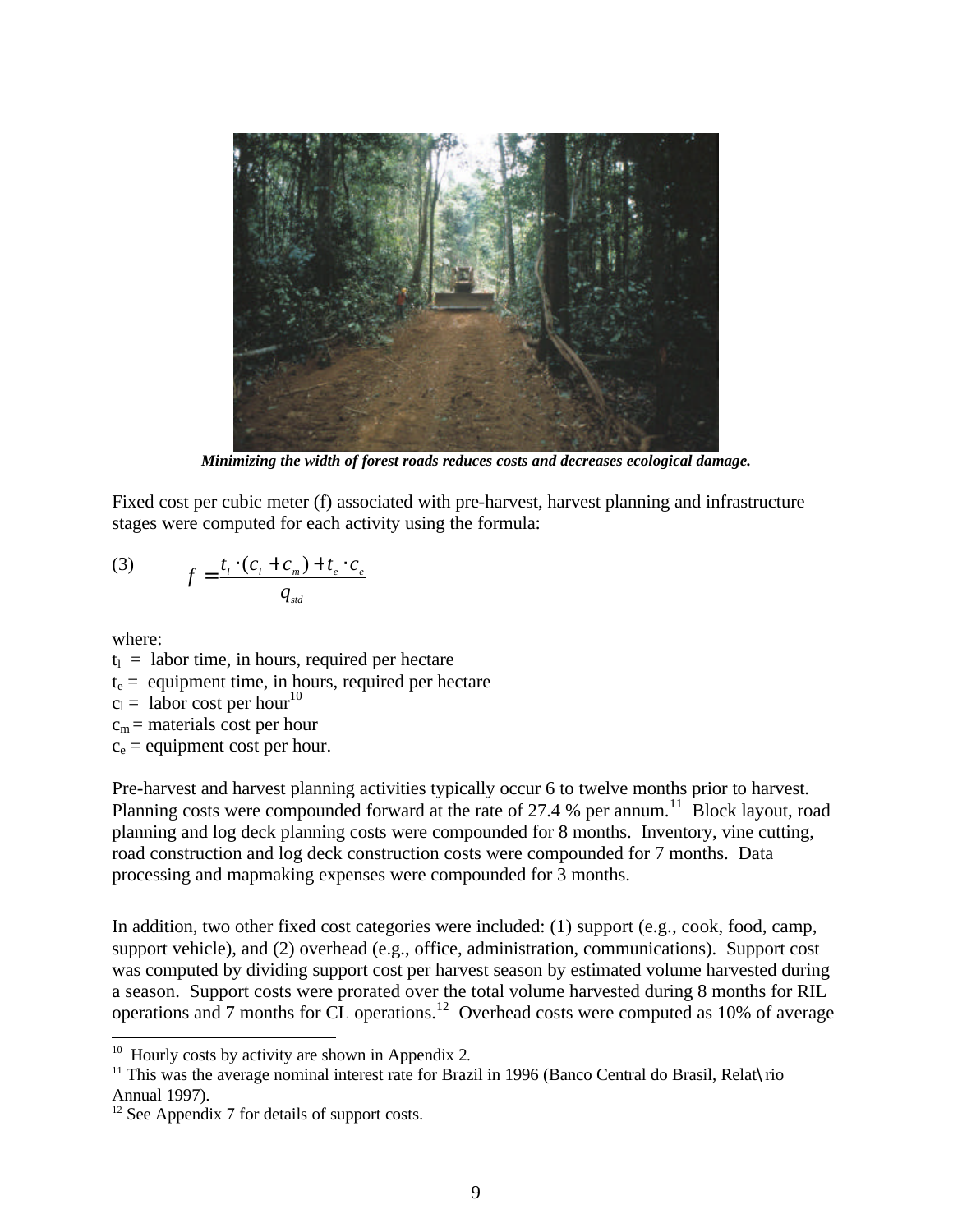variable cost.

#### *3.4.2 Variable cost*

Variable costs were computed for harvest activities associated with felling, bucking, skidding and log deck operations. Variable cost per cubic meter associated with harvest stage activities were computed as:

$$
(4) \t v = \frac{c_i + c_e + c_m}{p}
$$

where:

 $\overline{a}$ 

 $p =$  harvest productivity, in cubic meters per hour.

#### *3.4.3 Waste adjustment cost*

The volume of timber wasted is the difference between the potential volume recovered under "ideal" logging and the actual volume recovered. The potential volume was defined as the actual volume recovered on the standard block  $(25.36 \text{ m}^3/\text{ha})$  plus the volume lost in the following categories: (1) felled logs not found by skidding crew, (2) volume lost because poor felling caused logs to split and lose merchantability, (3) volume lost because logs were left unutilized on the log deck, (4) volume lost due to cutting stumps too high and (5) poor bucking of felled logs. Wasted wood incurs direct costs associated with felling, bucking, skidding and log deck activities (waste categories 1 through 3) and indirect costs by increasing effective stumpage price (waste categories 1 through 5).<sup>13</sup>

Waste factors were computed to account for the total volume of wood felled, bucked and skidded for each unit of wood transported to the mill. The formulas used were:

(5) 
$$
\mathbf{a} = \frac{q_{split}}{q_{_{std}}}; \mathbf{b} = \frac{q_{_{lost}}}{q_{_{std}}}; \mathbf{d} = \frac{q_{_{deck}}}{q_{_{std}}}
$$

where  $q_{split}$  is per hectare timber volume wasted due to splitting,  $q_{lost}$  is per hectare timber volume wasted because merchantable felled logs were not found by the skidding crew, and qdeck is per hectare timber volume wasted because logs were left unutilized on the log deck. Each ratio indicates the timber volume wasted at each harvesting step as a proportion of the standard volume of wood recovered and transported to the mill.

Waste cost per  $m<sup>3</sup>$  (*w*) was computed by multiplying each waste factor by the appropriate variable cost per cubic meter recovered and then summing:

<sup>&</sup>lt;sup>13</sup> Barreto et al. (1998) accounted for wasted wood by adjusting gross receipts downward. In contrast, we accounted for wasted wood by adjusting cost upward. This appears to be a more conservative approach.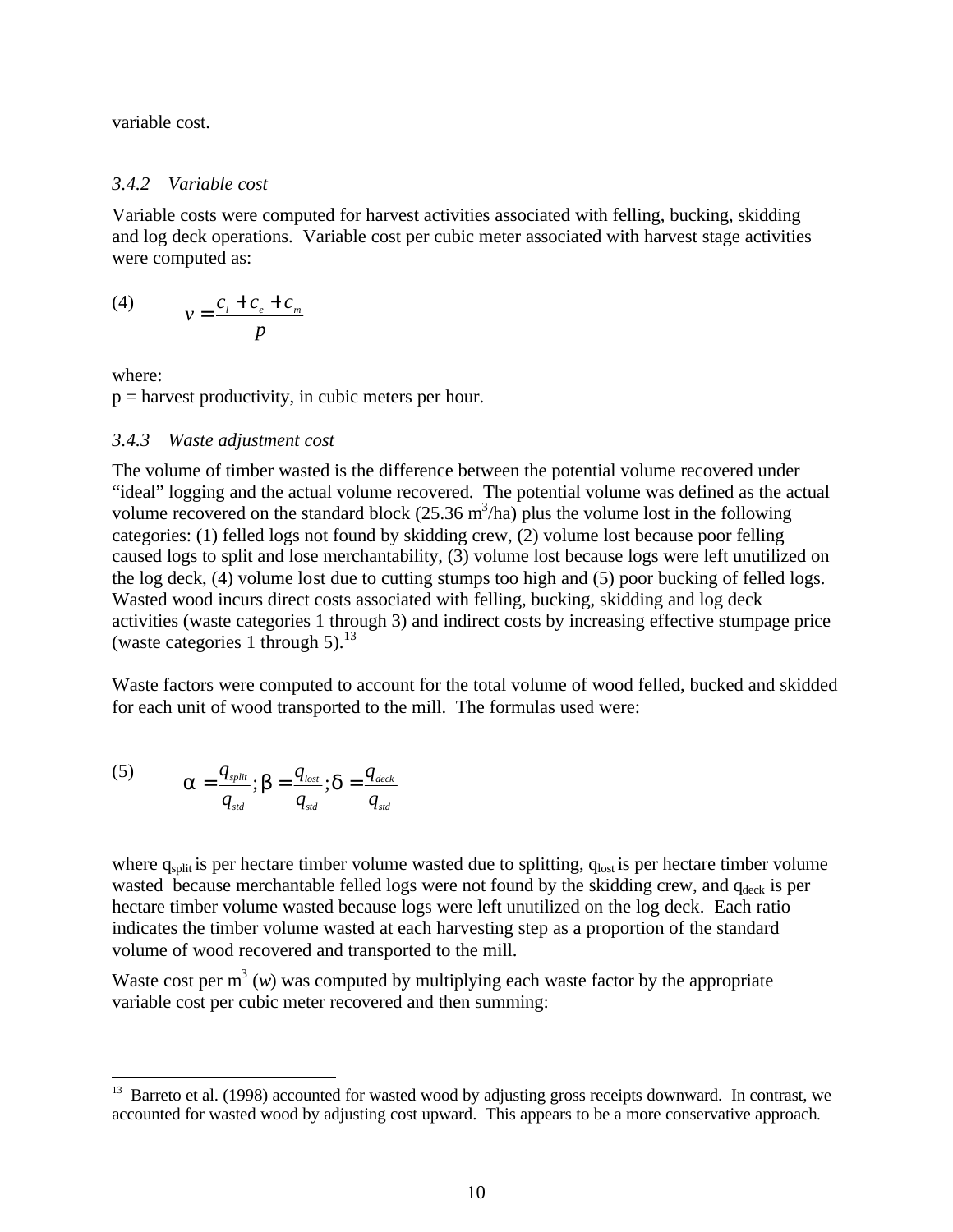(6) 
$$
w = a(v_{\text{full}}) + b(v_{\text{full}} + v_{\text{back}}) + d(v_{\text{full}} + v_{\text{back}} + v_{\text{stick}} + v_{\text{skid}} + v_{\text{deck}})
$$

where ( $v_{\text{fell}}$ ) is average variable cost of felling trees, ( $v_{\text{buck}}$ ) is average variable cost of bucking  $\log s$ , ( $v_{\text{skid}}$ ) is average variable cost of skidding logs, and ( $v_{\text{deck}}$ ) is average variable cost of log deck operations.<sup>14</sup>

### *3.4.4 Stumpage cost*

Stumpage costs were computed to account for indirect costs associated with wasted wood on RIL and CL operations. In the study area, stumpage was typically sold as "harvesting rights" on a per hectare basis  $(\mathbf{8}_{ha})$ .<sup>15</sup> If RIL operations were more efficient than CL in recovering the volume potentially available for harvest on a standard cutting block, then stumpage cost per  $m<sup>3</sup>$  of wood recovered would be lower (higher) for the RIL (CL) operation.

Stumpage cost per m<sup>3</sup> on the typical RIL block ( $8^{ril}$ ) was computed as stumpage cost per hectare divided by the standard volume:

$$
(7) \t Iril = \frac{Iha}{qstd}.
$$

Stumpage cost per  $m<sup>3</sup>$  on the typical CL block included a factor () ) for the difference in total volume of wood wasted (waste categories 1 through 5) between CL and RIL blocks:

$$
(8) \qquad \Delta = w^{cl} - w^{ril}
$$

where  $w^{cl}$  is the volume per hectare of timber wasted on the CL block and  $w^{ril}$  is the volume per hectare of timber wasted on the RIL block. Stumpage cost per  $m<sup>3</sup>$  on the typical CL block was computed as:

$$
(9) \t Icl = \frac{Iha}{qsd - \Delta}.
$$

 $\overline{a}$ 

#### *3.4.5 Human capital (training) cost*

RIL crews received specialized training to increase harvesting efficiency and decrease ecological impacts. CL crews received on-the-job training but did not receive specialized training. Therefore, if CL crews were to adopt RIL methods, investments would need to be made in "human capital". Estimated training costs for RIL were amortized over a 5 year period based on the assumption that crews would need retraining after that period. Amortized training costs were divided by estimated volume harvested over this period to arrive at an average training cost of  $$0.21/m^3$ .

<sup>&</sup>lt;sup>14</sup> RIL felling costs were not measured independent of bucking. Therefore, it was assumed for this calculation that RIL felling costs were 50% of felling plus bucking costs.

<sup>&</sup>lt;sup>15</sup>Stone (1996) reported an average stumpage cost of \$193/ha for the study area.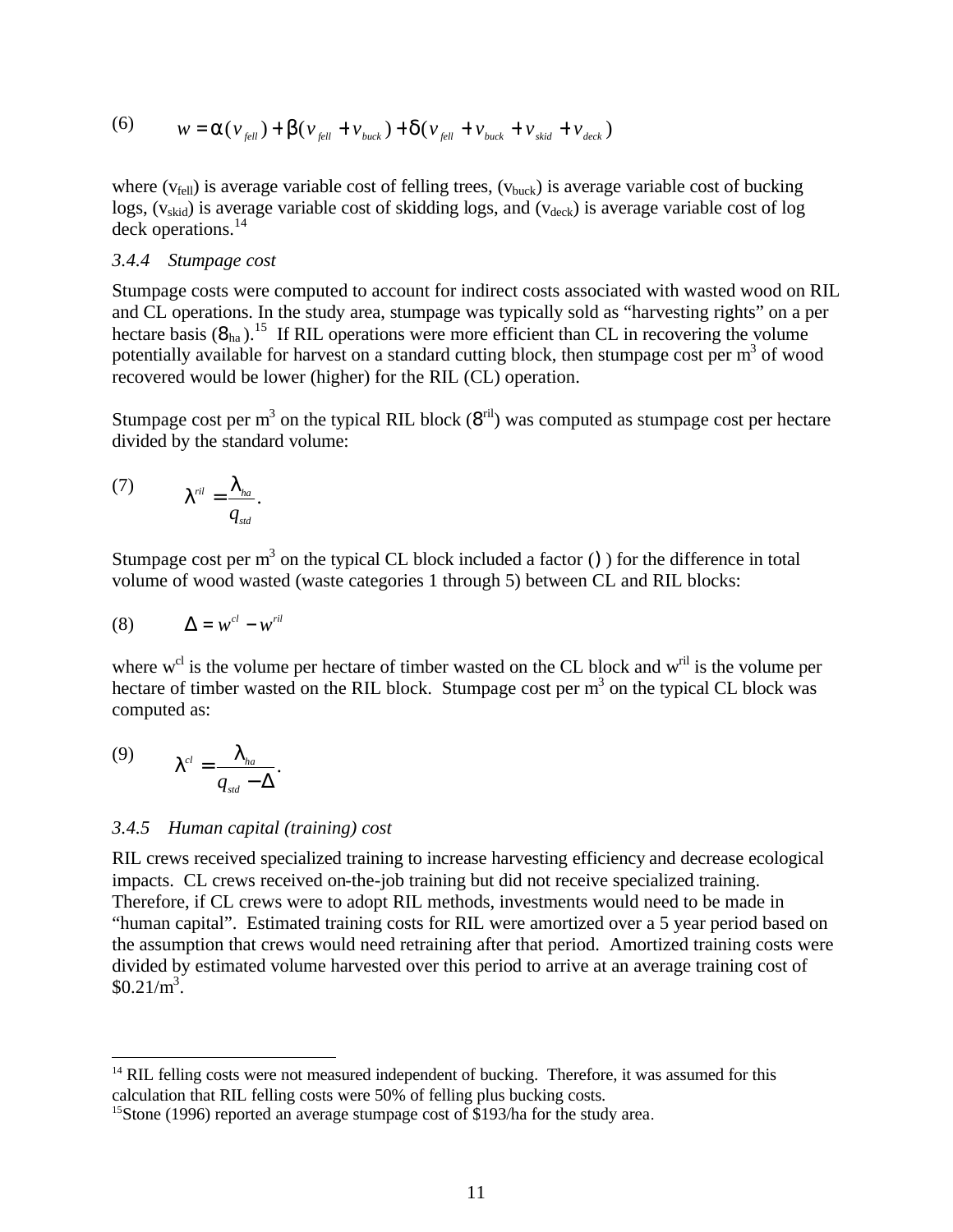

*Investments in "human capital" yield payoffs in current and future harvests.*

## **3.5 Damage to residual stand**

Damages avoided to the residual stand through implementation of RIL methods are benefits of RIL relative to CL systems. In this study, two key parameters indicating severity of damage to future forests were measured: damage to trees in the residual stand and the proportion of ground area disturbed. While it is recognized that reducing damage increases economic and ecological value of future forests, measurement of these values in economic terms was beyond the scope of this study. $16$ 

## *3.5.1 Damage to trees*

-

Damage estimates were based on 100% census of Cauaxi blocks 1 and 3 of all commercial and potentially commercial tree species with good form and dbh  $\geq$  35cm. Only trees meeting these criteria were included because they will likely comprise harvests in the second cutting cycle. The census was conducted about 20 months after harvest, so damage due to harvest-gap induced windthrow was included.

Identical protocols were used on RIL and CL blocks and the same FFT technician supervised data collection. Trees were located using an inventory list with coordinates, common and scientific names, tree numbers, and diameters.<sup>17</sup> Two assistants helped locate trees on the list,

<sup>&</sup>lt;sup>16</sup> Economic impacts of RIL on net present value are reported by Boltz (1999).

 $17$  In the RIL Block, the crew also recorded names, dbh, and coordinates for "next harvest trees" with dbh's from 35cm – 45cm because the existing inventory only included trees > 45cm.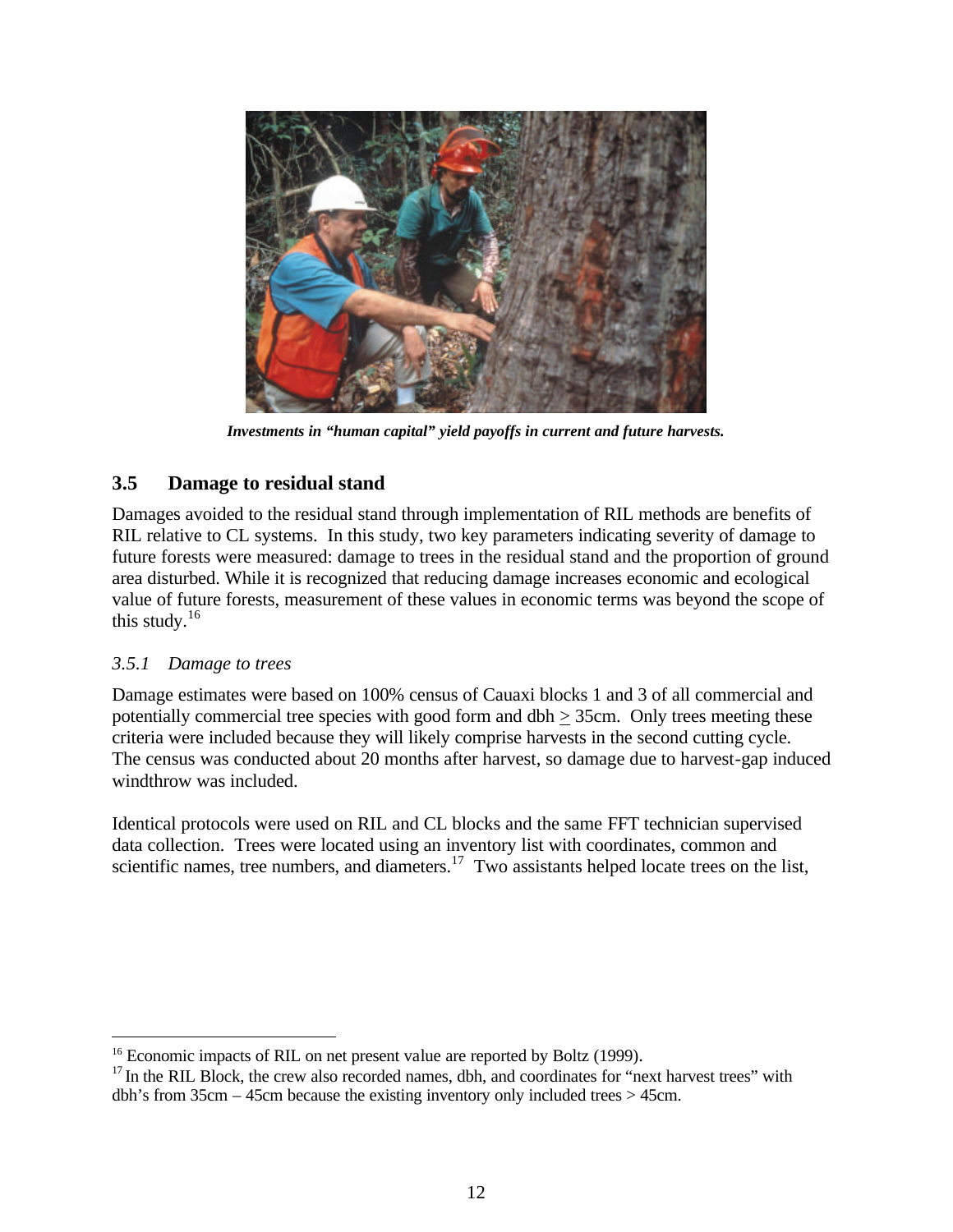

*Conventional logging creates large gaps in the forest canopy, severely damages residual trees and has negative impacts on forest soils.* 

while two technicians assessed and recorded damage. Severity of damage to bole and crown, cause of damage, and health status of each tree in the census were assessed using a modification of the method reported by Johns et al. (1996), and is shown in Table 1.

## *3.5.2 Ground area affected by heavy machines*

RIL systems are designed to reduce the impact of heavy machinery on the forest floor. Reduced ground disturbance is expected to yield greater future forest productivity because less regeneration is destroyed during harvest operations and less mineral soil exposed.

The overall area of the RIL and CL blocks affected by roads, log decks and skid trails was measured. The same technician used a chain to measure the length and width of every road, skid

trail and log deck in both harvest areas. Simultaneously, the relative direction was recorded to allow these areas to be added to the post-harvest map. In the office, surface area was estimated as (*length* x *width*). Although compaction was not measured, disturbance severity was estimated. Every 30 meters along all skid trails, an observation was made to evaluate whether mineral soil was exposed and if the litter layer or vegetation remained. The sampling unit was a single line across the width of the skid trail. Overall disturbance was the percentage of lines with exposed soil.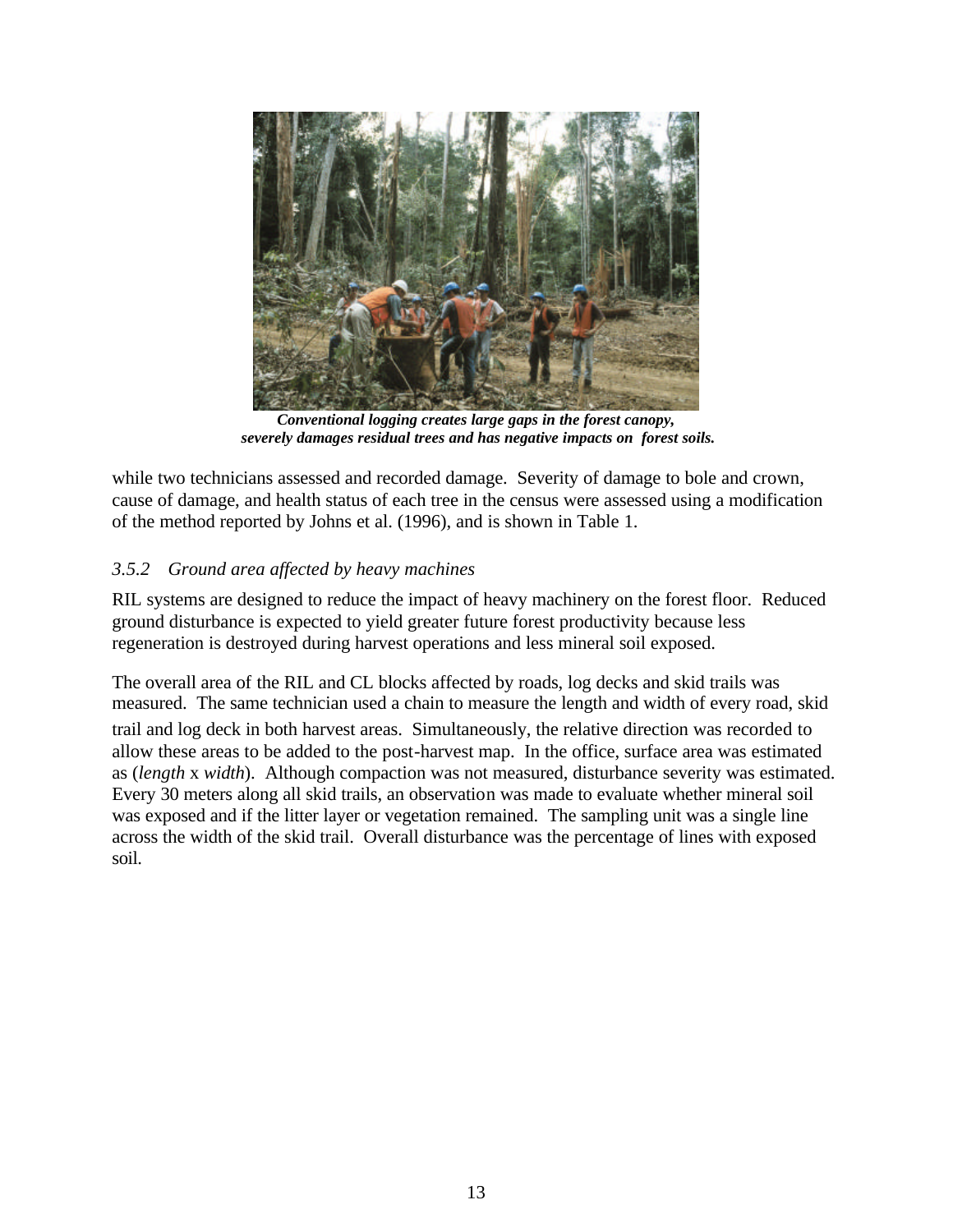| <b>Severity</b> |                                |                                    | <b>Cause of</b> |                     |
|-----------------|--------------------------------|------------------------------------|-----------------|---------------------|
| <b>Class</b>    | <b>Crown Damage</b>            | <b>Bole Damage</b> <sup>18</sup>   | <b>Damage</b>   | <b>Health Class</b> |
| $\Omega$        | No damage, complete            | No damage                          | No damage       | No damage           |
|                 | crown                          |                                    |                 |                     |
| 1               | Minor damage, i.e. $\lt$       | Minor damage to $\lt$              | Felling         | Clear signs of      |
|                 | 1/3 of crown damaged           | 1,500 cm <sup>2</sup> of bark      |                 | recovery            |
| 2               | Moderate damage, i.e. >        | Minor damage to $>$                | <b>Skidding</b> | No sign of          |
|                 | $1/3$ , but less than $2/3$ of | 1,500 cm <sup>2</sup> of bark      |                 | recovery or         |
|                 | crown destroyed                |                                    |                 | death/decay         |
| 3               | Severe damage, <i>i.e.</i>     | Moderate damage, i.e.              | Road building   | Clear signs of      |
|                 | crown smashed                  | deeper than bark, but $\lt$        |                 | death or decay      |
|                 |                                | $1,500$ cm <sup>2</sup> in area    |                 | (e.g. insect of     |
|                 |                                |                                    |                 | fungal attack)      |
| $\overline{4}$  | N/A                            | Severe damage to area              | Log deck        | N/A                 |
|                 |                                | $> 1,500$ cm <sup>2</sup> , e.g. a | construction    |                     |
|                 |                                | major tear or broken               |                 |                     |
|                 |                                | branch                             |                 |                     |
| 5               | N/A                            | Irreversible damage                | Natural causes  | N/A                 |
|                 |                                | (clearly dead or                   | (unrelated to   |                     |
|                 |                                | dying), e.g. smashed               | harvest         |                     |
|                 |                                | bole                               | activities)     |                     |

**Table 1. Criteria used during post-harvest damage assessment.**

## **4. Results**

 $\overline{a}$ 

## **4.1 Overview of timber harvests on RIL and CL sites**

Pre-harvest inventories indicated that more trees were available for harvest on the CL block than the RIL block (Table 2). For the RIL block, some trees were "de-selected" by the timber marking crew due to defect, lean or other factors jeopardizing harvest. For the CL and RIL blocks, trees were also de-selected by the sawyer. As a consequence of the "hit and miss" search procedure used by conventional loggers, nearly half of the trees on the "potentially harvestable" inventory list were never found by the sawyer. In addition, the CL sawyer cut many trees that did not meet harvest criteria due to size or species restrictions.

The number of trees cut on the CL block (425 trees) was about 30% larger than the number cut on the RIL block (328 trees). On the CL block, about 4% of the trees felled were not found by the skidding team (16 trees) and about 3 % of the trees felled were not skidded because of a lack of merchantable wood in the bole (12 trees). About 15% of the trees cut on the CL block were *not on the harvest list and did not meet harvest criteria (62 trees). For the RIL operation, less* than 1% of the trees felled were not skidded (3 trees). The number of trees harvested (skidded to the log deck) on the CL block exceeded the number of trees harvested on the RIL block by about 21% (69 trees).

<sup>18</sup> For classes 1 and 3 the technicians also recorded the approximate length and width of the damage.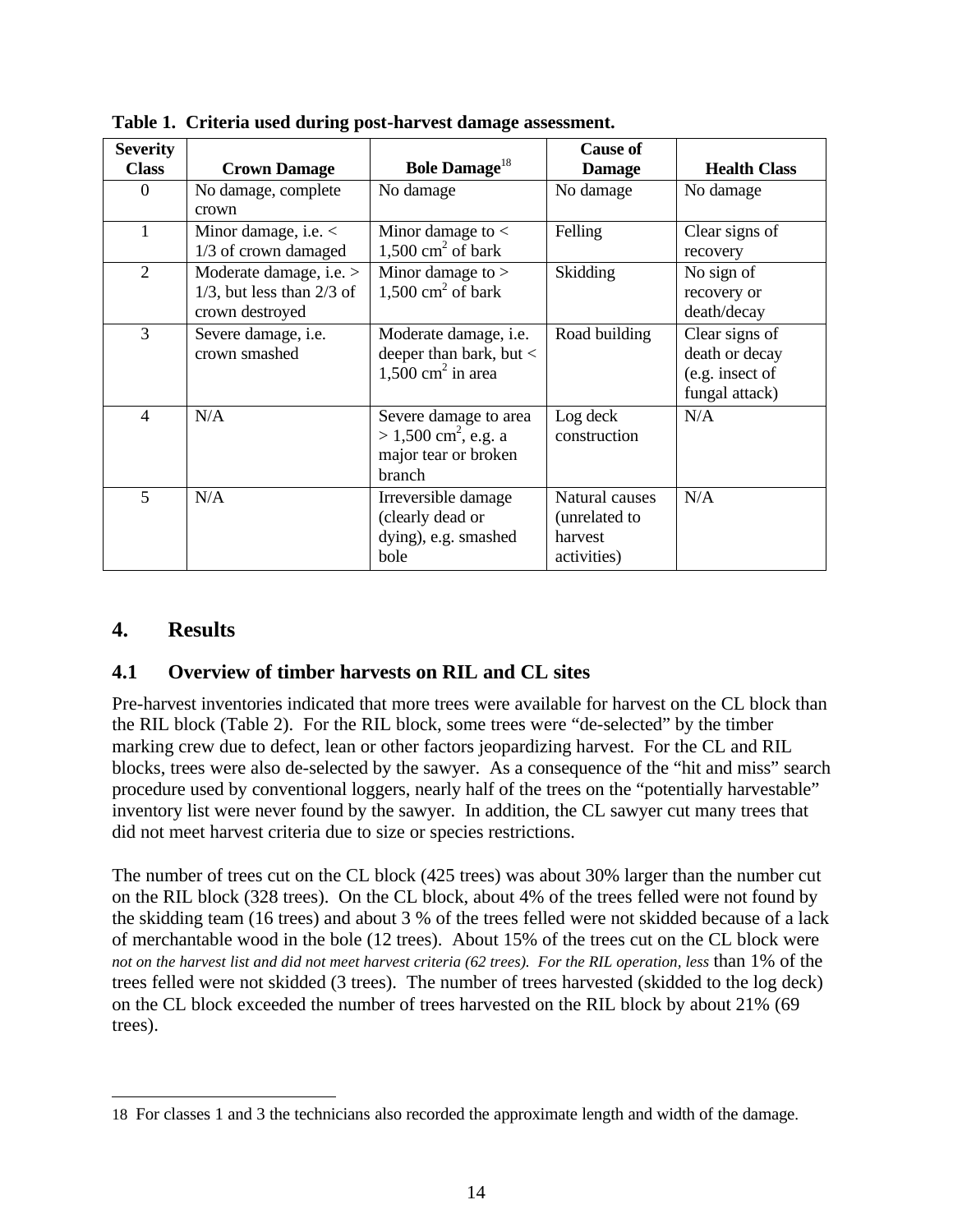| <b>Characteristic</b>                                                                                          | <b>Conventional</b><br>CL | Reduced-<br>impact<br>(RIL) |
|----------------------------------------------------------------------------------------------------------------|---------------------------|-----------------------------|
| Trees selected (by FFT) and/or viable for harvest from inventory<br>list (i.e. trees meeting harvest criteria) | 726                       | 670                         |
| Trees rejected during tree marking because of defect (from list)                                               | $\overline{0}$            | 217                         |
| Trees marked for harvest after searching for defect (from list)                                                | $\overline{0}$            | 453                         |
| Trees on list rejected because of defect after testing by sawyer                                               | 15                        | 126                         |
| Trees on list meeting harvest criteria not cut because not found<br>by sawyer                                  | 347                       | $\overline{0}$              |
| Trees cut (on list and meeting harvest criteria)                                                               | 363                       | 327                         |
| Trees cut (not on list i.e. not meeting harvest criteria)                                                      | 62                        | $\theta$                    |
| Trees with usable wood knocked over during felling and<br>harvested (not on list)                              | $\overline{0}$            | $\overline{4}$              |
| <b>Total trees cut</b>                                                                                         | 425                       | 331                         |
| Trees not skidded because not found by skidding team                                                           | 16                        | 1                           |
| Trees not skidded because of lack of usable wood                                                               | 12                        | $\overline{2}$              |
| Total trees skidded to log deck (i.e. harvested)                                                               | 397                       | 328                         |

**Table 2. General harvest characteristics on the 1996 CL and RIL 100 ha blocks in Cauaxi.**

## **4.2 Ground area disturbed**

The amount of ground area disturbed by the operation of heavy machinery on the CL block was nearly twice the ground area disturbed by RIL operations (Table 3).<sup>19</sup> Overall, heavy equipment disturbed about 10% of the ground area in the CL block versus about 5% of the ground area in the RIL block. Although this result was partially due to the higher harvesting intensity on the CL block, the ground area disturbed on a per tree harvested basis was about 60% greater on the CL relative to the RIL block. In addition, we note that 100% of the CL skid trails were cleared to mineral soil, whereas less than 10% of the RIL skid trails had mineral soil exposed.

It may be possible to utilize the same secondary roads, log decks and primary skid trails in the next harvest for RIL operations. Not only would this allow the landowner to amortize infrastructure investment over more than one harvest, it would also reduce long-term ecological

 $\overline{a}$  $19$  This 2-to-1 ground disturbance ratio is similar to results reported by Hendrison (1990) comparing conventional and controlled logging in Suriname.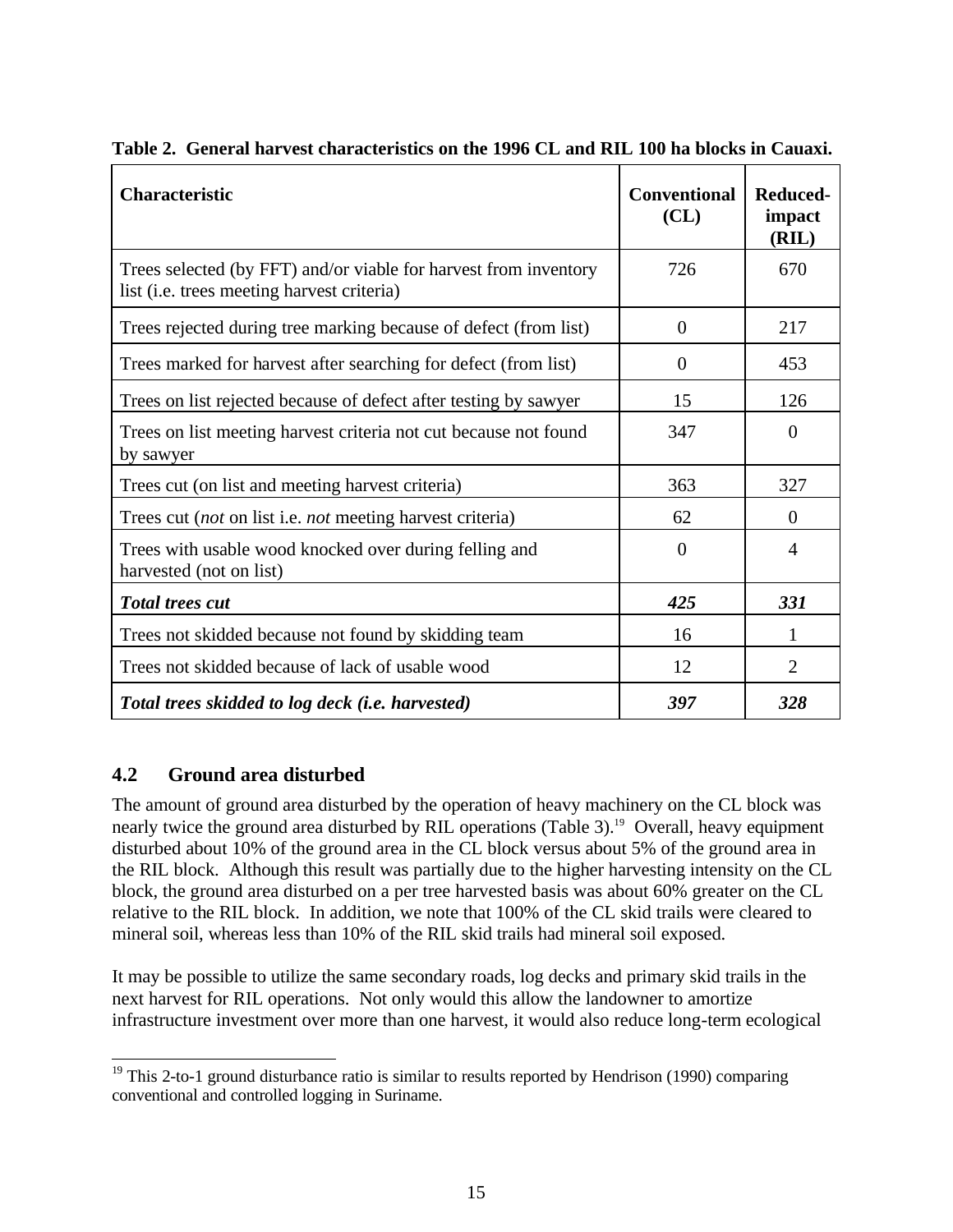impact. Because it is unlikely that roads, log decks and skid trails will be used again in CL operations, cumulative financial and ecological impacts over several harvests are expected to be higher for CL operations.

|                 | Conventional logging |             | Reduced-impact logging |             |
|-----------------|----------------------|-------------|------------------------|-------------|
|                 | $m^2$ tree           | ha / 100 ha |                        | ha / 100 ha |
| Activity        | harvested            | block       | harvested              | block       |
| Secondary roads | 34                   | 1.35        | 20                     | 0.65        |
| Log decks       | 26                   | 1.05        | 19                     | 0.63        |
| Skid trails     | 193                  | 7.66        | 120                    | 3.90        |
| <b>Total</b>    | 253                  | 10.05       | 159                    | 5.18        |

**Table 3. Ground area disturbed (m<sup>2</sup> ) per tree harvested by CL and RIL operations and total hectares disturbed for the entire 100 ha block.\***

*\*In the CL operation, 397 trees were harvested; 328 trees were harvested in the RIL operation*

## **4.3 Harvesting waste**

RIL activities were effective in reducing the amount of wood wasted relative to the CL operation (Table 4). Wood wasted in the CL (RIL) operation represented about 23.9% (7.6%) of the standard harvest volume. Clearly, RIL activities resulted in a large gain in timber utilization efficiency.

**Table 4. Merchantable wood wasted in the forest and on the log decks by CL and RIL operations.**

| Source               | CL waste<br>(vol. / ha) | <b>RIL</b> waste<br>(vol. / ha) |
|----------------------|-------------------------|---------------------------------|
| High stumps          | $0.28 \text{ m}^3$      | $0.10 \text{ m}^3$              |
| Split logs           | $0.87 \text{ m}^3$      | $0.31 \text{ m}^3$              |
| <b>Bucking</b> waste | $1.97 \text{ m}^3$      | $0.85 \text{ m}^3$              |
| Logs lost            | $0.96 \text{ m}^3$      | $0.06 \text{ m}^3$              |
| <b>Total forest</b>  | $4.08 \text{ m}^3$      | $1.32 \text{ m}^3$              |
| Log deck             | $1.97 \text{ m}^3$      | $0.60 \text{ m}^3$              |
| <b>Total</b>         | $6.05 \text{ m}^3$      | $1.92 \text{ m}^3$              |

Most of the wood wasted in the forest was due to improper bucking of logs (CL = 1.97 m<sup>3</sup>/ha vs. RIL =  $0.85$  m<sup>3</sup>). On the CL block, the second most important source of wasted wood was logs not found by skidding operation (0.96 m<sup>3</sup>/ha). On the RIL block, only 1 log, representing 0.06 m<sup>3</sup>/ha, was not found by the skidding crew. Logs split due to improper felling accounted for  $0.87 \text{ m}^3/\text{ha}$  on the CL block and  $0.31 \text{ m}^3/\text{ha}$  on the RIL block. Cutting stumps too high wasted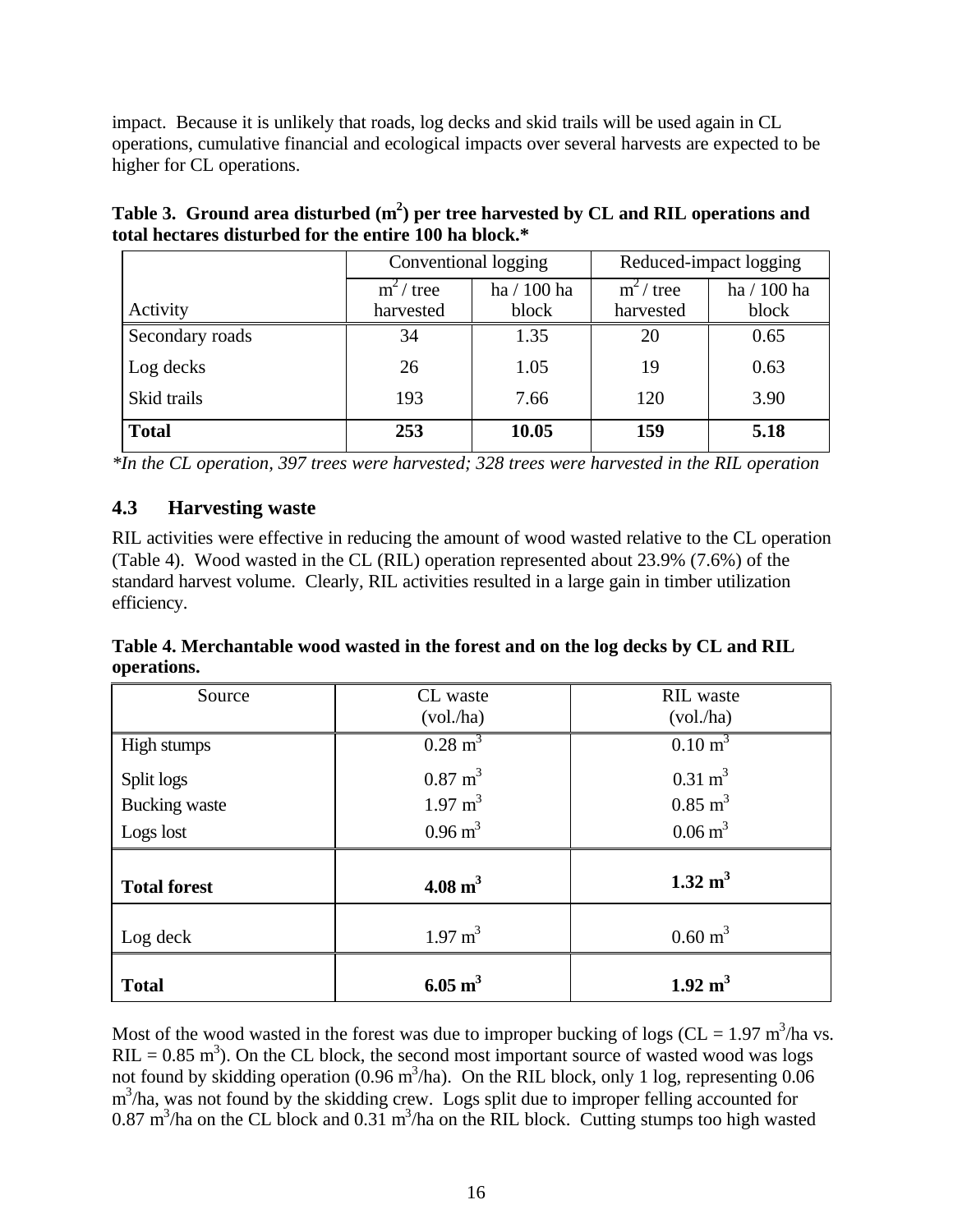0.28 m<sup>3</sup>/ha on the CL block and 0.10 m<sup>3</sup>/ha on the RIL block. Finally, wood left unutilized on the log deck amounted to 1.97 m<sup>3</sup>/ha on the CL block and 0.60 m<sup>3</sup>/ha on the RIL block.

Waste factors shown in equation (5) were computed using data in Table 5. For the CL (RIL) operation, " = 0.034 (0.012),  $\mathbf{S} = 0.039$  (0.002) and  $* = 0.078$  (0.024). The sum " +  $\mathbf{S} + *$ indicates the volume of wood wasted per unit recovered that incurred a direct cost. Entering these values into equation (6) resulted in a waste adjustment cost of \$0.40/ $m<sup>3</sup>$  for typical CL operations and  $$0.09/m<sup>3</sup>$  for typical RIL operations.

Stumpage costs were computed to account for the difference in wasted wood volume between RIL and CL blocks (equations 7 through 9). Stumpage cost on the RIL block was estimated as \$7.61/ha ([\$193/ha]/[25.36 m<sup>3</sup>/ha]). Using the estimated value  $= 4.13 \text{ m}^3/\text{ha}$ , stumpage cost on the CL block was estimated to be \$9.09/ha. The CL system increased effective stumpage price by  $$1.48/m<sup>3</sup>$  due to poorer recovery of the volume potentially available.

## **4.4 Damage to next harvest trees**

The RIL system reduced the number of fatally damaged trees in the residual stand by more than 50 percent (Table 5). For every 100 trees felled on the CL block (RIL block) , 38 trees (17 trees) in the residual stand that were commercial or potentially commercial, greater than 35 cm dbh and with good form, were fatally damaged. This fact suggests that economic and ecological benefits

|                       | <b>Conventional Logging</b> |                                 | <b>Reduced Impact Logging</b> |                                 |
|-----------------------|-----------------------------|---------------------------------|-------------------------------|---------------------------------|
| <b>Health class</b>   | <b>Felling Damage</b>       | Damage from<br>other activities | <b>Felling Damage</b>         | Damage from<br>other activities |
| Recovering            | 0.14(54)                    | 0.11(43)                        | 0.24(80)                      | 0.17(57)                        |
| No sign of change     | 0.16(63)                    | 0.05(21)                        | 0.18(58)                      | 0.05(17)                        |
| <b>Dying</b>          | 0.34(136)                   | 0.04(16)                        | 0.16(52)                      | 0.01(2)                         |
| <b>Total Impacted</b> | 0.64(253)                   | 0.20(80)                        | 0.58(190)                     | 0.23(76)                        |

**Table 5. Potential future crop trees (commercial & potentially commercial species; form class 1 & 2) damaged per tree harvested by felling and other activities of the CL and RIL operations. (The total number of trees is shown in parentheses**.)

provided by the residual stand will be greater on the RIL block. As can be seen, felling is the most important cause of tree mortality.<sup>20</sup> Felling accounted for 98 % of human-induced damages on the CL block and 96% of human-induced damage on the RIL block.

 $\overline{a}$  $20$  Natural causes accounted for an additional 61 trees on the CL block and 50 trees on the LIL block that were dead or dying.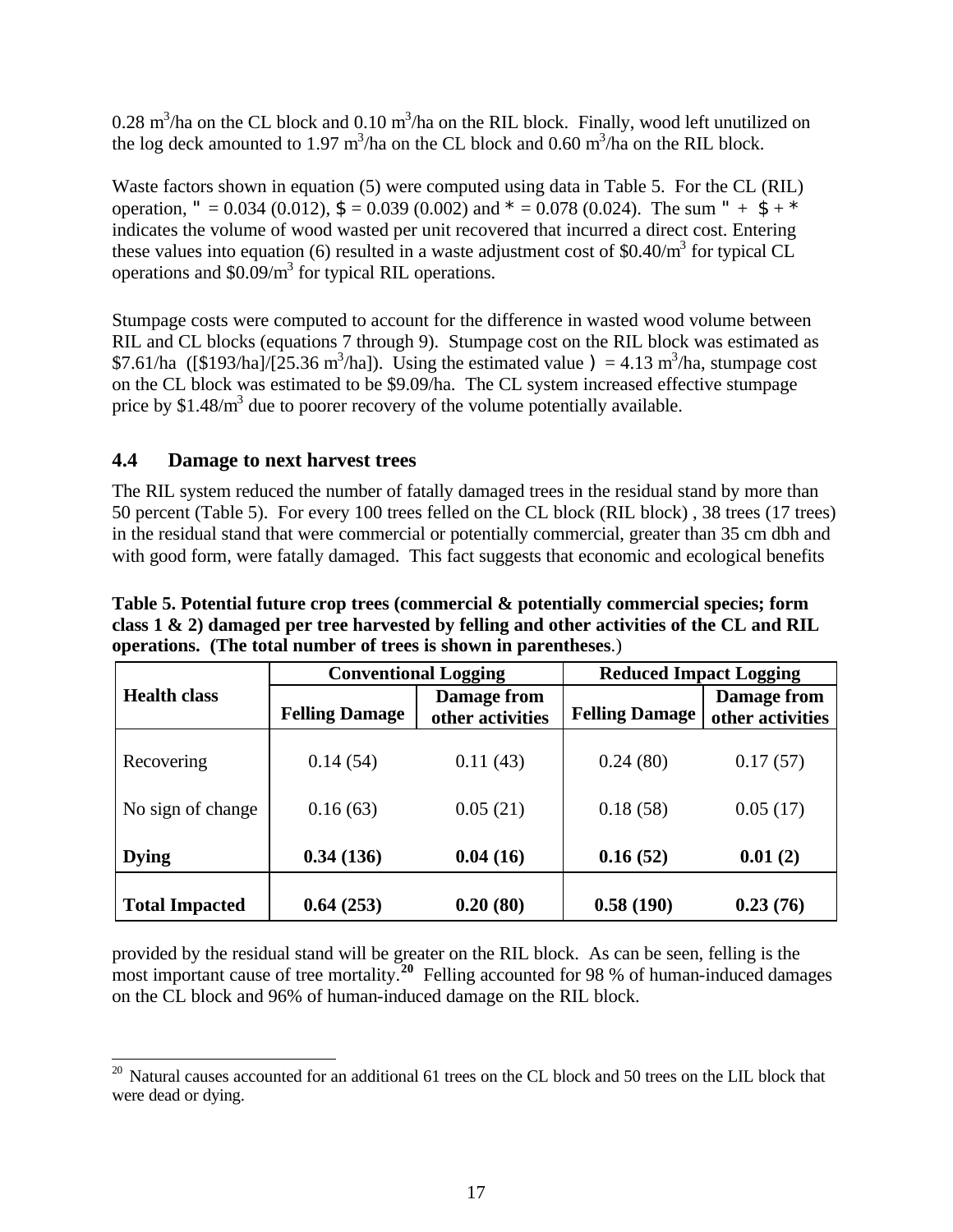## **4.5 Pre-harvest planning, harvest planning and infrastructure cost**

For the standard RIL block, it was estimated that pre-harvest and harvest planning costs \$1.34/m<sup>3</sup> (Table 6). Although planning reduced road and log deck construction costs relative to CL, total infrastructure costs were slightly higher in the RIL system due to skidtrail layout.<sup>21</sup> Overall, planning and infrastructure costs were about 2.6 times larger in the RIL operation relative to the CL operation. Recognition of the increment in fixed costs may hinder adoption of RIL systems.

| <b>Activity</b>                    | Average cost of CL | <b>Average cost of RIL</b> |
|------------------------------------|--------------------|----------------------------|
|                                    | operations         | operations <sup>*</sup>    |
|                                    | $US\frac{$}{m^3}$  | $US\frac{$}{m^3}$          |
| <b>Pre-harvest Planning</b>        |                    |                            |
| Block layout <sup>a</sup>          |                    | 0.26                       |
| Inventory <sup>b</sup>             |                    | 0.48                       |
| Vine cutting <sup>b</sup>          |                    | 0.14                       |
| Data processing <sup>c</sup>       |                    | 0.10                       |
| Mapmaking <sup>c</sup>             |                    | 0.20                       |
| <b>Harvest Planning</b>            |                    |                            |
| Tree hunting $(**)$                | 0.14               |                            |
| Tree marking                       |                    | 0.13                       |
| Road planning <sup>a</sup>         |                    | 0.02                       |
| Log deck planning <sup>a</sup>     |                    | 0.01                       |
| <b>Infrastructure</b>              |                    |                            |
| Road construction <sup>b</sup>     | 0.28               | 0.16                       |
| Log deck construction <sup>b</sup> | 0.29               | 0.16                       |
| Skidtrail layout                   |                    | 0.27                       |
| <b>Total</b>                       | 0.71               | 1.93                       |

**Table 6. Pre-harvest, harvest planning and infrastructure costs per cubic meter.**

**\*** RIL costs marked with a, b, and c were compounded at 27.4% per annum to reflect the fact that these costs were incurred prior to harvest. Activities marked with 'a' were compounded for 8 months; 'b' were compounded for 7 months; and 'c' were compounded for 3 months. **\*\*** Tree hunting occurs at the time of harvest in CL operations.

# **4.6 Harvesting productivity and cost**

Felling and bucking productivity were marginally lower for the typical RIL operation relative to the typical CL operation, presumably due to additional time taken to directionally fell trees and buck logs to maximize wood utilization on RIL sites (Table 7). However, skidding and log deck

<sup>1</sup>  $21$  Skidtrails are not laid out in advance in CL operations.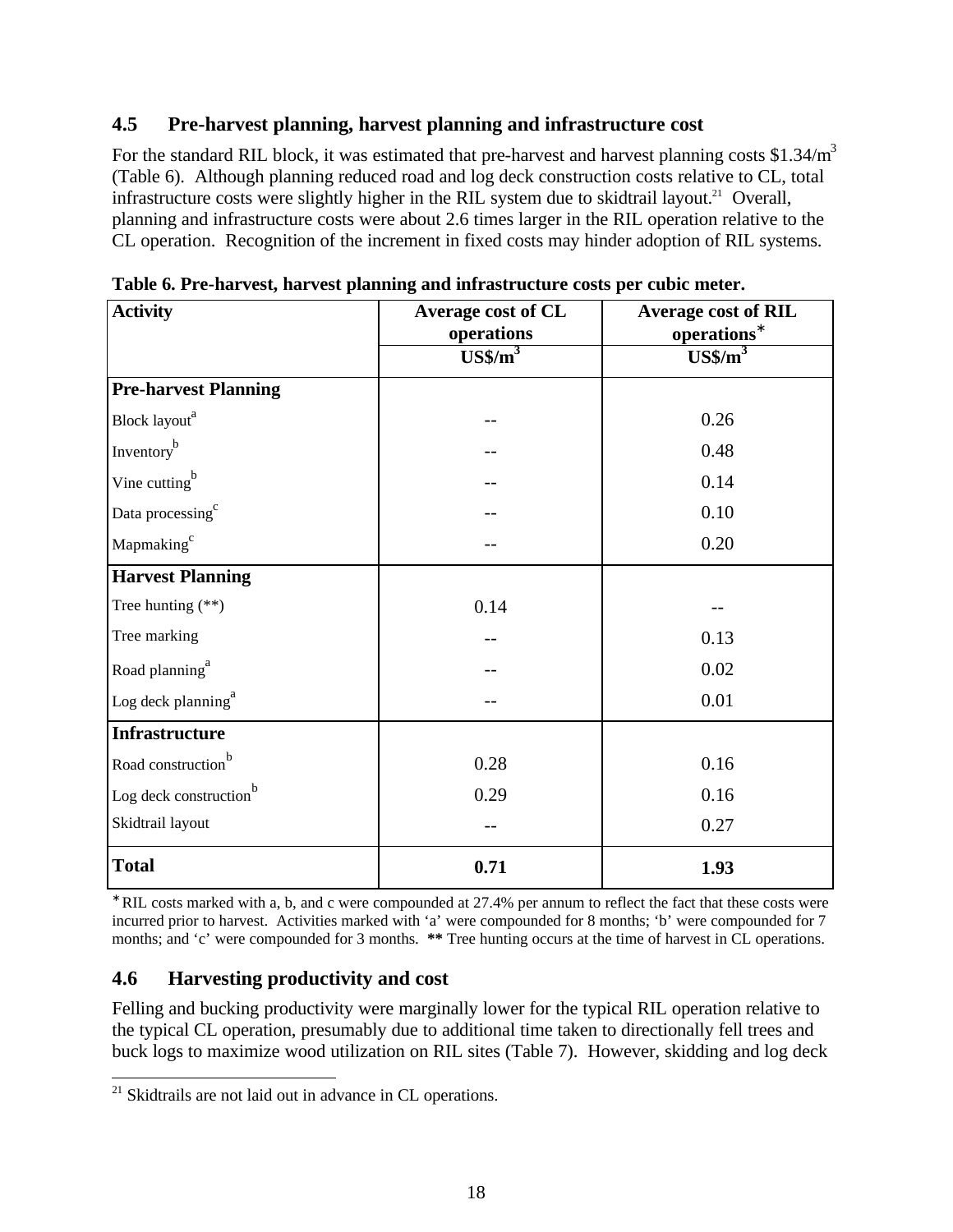productivity were about 40 percent higher for RIL due to increased efficiency in finding logs, optimally orienting skidding equipment, and reduced return time to the log deck. Overall, the typical RIL system reduced felling, bucking, skidding and log deck costs by  $$1.35/m<sup>3</sup>$  which more than compensated for incremental costs of pre-harvest, harvest planning and infrastructure activities  $(\$1.20/m^3)$ .

| Activity            | CL productivity<br>$(m^3/hr)$ | CL cost<br>$(US\frac{$}{m^3})$ | <b>RIL</b> productivity<br>$(m^3/hr)$ | RIL cost<br>$(US\frac{$}{m^3})$ |
|---------------------|-------------------------------|--------------------------------|---------------------------------------|---------------------------------|
| Felling & bucking   | 20.46                         | 0.49                           | 18.65                                 | 0.62                            |
| Skidding            | 22.39                         | 1.99                           | 31.66                                 | 1.24                            |
| Log deck operations | 22.39                         | 2.01                           | 31.66                                 | 1.28                            |
| <b>Total</b>        | --                            | 4.49                           | --                                    | 3.14                            |

**Table 7. Productivity and cost of harvesting operations**

## **4.7 Costs and returns from RIL versus CL operations**

-

A comparison of the cost and revenue for typical, large scale RIL and CL operations in the Paragominas timbershed is shown in Table 8. Pre-harvest planning, harvest planning and infrastructure activities for the standard RIL operation increased "up-front" costs incurred before harvest by \$1.20/ $m<sup>3</sup>$  over CL operations. This disparity provides an apparent disincentive to adopt RIL methods. However, efficiency gains due to planning typical RIL operations were large. Skidding and log deck productivity increased dramatically on the typical RIL operation and led to a 37% reduction in cost relative to CL  $(\$4.00 - \$2.52 = \$1.48/m^3)$ . Better recovery of potential merchantable volume on the typical RIL site reduced direct cost associated with waste by 78% (\$0.31/m<sup>3</sup>) and reduced stumpage cost by 16% (\$1.48/m<sup>3</sup>).

Overall, cost per cubic meter associated with a typical RIL system in this timbershed was estimated to be 12% less than the cost of a typical CL system, representing a cost savings of \$1.84/ $m<sup>3</sup>$ . Applying a value of \$25.50/ $m<sup>3</sup>$  for gross revenue received on the log deck, the net profit margin (net revenue/gross revenue) for a typical RIL operation was estimated to be 45.7%. While this compares favorably with the net profit margin estimated for a typical CL operation (38.5%), such a margin for CL operations is impressive. To the degree that forest product firm are able to realize large profit margins, they may be averse to modifying harvesting operations.<sup>22</sup> Rather, it is logical to maximize the "throughput" of logs harvested to capture profits as quickly as possible. $^{23}$ 

 $22$  Logging and sawmill companies in Par< generated a net profit margin of nearly 33% (Jenkins and Smith 1999).

<sup>&</sup>lt;sup>23</sup> This logic is apparent in the piece rate payment system used for timber fellers in typical large-scale CL operations.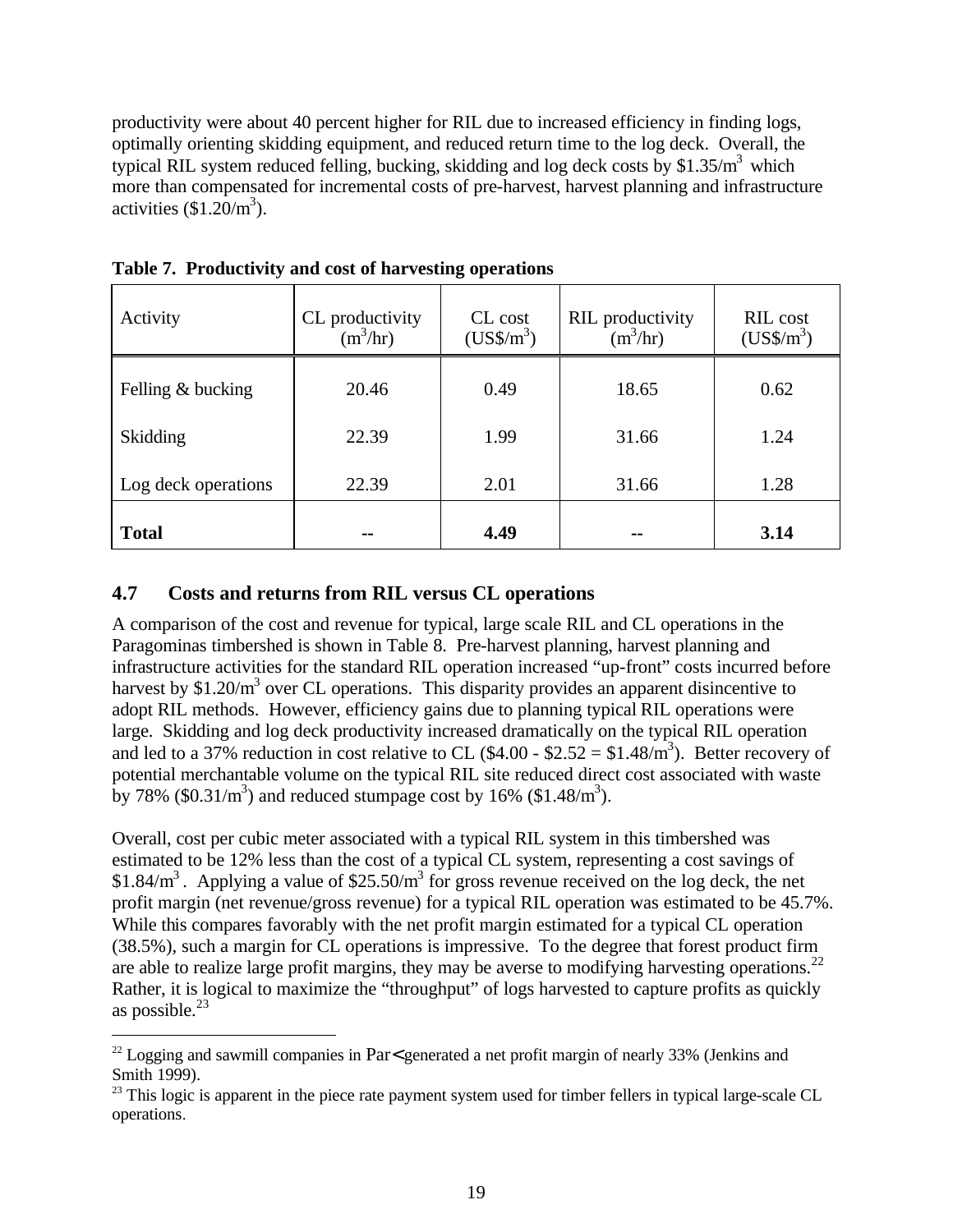| <b>Activity</b>         | $CL$ (US\$/m <sup>3</sup> ) | RIL $(US\sin^3)$ | <b>Increase or</b><br>(Decrease) RIL -<br>CL |
|-------------------------|-----------------------------|------------------|----------------------------------------------|
| Pre-harvest             | 0.00                        | 1.18             | 1.18                                         |
| <b>Harvest Planning</b> | 0.14                        | 0.16             | 0.00                                         |
| Infrastructure          | 0.57                        | 0.59             | 0.02                                         |
| Felling & bucking       | 0.49                        | 0.62             | 0.13                                         |
| Skidding                | 1.99                        | 1.24             | (0.75)                                       |
| Log deck operations     | 2.01                        | 1.28             | (0.73)                                       |
| Waste adjustment        | 0.40                        | 0.09             | (0.31)                                       |
| Stumpage $cost1$        | 9.09                        | 7.61             | (1.48)                                       |
| Training <sup>2</sup>   |                             | 0.21             | 0.21                                         |
| Overhead/support        | 0.97                        | 0.86             | (0.11)                                       |
| <b>Total cost</b>       | 15.66                       | 13.84            | (1.84)                                       |
| Gross returns           | 25.50                       | 25.50            | 0.00                                         |
| Net revenues            | 9.84                        | 11.66            | 1.84                                         |

**Table 8. Costs and returns of CL versus RIL operations.** 

<sup>1</sup> Stumpage costs are higher on typical CL operations because more wood is wasted and, therefore, per hectare price

of harvesting rights is spread over fewer units of volume recovered.<br><sup>2</sup> Costs were not computed for on-the-job-training (OJT) for CL operations, nor were increased equipment costs due to rough treatment.

# **5. Conclusions and Discussion**

Our comparison of the financial costs and benefits of reduced-impact versus conventional logging showed that, for the initial harvest, the cost per cubic meter associated with a typical reduced impact logging system was less than the cost of a typical conventional logging system in the Paragominas timbershed. Gains in productivity and reductions in waste more than compensated for higher planning costs. In addition, we found that RIL substantially reduced damage to the residual stand and to the ground area disturbed by the harvesting operation. This will presumably lead to greater financial and ecological benefits in the future.

As a first step in understanding the conditions under which RIL can compete financially with CL systems, it is instructive to compare our results with the study reported by Barreto et al. (1998)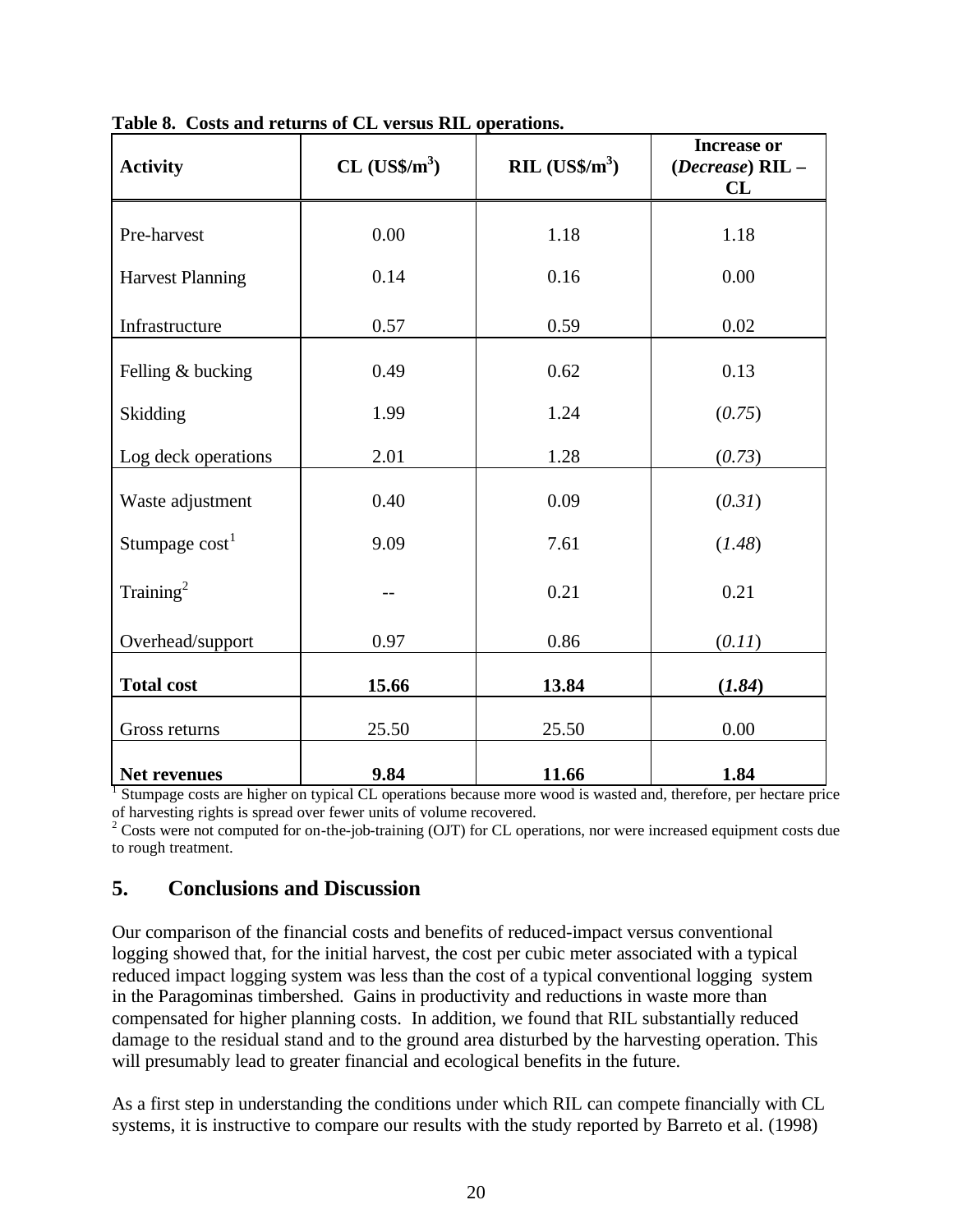for another site within the Paragominas timbershed (Fazenda Sete). This comparison provides an indication whether or not forest heterogeneity may overwhelm any possibility of generalizing study results or identifying a "feasible financial set" of timbershed conditions that favor RIL systems. The following comparisons are made on nine factors: (1) volume extracted, (2) planning costs, (3) cost of roads and landings, (4) felling costs, (5) skidding productivity, (6) wood wasted, (7) total costs, (8) gross receipts and (9) net receipts. In general, we found that our results were consistent with, but more conservative than, Barreto et al., and confirmed that RIL can lead to higher profits in this timbershed.

First, initial stocking at Fazenda Sete was higher than initial stocking at Cauaxi. On the planned (unplanned) harvest block at Fazenda Sete  $38.6m^3/ha$  (29.7m $^3/ha$ ) were recovered. The volume recovered on the planned Fazenda Sete block was about 52% larger than volume recovered on the standard block at Cauaxi (25.36m<sup>3</sup>/ha). In general, an inverse relationship is expected between initial stocking and average cost. A higher stocking at Fazenda Sete suggested that average costs should have been lower there than at Cauaxi. This is what was found.

Second, average planning costs were lower on the standard RIL block at Cauaxi  $(\$1.34/m^3)$  than on the planned block at Fazenda Sete  $(\$1.87/m^3)$ . This was due to lower block layout, vine cutting, data processing and mapmaking costs.

Third, average costs of roads and landings were higher on standard RIL and CL blocks at Cauaxi than at Fazenda Sete, presumably due to spreading costs over lower stocking at Cauaxi. Savings in road and landing costs due to planning at Cauaxi  $(\$0.25/m^3$  or 44% lower than CL) were greater than proportional savings at Fazenda Sete  $(\$0.13/m^3$  or 32% lower than CL).

Fourth, because felling and bucking costs were not separately recorded at Cauaxi, costs were not directly comparable with felling costs at Fazenda Sete. However, average felling and bucking costs for RIL (2 person team) were 27% higher  $(\$0.13/m^3)$  than felling and bucking costs for CL (2 person team). This was presumably due to directional felling and more careful bucking on the RIL block. At Fazenda Sete, felling costs for planned logging (2 person team) were 1% higher than felling costs for unplanned logging (2 person team). The least cost at Fazenda Sete was for planned logging with a three person felling team.

Fifth, skidding productivity was somewhat higher at Fazenda Sete than at Cauaxi, again presumably due to the higher stocking. However, planning led to large increases in skidding productivity at both sites (41% gain relative to CL at Cauaxi and 27% gain relative to unplanned logging at Fazenda Sete). These results were consistent with large gains in skidding productivity reported by Hendrison (1990) for planned logging in Suriname. Gains in skidding productivity and, consequently, log deck productivity are major financial benefits of RIL.

Sixth, RIL led to large reductions in the volume of wood wasted at Cauaxi and Fazenda Sete. Total wood volume lost in the forest at Cauaxi was  $4.08m<sup>3</sup>/ha$  for CL (or 16% of standard volume) and  $1.32m<sup>3</sup>/ha$  for RIL (5% of standard volume). Logs left unutilized on the log decks at Cauaxi was also an important waste category for CL. At Fazenda Sete, unplanned logging resulted in 8.83m<sup>3</sup>/ha wood wasted (26.4% of felled volume) and planned logging resulted in 0.40m<sup>3</sup>/ha wood wasted (1% of felled volume). Because wasted wood incurs direct and indirect costs, reductions in wood wasted due to planning is a second major benefit of RIL.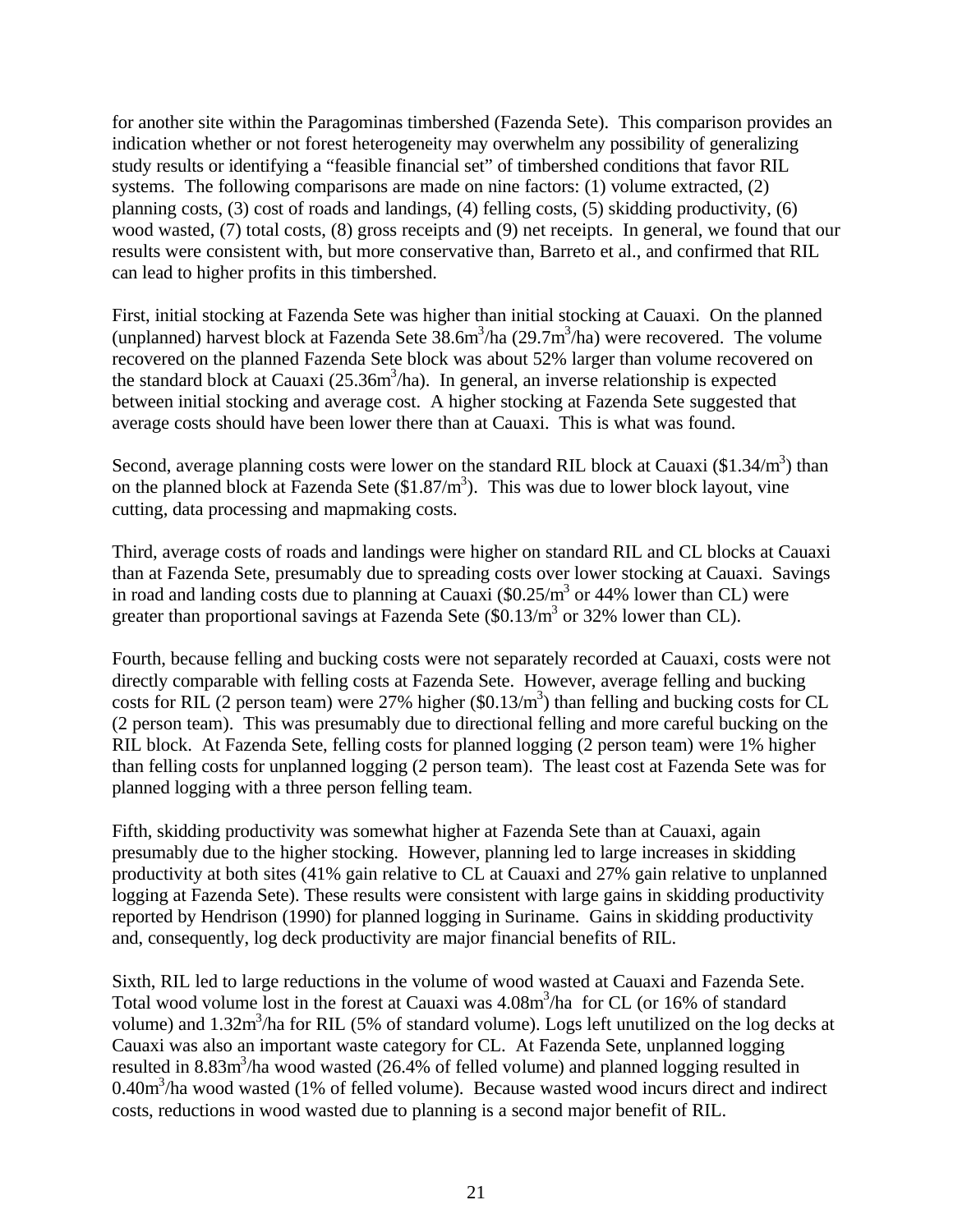Seventh, average total logging costs associated with RIL were lower than CL costs at both Cauaxi and Fazenda Sete. At Cauaxi, RIL reduced logging costs by  $$1.84/m<sup>3</sup> (12%)$  relative to CL. At Fazenda Sete, planned logging reduced logging costs by  $$2.12/m<sup>3</sup> (14%)$  relative to CL. Conventional logging costs were very similar at Cauaxi (\$15.68/m<sup>3</sup>), Fazenda Sete (\$15.01/m<sup>3</sup>) and as reported by Ferreira (1996) for the Paragominas timbershed  $(\$15.45/m^3)$ . RIL logging costs were somewhat higher at Cauaxi  $(\$13.84/m^3)$  than at Fazenda Sete  $(\$12.89/m^3)$  presumably due to the lower initial stocking at Cauaxi and the higher volume of wood wasted in RIL operations at Cauaxi.

Eighth, gross log receipts on the forest log deck were very similar at Cauaxi and Fazenda Sete. At Cauaxi gross receipts were  $$25.50/m<sup>3</sup>$  and at Fazenda Sete gross receipts were  $$27.21/m<sup>3</sup>$ . This modest difference may be explained by differences in species mix recovered.

Finally, net receipts were higher for RIL relative to CL at Cauaxi and Fazenda Sete. At Cauaxi, net receipts from RIL were \$1.84/m<sup>3</sup> higher (19% gain) and at Fazenda Sete, net receipts from planned logging were \$3.68/m<sup>3</sup> higher (35% gain). Although gains from RIL were higher at Fazenda Sete, the results from Cauaxi confirm that RIL methods can increase logging profits in this timbershed.

By implication, lower average costs and higher average net revenues associated with RIL would tend to induce adoption and diffusion of RIL technology, *ceteris paribus*. However, several constraints to adoption deserve mention. First, much of the financial benefit of RIL was caused by the impact of reduced wood waste on costs. However, because CL operators have not typically adopted "full cost" accounting systems, direct and indirect costs associated with wood waste are not generally accounted for. Until "full cost" accounting systems are adopted, a major financial benefit of RIL systems will go unrecognized.

Second, "up-front" costs associated with activities that occur before timber harvesting begins were much higher for RIL operations. This may create the perception that RIL is more expensive than CL.

Third, adjustment costs related to optimal machine replacement and worker training may be nonzero. For example, logger training occurs during the harvest season. The opportunity cost (in terms of labor foregone) to the logging firm of training forest workers in RIL methods may be a significant impediment to making investments in "human capital". Likewise, RIL trained forest workers may have an incentive to seek more desirable employment elsewhere in the forest products industry after training.

Fourth, we found that estimated net profit margins for typical CL operations were impressive. This situation may provide limited financial incentive for seeking cost reductions.

Fifth, indirect costs associated with wasted wood were accounted for in this study by adjusting stumpage costs. We anticipate that standing timber will become increasingly scarce in this timbershed in the future. However, timber price appreciation may not keep pace with physical scarcity due to the absence of a timber price reporting system. Development of a price reporting system, as was implemented in the U.S. South, may induce full accounting for stumpage related costs and encourage investment in forest conservation.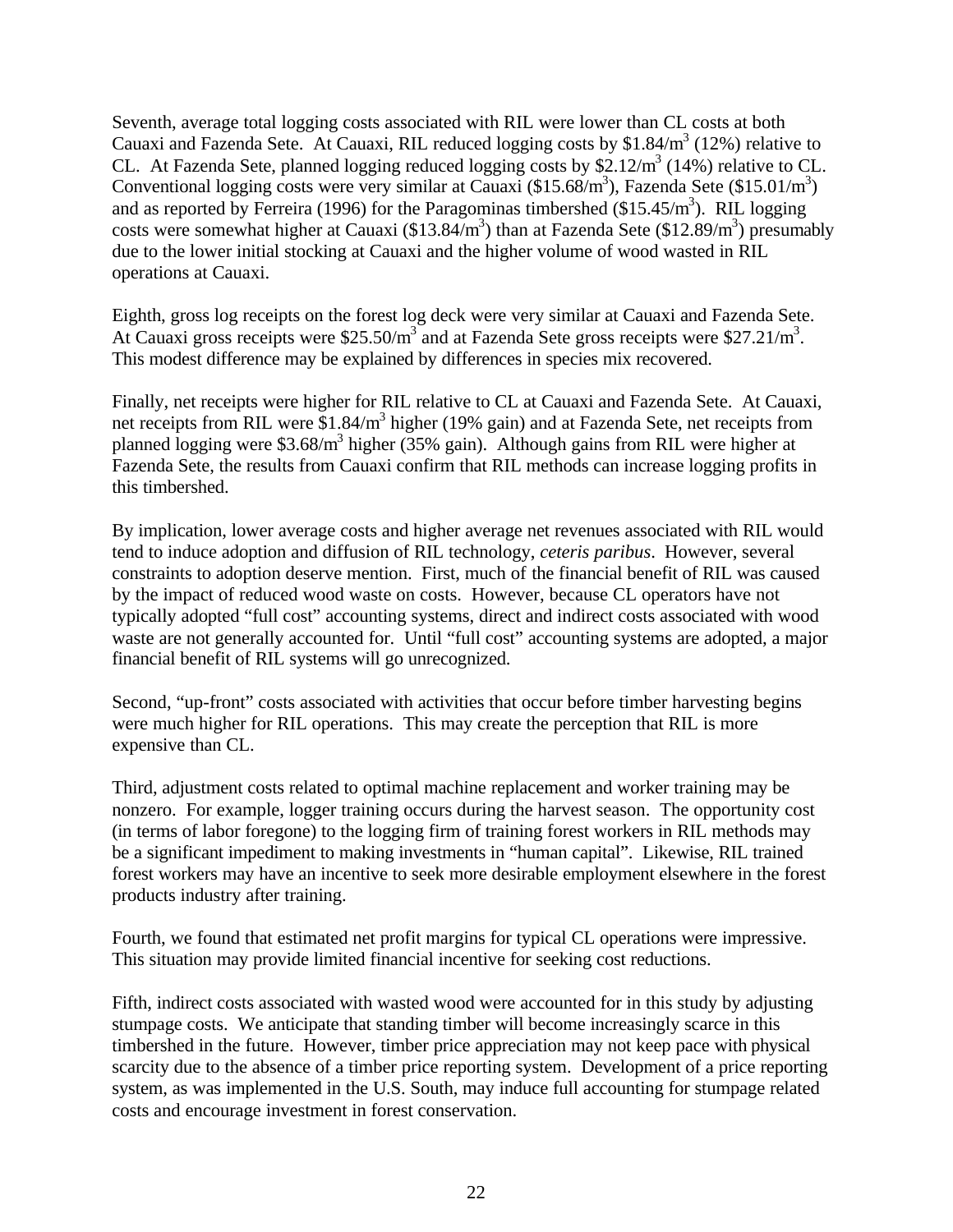Sixth, CL may provide greater financial returns than RIL if forestry codes and regulations designed to assure forest sustainability are violated. In the Brazilian Amazon, there has been a significant increase in the application of environmental regulations. The risk of fines or other penalties may offset any short run advantage to illegal logging and provide an incentive to loggers to adopt RIL methods.

We close by noting that the current demand for formal training in RIL methods by both large landowners and the Brazilian Federal Environmental Institute (IBAMA) suggests that further research and operational testing are needed to evaluate how variations in forest type, input and output markets and size of logging operation affect optimal design and performance of RIL systems. The identification of other timbersheds and tropical forest regions where economic self interest can help mitigate the loss of ecological services in forests subject to logging pressure will help sustainable tropical forest management become a reality.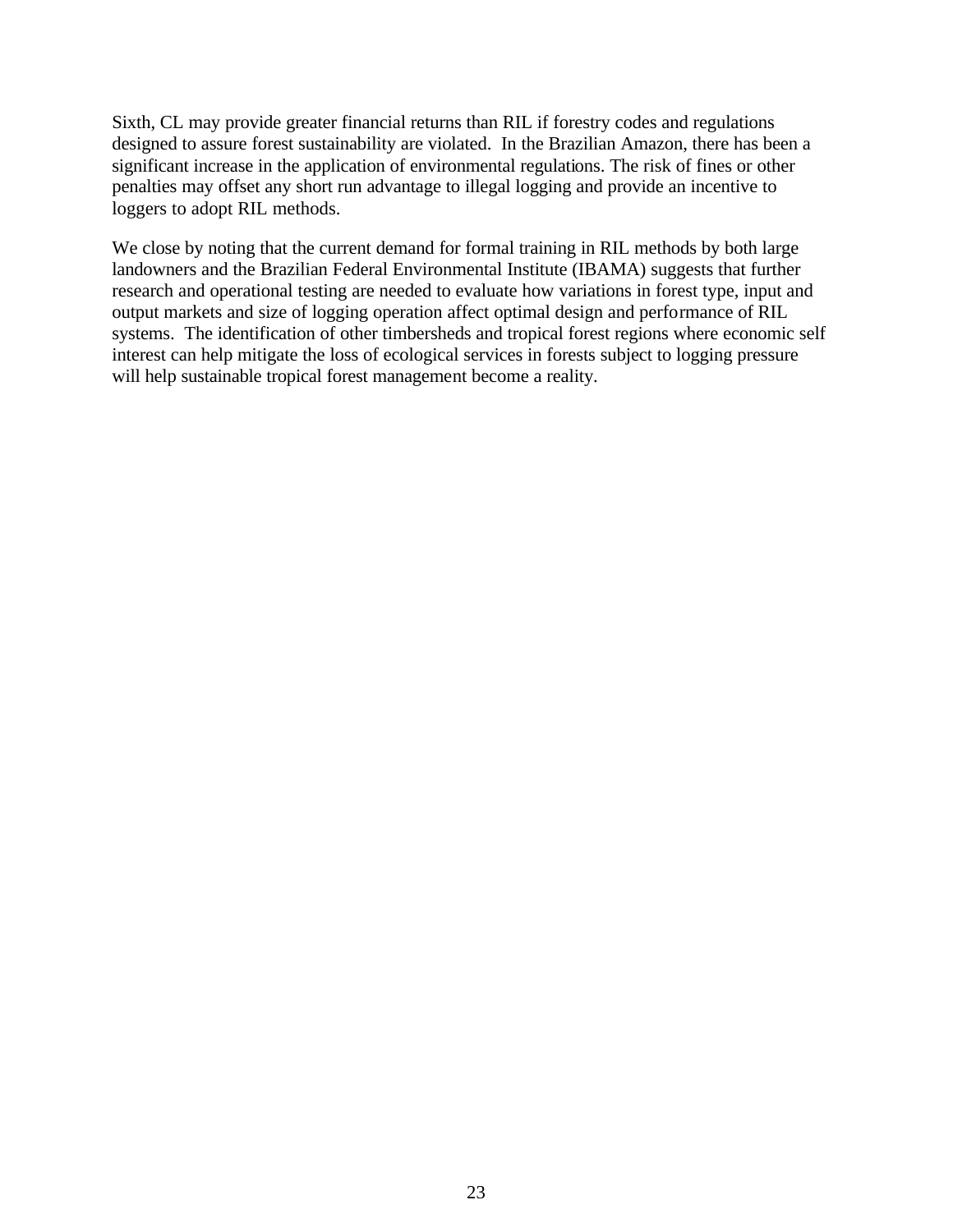## **References**

- Albers, H. J., A. C. Fisher and W. M. Hanemann. 1996. Valuation and management of tropical forests. *Environmental and Resource Economics* 8:39-61.
- Barreto, P., P. Amaral, E. Vidal, and C. Uhl. 1998. Costs and benefits of forest management for timber production in eastern Amazonia. *Forest Ecology and Management* 108:9-26.
- Boltz, Frederick. 1999. *Bioeconomic Returns under Uncertainty for Reduced-impact and Conventional Logging Systems in the Brazilian Amazon*. M.S. Thesis, School of Forest Resources and Conservation, University of Florida, Gainesville.
- Boscolo, M., J. Buongiorno, and T. Panayotou. 1997. *Simulating Options for Carbon Sequestration through Improved Management of a Lowland Tropical Rainforest*. Harvard Institute for International Development, Cambridge, MA.
- Boxman, O., N.R. de Graaf, J. Hendrison, W. B. J. Jonkers, R. L. H. Poels, P. Schmidt, and R. T. L. Sang. 1985. Towards sustained timber production from tropical rain forests in Suriname. *Netherlands J. Agr. Sci.* 33:125-132.
- Chomitz, K. M. and K. Kumari. 1998. The domestic benefits of tropical forests: a critical review. *The World Bank Research Observer* 13:13-35.
- Cochrane, M. A. and M. D. Schulze. In press. Fire as a recurrent event in tropical forests of the eastern Amazon: effects on forest structure, biomass and species composition*. Biotropica*.
- de Camino, Ronnie and Marielos Alfaro. 1998. *Certification in Latin America: Experience to Date*. Rural Development Forestry Network paper 23c, Overseas Development Institute, London.
- Dixon, J. A. and P. B. Sherman. 1990. *Economics of Protected Areas: A New Look at Benefits and Costs*. Island Press, Washington, D.C.
- Dykstra, D. P. and R. Heinrich. 1996. *FAO Model Code of Forest Harvesting Practice*. Food and Agriculture Organization of the United Nations (FAO), Rome Italy. 85 p.
- Ferreira, C. A. P. 1996. Aspectos econômicos relacionados aos projetos de manejo florestal na microregião de Paragominas. P. 16-26 *in Diagnóstico dos Projetos de Manejo Florestal no Estado do Pará - Fase Paragominas*, CPATU-EMBRAPA, Belém, Brazil.
- FFT. 1998*. Paragominas industry survey*. (Unpublished report), Fundação Floresta Tropical, Belém, Pará.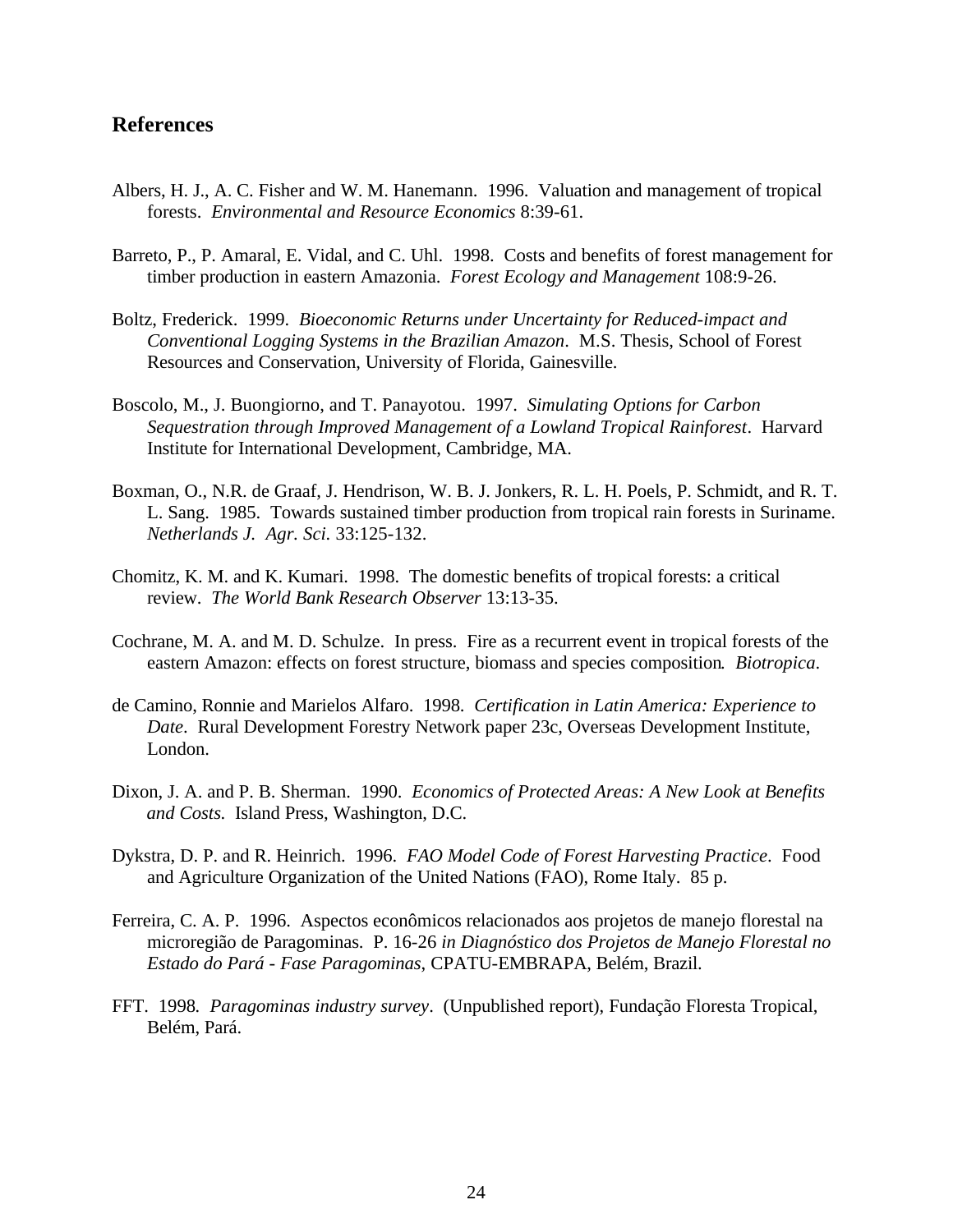- Frumhoff, P. C. and E. C. Losos. 1998. *Setting Priorities for Conserving Biological Diversity in Tropical Timber Production Forests*. Center for Tropical Forest Science, Smithsonian Institution, Washington DC.
- Hendrison, J. 1990. *Damage-controlled Logging in Managed Tropical Rain Forest in Suriname*. Wageningen University, The Netherlands.
- Hirakuri, S. and P. Barreto. (in preparation). *O controle da exploração florestal na Amazônia*. IMAZON. Belém, Brasil.
- Holdsworth, A. R. and C. Uhl. 1997. Fire in Amazonian selectively logged rain forest and the potential for fire reduction. *Ecological Applications* 7: 713-725.
- Hyde, W. F. 1980. *Timber Supply, Land Allocation, and Economic Efficiency*. Johns Hopkins University Press, Baltimore. 224 p.
- Jenkins, M. B. and E. T. Smith. 1999. *The Business of Sustainable Forestry: Strategies for an Industry in Transition*. Island Press, Washington, D.C.
- Johns, J., P. Barreto, and C. Uhl. 1996. Logging damage during planned and unplanned logging operations in the eastern Amazon. *Forest Ecology and Management* 89:59-77.
- Johnson, N. and B. Cabarle. 1993. *Surviving the Cut: Natural Forest Management in the Humid Tropics*. World Resources Institute, Washington D.C. 71 p.
- Jonkers, W. B. J. and J. Hendrison. 1987. Prospects for Sustained Yield Management of Tropical Rain Forest in Suriname. In: Figueroa Colon, J. C. , F. H. Wadsworth, and S. Branham (eds.) *Management of the Forests of Tropical America: Prospects and Technologies*. U.S.D.A. Forest Service, Rio Pedras, Puerto Rico.
- Kramer, R. A. and D. E. Mercer. 1997. Valuing a global environmental good: U.S. residents' willingness to pay to protect tropical rain forests. *Land Economics* 73:196-210.
- Montenegro, F. S. 1996. *Low impact forest harvesting in La Mayronga: comparative analysis of its techniques, environmental impact, natural regeneration and costs versus those under traditional extraction*. International Timber Trade Organization; Fundacíon Forestal Juan Manuel Durini, Quito, Ecuador.
- Nepstad, D. C., A. Verissimo, A. Alencart, C. Nobre, E. Lima, P. Lefebvre, P. Schlesinger, C. Potter, P. Moutinho, E. Mendoza, M. Cochrane and V. Brooks. 1999. Large-scale impoverishment of Amazonian forests by logging and fire. *Nature* 398: 505-508.
- Pulkki, R. E. 1998. Conventional versus environmentally sound harvesting: impacts on nonconiferous tropical veneer log and sawlog supplies. *Unasylva* 40: 23-30.
- Putz, F. E., D. P. Dykstra, and R. Heinrich. 1999. Why poor logging practices persist in the tropics. *Conservation Biology* 11.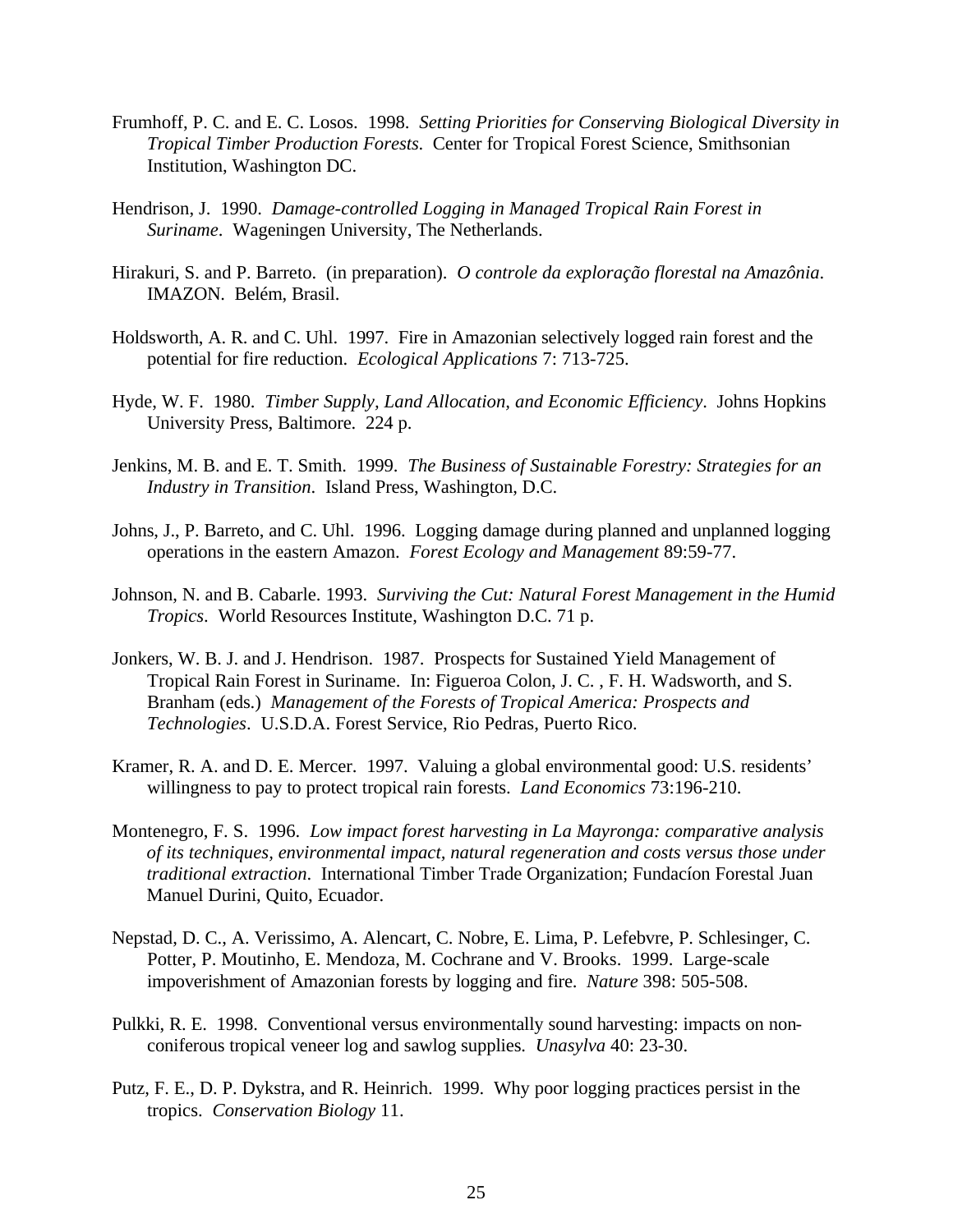- Putz, F. E. and V. Viana. 1996. Biological challenges for certification of tropical timber. *Biotropica*. 28: 323-330.
- Putz, F. E. and M. A. Pinard. 1993. Reduced-impact logging as a carbon-offset method. *Conservation Biology* 7: 755-759.
- Repetto, R. and M. Gillis. 1988. *Public Policies and the Misuse of Forest Resources*. Cambridge University Press, New York. 432 p.
- Stone, S. 1996. *Economic Trends in the Timber Industry of the Brazilian Amazon: Evidence from Paragominas*. CREED Working Paper Series No. 6, International Institute for Environment and Development, Amsterdam, 27 p.
- Uhl, C., P. Barreto, A. Veríssimo, E. Vidal, P. Amaral, A. Barros, C. Souza Jr., J. Johns, and J. Gerwing. 1997. Natural resource management in the Brazilian Amazon. *BioScience*. 47(3):160-168.
- Uhl, C. and I. G. C. Viera. 1989. Ecological impacts of selective logging in the Brazilian Amazon: a case study from the Paragominas region of the state of Par<. *Biotropica* 21:98- 106.
- Van der Hout, P. 1999. Reduced impact logging in the tropical rain forest of Guyana: ecological, economic and silvicultural consequences. Tropenbos-Guyana Series 6, Wageningen, the Netherlands.
- Veríssimo, A., P. Barreto, M. Mattos, R. Tarifa, and C. Uhl. 1992. Logging impacts and prospects for sustainable forest management in an old Amazonian frontier: the case of Paragominas. *Forest Ecology and Management* 55: 169-199.
- Walsh. 1996.Climate. Pages 159-205 in P.W. Richards, *The Tropical Rain Forest: An Ecological Study*. University Press, Cambridge, U.K.
- Winkler, N. 1997. *Environmentally Sound Forest Harvesting: Testing the Applicability of the FAO Model Code in the Amazon in Brazil*. Forest Harvesting Case Study 8. Food and Agriculture Organization of the United Nations, Rome, Italy.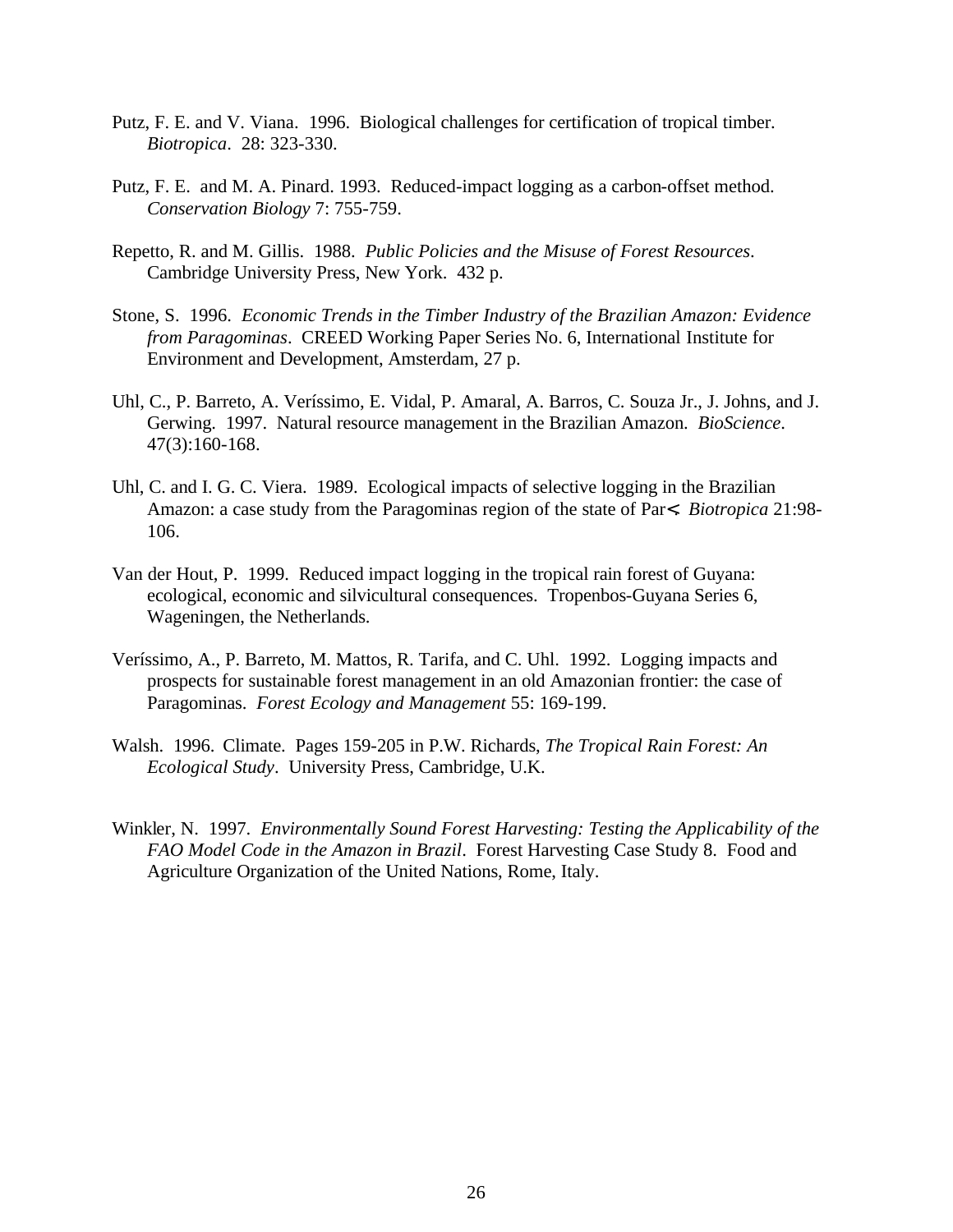# **APPENDICES Appendix 1: Summary of Average Cost by Activity**

|                                               |              | COST (USS/m <sup>3</sup> ) | <b>COMPOUNDED</b><br>$COST (US\frac{5}{m^3})$ |
|-----------------------------------------------|--------------|----------------------------|-----------------------------------------------|
| <b>ACTIVITY</b>                               | CL           | <b>RIL</b>                 | <b>RIL</b>                                    |
| <b>Pre-Harvest</b>                            |              |                            |                                               |
| <b>Block layout</b>                           | 0.00         | 0.22                       | 0.26                                          |
| Inventory <sup>1</sup>                        | 0.00         | 0.42                       | 0.48                                          |
| Vine cutting                                  | 0.00         | 0.12                       | 0.14                                          |
| Data processing                               | 0.00         | 0.09                       | 0.10                                          |
| Mapmaking                                     | 0.00         | 0.19                       | 0.20                                          |
| Sub-total                                     | 0.00         | 1.04                       | 1.18                                          |
| <b>Harvest Planning</b>                       |              |                            |                                               |
| Tree hunting <sup>2</sup>                     | 0.14         | 0.00                       | 0.00                                          |
| Tree marking                                  | 0.00         | 0.13                       | 0.13                                          |
| Road planning                                 | 0.00         | 0.02                       | 0.02                                          |
| Log deck planning                             | 0.00         | 0.01                       | 0.01                                          |
| Sub-total                                     | 0.14         | 0.16                       | 0.16                                          |
| <b>Infrastructure</b>                         |              |                            |                                               |
| Road construction                             | 0.28         | 0.14                       | 0.16                                          |
| Log deck construction                         | 0.29         | 0.14                       | 0.16                                          |
| Skid trail layout                             | 0.00         | 0.27                       | 0.27                                          |
| Sub-total                                     | 0.57         | 0.55                       | 0.59                                          |
| <b>Harvest</b><br>Felling & bucking           | 0.49         | 0.62                       | 0.62                                          |
| Skidding                                      | 1.99         | 1.24                       | 1.24                                          |
| Log deck operations                           | 2.01         | 1.28                       | 1.28                                          |
| Sub-total                                     | 4.49         | 3.12                       | 3.12                                          |
| Support, Logistics & Supervision <sup>3</sup> | 0.41         | 0.32                       | 0.32                                          |
| Activity sub-total                            | 5.61         | 5.19                       | 5.39                                          |
| Overhead $(10\% \text{ of sub-total})^4$      | 0.56         | 0.52                       | 0.54                                          |
| $Sub$ -total: activities + overhead           | 6.17         | 5.73                       | 5.93                                          |
| <b>Stumpage</b>                               | 9.09         | 7.61                       | 7.61                                          |
| <b>Waste Adjustment</b>                       | 0.40         | 0.09                       | 0.09                                          |
| <b>Training</b>                               |              | 0.21                       | 0.21                                          |
| <b>Total Cost</b>                             | <u>15.66</u> | 13.64                      | 13.84                                         |

<sup>1</sup> Based on cost and productivity calculations for a 100% inventory of all trees (potentially commercial and <sup>1</sup>

commercial species) with diameter (dbh) > 35 cm.<br>
<sup>2</sup> Cost of a "Mateiro" who "cruises" the stand for crop trees.<br>
<sup>3</sup> For both RIL and CL operations, these costs include the field camp, generator, pickup truck, cook, and supervisor. For RIL, the cost also includes a driver for the support vehicle (pickup truck). In CL operations, the supervisor typically drives this vehicle.<br><sup>4</sup> Overhead refers to administrative support (office, phone, fax, computers, etc.).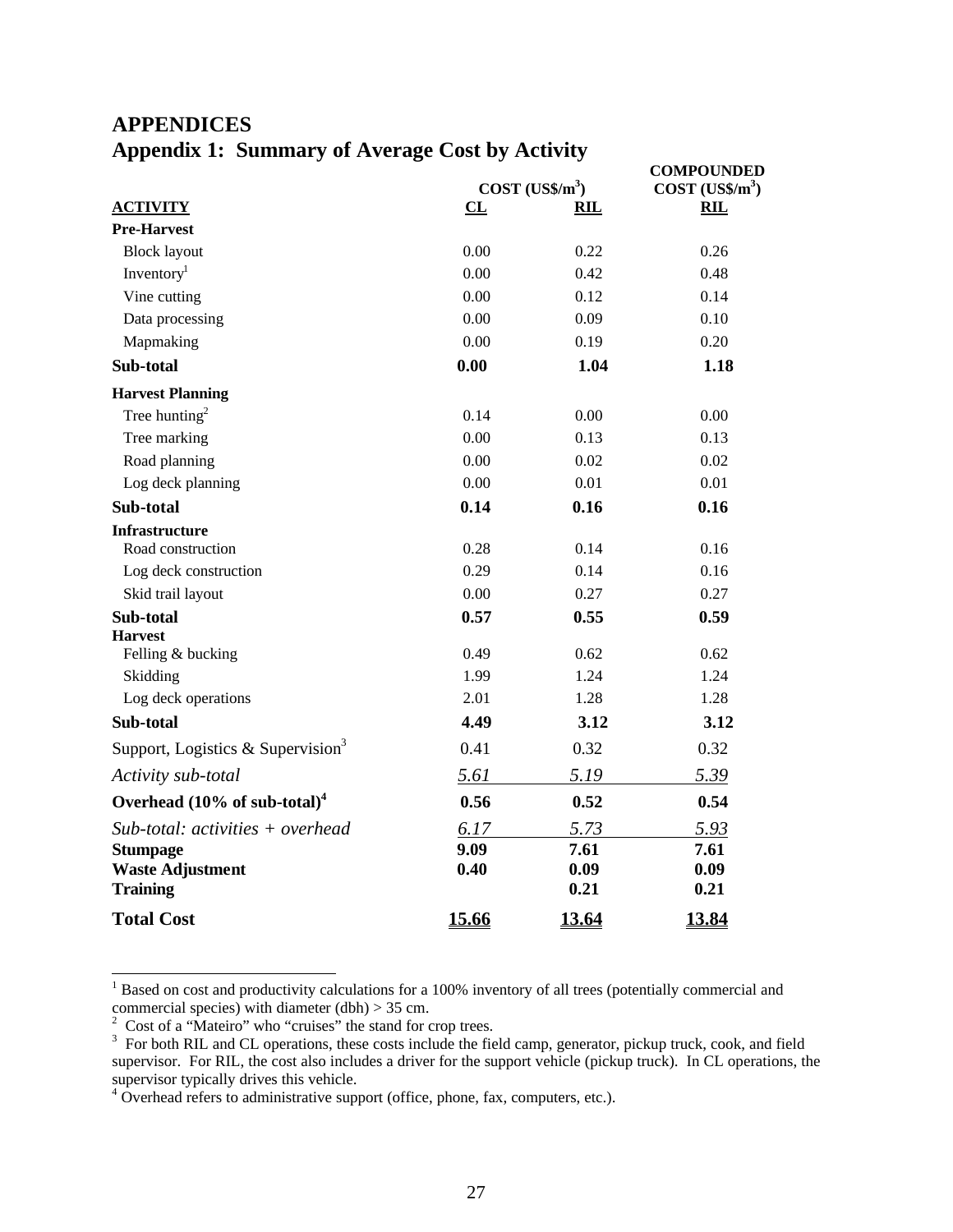## **Appendix 2: Hourly Costs by Activity for RIL & CL Practices**

|                             | <b>RIL</b>     | CL             |
|-----------------------------|----------------|----------------|
| <b>ACTIVITY</b>             | Cost (US\$/hr) | Cost (US\$/hr) |
| <b>Pre-Harvest</b>          |                |                |
| Block layout & Line cutting | 6.72           |                |
| Inventory                   | 14.64          |                |
| Vine cutting                | 4.08           |                |
| Data processing             | 14.98          |                |
| Mapmaking                   | 10.71          |                |
| <b>Harvest Planning</b>     |                |                |
| Tree hunting                |                | 2.81           |
| Tree marking                | 9.06           |                |
| Road planning               | 8.85           |                |
| Log deck planning           | 8.87           |                |
| <b>Infrastructure</b>       |                |                |
| Road construction           | 45.39          | 40.53          |
| Log deck construction       | 45.39          | 40.53          |
| Skid trail layout           | 9.15           |                |
| <b>Harvest</b>              |                |                |
| Felling & bucking           | 11.55          | 10.01          |
| Skidding                    | 39.19          | 44.60          |
| Log deck operations         | 40.45          | 44.98          |

**Notes:**

**Block layout and line cutting:** Labor = \$6.54 (1 *Qualified Helper* and 2 *Helpers*). Materials = \$0.18 (includes machetes, compass, 25 m measuring tape, waterproof marker, uniforms, hard hats, boots, safety vest, first aid kit, and canteens; see Materials Worksheet for details).

**Inventory:** Labor = \$12.90 (1 *Technician II*, 1 *Identifier*, and 3 *Helper*s). Materials = \$1.74 (includes items listed in note 1 plus 5m diameter tape + refills, clipboard, waterproof paper, mechanical pencils with refills, plastic tags, hammer, nails, and Dymo with daisy wheel for numbering tags).

**Vine cutting:** Labor = \$3.98 (2 *Helper*s). Materials = \$0.10 (includes hard hats, uniforms, safety vests, machetes, and boots).

**Data processing:** Labor = \$14.98 (1 *Supervisor* and 2 *Technician II*s) constitutes total cost .

**Mapmaking:** Labor = \$10.71 (1 *Supervisor* and 1 *Technician II*) constitutes total cost.

**Tree hunting:** Labor = \$2.66 (i.e. total cost of 1 '*Mateiro*'). Materials = \$0.15 (includes hard hat, boots, machete, and canteen).

**Tree marking, road planning and log deck planning:** Labor for Tree Marking, Road Planning, and Log Deck Planning = \$8.82 each (1 *Technician II*, 1 *Qualified Helper* and 1 *Helper*). Since the same team conducts all three activities, the cost for most of the materials has been divided equally among the three activities. Materials  $=$  \$0.24 for Tree Marking (includes safety materials  $+$  paint, paint gun, and adapter); \$0.03 for Road Planning (includes safety materials + flagging); and \$0.05 for Log Deck Planning (includes safety materials + flagging and 25 m survey tape).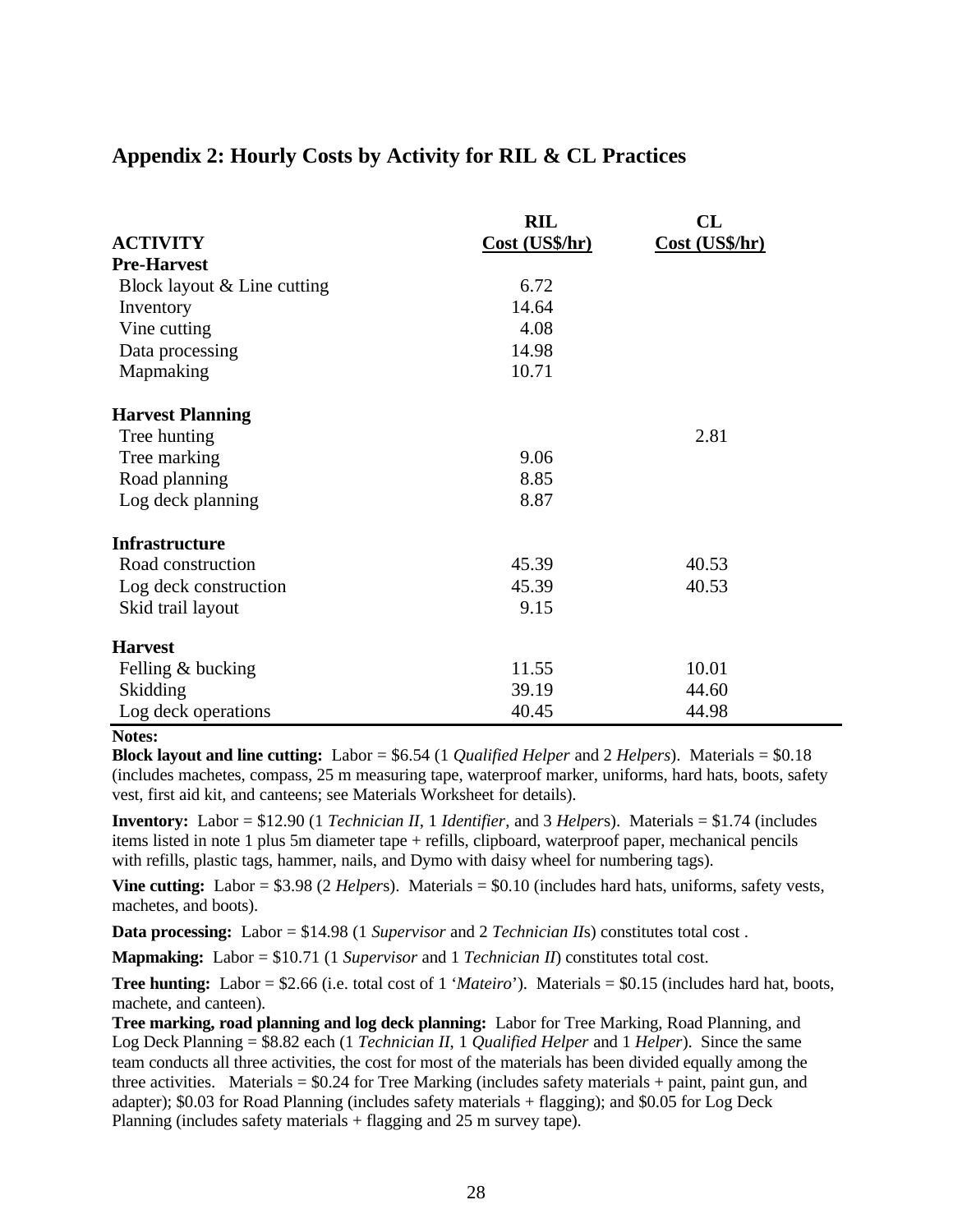**Road and log deck construction***: RIL COSTS:* Labor for Road and Log Deck Construction = \$11.28 each (1 *Operator 1* for CAT D6, 1 *Qualified Helper* and 2 *Helpers*). This same team conducts both activities. Consequently, the materials cost have been divided equally between the two activities. Materials = \$0.06 each (includes hard hats, uniforms, boots, safety vest, first aid kit, machetes, safety glasses, emergency horn, canteens and whistle). Equipment = \$34.05 (includes the hourly operating cost for the CAT Crawler Tractor – Model D6 Logger; see cost and depreciation schedule for details).

*CL COSTS:* Labor for Road and Log Deck Construction = \$6.46 (1 *Operator 1* and 1 *Helper*). This team conducts both activities. Thus, the cost of materials has been divided equally between the two activities. Materials  $= $0.02$ . Equipment  $= $34.05$ , which is the same as RIL. Equipment costs are equal because the hourly cost of the CAT D6 is the same as in RIL.

**Skid trail layout:** Labor = \$8.82 (1 *Technician II*, 1 *Qualified Helper* and 1 *Helper*). Materials = \$0.33 (includes safety materials, flagging, mm paper, clipboard and pencil).

**Felling and bucking:** *RIL COSTS:* Labor = \$8.20 (1 *Sawyer* and 1 *Helper* plus half the cost for 1 *Technician II* who supervises 2 felling crews as well as other activities. Equipment = \$2.80 (i.e. the hourly operating cost of a Stihl AV 51 chainsaw with a 'rolling blade'; see cost and depreciation schedules). Materials = \$0.55 (includes items listed in note 6 plus *Sawyer* safety materials, wedges, and fuel and maintenance materials for the chainsaw (see Materials Worksheet for details).

*CL COSTS:* Labor = \$5.79 (1 *Sawyer* and 1 *Helper*). Equipment = \$3.76 (i.e. hourly operating cost of a Stihl AV 51 chainsaw with a 'dry blade'). Materials  $= $0.46$  (includes items required by law; see Materials Worksheet for details).

**Skidding:** *RIL COSTS:* Labor = \$6.73 (1 *Operator 1* and 1 *Helper*). Equipment = \$32.31 (includes the hourly operating cost of a CAT Skidder 525; see cost and depreciation schedule). Materials = \$0.15 (includes choker tools).

*CL COSTS:* Labor = \$10.53 (1 *Operator 1*, 1 *Sawyer*, and 1 *Helper*). In typical CL operations a *Sawyer* accompanies the CAT D6 Operator. Equipment = \$34.05 (includes hourly operating cost of a CAT D6 Logger). Materials  $=$  \$0.02.

**Log deck operations:** *RIL COSTS:* Labor = \$9.29 (1 *Operator 1*, 1 *Qualified Helper* and 1 *Helper*). Equipment  $= $30.87$  (includes the hourly operating cost of 1 CAT Loader – 938F and 1 Stihl AV 51 chainsaw with a rolling blade; see cost and depreciation schedule). Materials = \$0.29.

*CL COSTS:* Labor = \$12.82 (1 *Operator 1*, 1 *Sawyer*, 1 *Qualified Helper* and 1 *Helper*). Equipment = \$31.83 (includes 1 CAT Loader – 938F and 1 Stilh AV51chainsaw with a dry blade; see cost and depreciation schedule). Materials  $=$  \$0.33.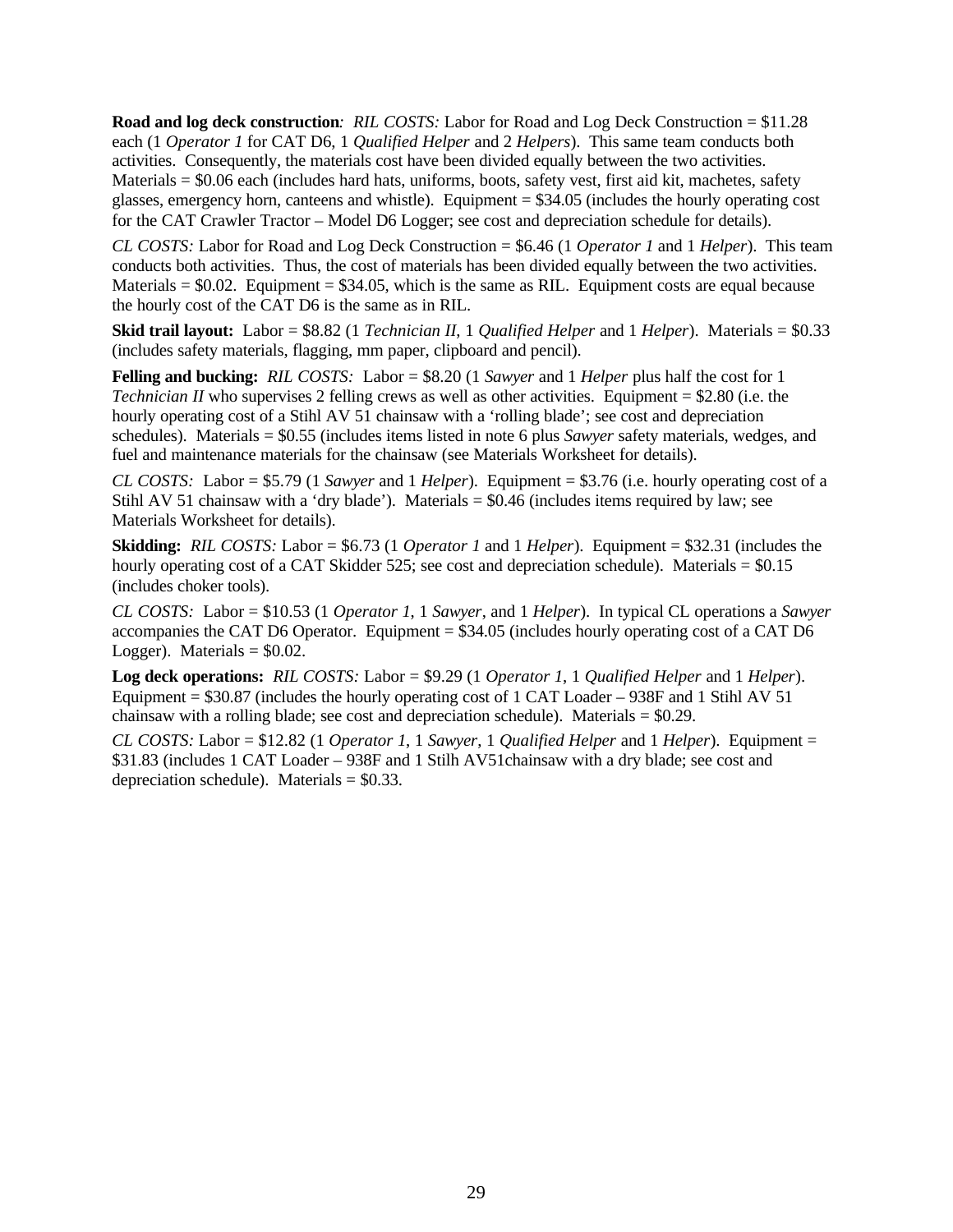| <b>ACTIVITY</b>             | <b>RIL PRODUCTIVITY</b> | <b>CL PRODUCTIVITY</b> |
|-----------------------------|-------------------------|------------------------|
| <b>Pre-Harvest</b>          | ha/hr                   | ha/hr                  |
| Block layout & Line cutting | 1.19                    |                        |
| Inventory                   | 1.36                    |                        |
| Vine cutting                | 1.36                    |                        |
| Data processing             | 6.25                    |                        |
| Mapmaking                   | 2.26                    |                        |
| <b>Harvest Planning</b>     | ha/hr                   | $m^3/hr$               |
| Tree hunting                |                         | 20.46                  |
| Tree marking                | 2.81                    |                        |
| Road planning               | 15.66                   |                        |
| Log deck planning           | 26.93                   |                        |
| <b>Infrastructure</b>       | ha/hr                   | ha/hr                  |
| Road construction           | 12.5                    | 5.70                   |
| Log deck construction       | 12.5                    | 5.58                   |
| Skid trail layout           | 1.34                    |                        |
| <b>Harvest</b>              | $m^3/hr$                | $m^3/hr$               |
| Felling & bucking           | 18.65                   | 20.46                  |
| Skidding                    | 31.66                   | 22.39                  |
| Log deck operations         | 31.66                   | 22.39                  |

## **Appendix 3: Productivity**

#### **Notes:**

**Work hours**: As a result of planning, inventory and road building the prior year, RIL operations can run for 8 months/year, whereas CL operations run for only 7 months / year. However, in both CL and RIL operations, each month has 22 workdays. The number of effective work hours/day is 7 for all pre-harvest and planning activities, 6.15 for felling, and 8 for all activities depending on heavy machines (i.e. road and log deck construction, skidding, and log deck operations).

**Block layout and line cutting**: 22,000 linear m serve each 100 ha block (inventory transects at 50 m intervals). Every 4th perimeter line is shared with the adjacent block. To calculate productivity, we divided 100 ha / 22,000 m; then we multiplied the result by  $262.17 \text{ m}$  / hr (the average productivity recorded from Cauaxi blocks 2, 3 & 5).

**Inventory:** Productivity is area inventoried per hour (ha/hr) obtained by adjusting the average productivity from 3 blocks in which FFT inventoried *all trees* w/DBH  $\geq$  35cm to include only commercial and potentially commercial species.

**Vine cutting:** Vine cutting productivity is identical to inventory productivity because both activities occur together.

**Data processing:** Productivity based on an inventory of 3,800 commercial and potentially commercial trees (~ 190 trees per 5 ha inventory line). On average, one person can process data for 975 trees per day. Two people working at this rate would process 50 ha/day. 50 ha/day / 8 hrs/day =  $6.25$  ha/hr.

**Mapmaking:** We interpolated FFT productivity data for maps with 6,300 trees to estimate productivity for making a map with 3,800 trees. We first obtained an average productivity for the 3 kinds of maps (base map on mm paper, base map on vegetable paper, and harvest map on vegetable paper). We then determined the combined average productivity. Next we multiplied that average by 6,300/3,800.

**Tree hunting:** Since the Mateiro's productivity is limited by that of the felling crew, we assumed that the productivity for tree hunting would equal that for felling.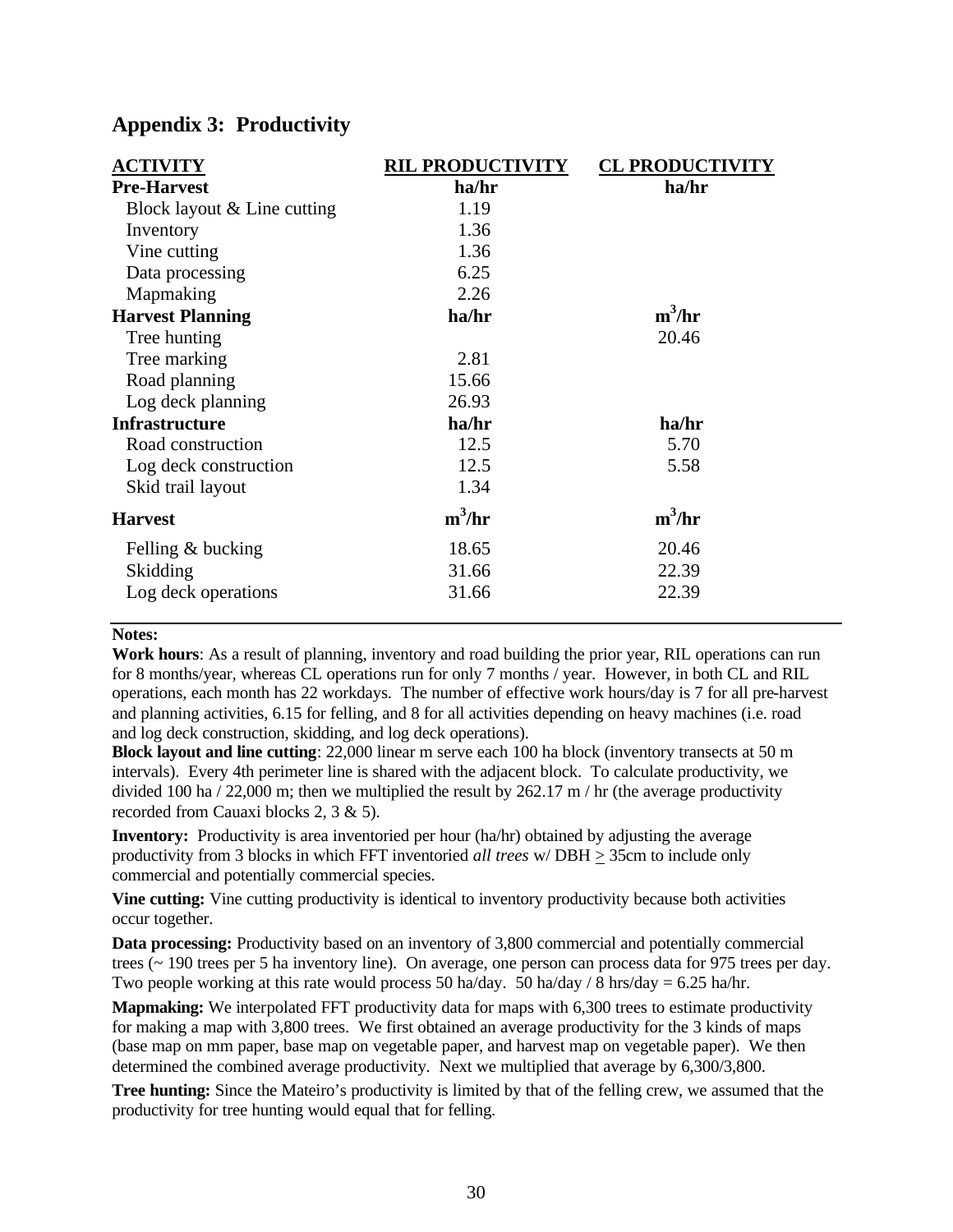**Tree marking:** Average productivity from 9 FFT blocks.

**Road planning:** We used an average road planning productivity of 250.62 m/hr from 6 FFT blocks. We then divided the total linear m of roads needed to serve 100 ha (1,600m) by this average productivity (250.62 m/hr). The result (6.384 hrs) is the time needed to plan roads for 100 ha. We then divided 100 ha / 6.384 hrs to obtain the result above.

**Log deck planning:** For the RIL block in Cauaxi, 10 log decks totaling 5,000m<sup>2</sup> (each patio measures 20)  $m * 25$  m) served 100 ha. Thus, we divided 100 ha / 5,000 m<sup>2</sup>, then multiplied the result by the average productivity (from 3 blocks) which was  $1,346.28 \text{m}^2$  / hr.

**Road construction:** For both RIL and CL we divided the linear m of roads built to serve 100 ha by the average linear m of road each operation can clear in an hour. For RIL this is: 100 ha  $/1,600$  m  $*$  200 m/hr. 200m/hr is the average of 6 FFT blocks. For CL this is  $100 \text{ ha} / 2,139 \text{ m} * 121.88 \text{ m/hr}$ . 2,139 m is the distance measured at Cauaxi Block 1. 121.88 m/hr is the average from FFT survey. Both CL and RIL operations used a CAT Crawler Tractor (D6 Logger) to open roads.

**Log deck construction:** For both RIL and CL, we divided 100 ha by the area of log decks serving that 100 ha and then multiplied the result by the average area each operation could clear in 1 hour.  $RIL = 100$ ha / 5,000 m<sup>2</sup>  $*$  625 m<sup>2</sup>/hr. See note 10 for area. 625 m<sup>2</sup>/hr is average for 54 log decks. CL = 100 ha / 10,470 m<sup>2</sup>  $*$  584 m<sup>2</sup>/hr. Area is from total log deck area measured after harvest in block 1 at Cauaxi. 584 m<sup>2</sup>/hr is average from 7 interviews (FFT survey). Both CL and RIL operations used a CAT Crawler Tractor (D6 Logger) to open log decks.

**Skid trail layout:** Average of 8 FFT blocks including Cauaxi 2, 3, & 4; AMACOL block 2; and all blocks in Marcelandia & Claudia.

**Felling and bucking:** RIL productivity is average from normal workdays on Cauaxi blocks 4 (13 days) & 6 (6 days) calculated as follows: [no. trees cut / hr in a particular block \* average volume of trees in that block \* no. of data points for that block] / total no. of data points.

CL productivity is average from FFT Survey and P. Barreto (unpubl. data). Both CL and RIL sawyers used a Stihl AV 51 chainsaw.

**Skidding:** RIL productivity is average from normal workdays on Cauaxi blocks 3, 4 & 6 calculated as follows: [no. trees skidded / hr in a particular block \* average volume of trees in that block \* no. of data points for that block] / total no. of data points. The RIL operation used a CAT Skidder (525) with a grapple and winch.

CL productivity is average from FFT Survey, P. Barreto (unpubl. data), and IMAZON 1992 data. The CL operation used a CAT Crawler Tractor (D6 Logger) with a winch but no fairlead.

**Log deck operations:** In both CL and RIL, since the rate of log deck operations (sorting, measuring, and loading) is limited by skidding productivity, we equated the productivity for both activities. Both CL and RIL operations used a CAT Loader (938F).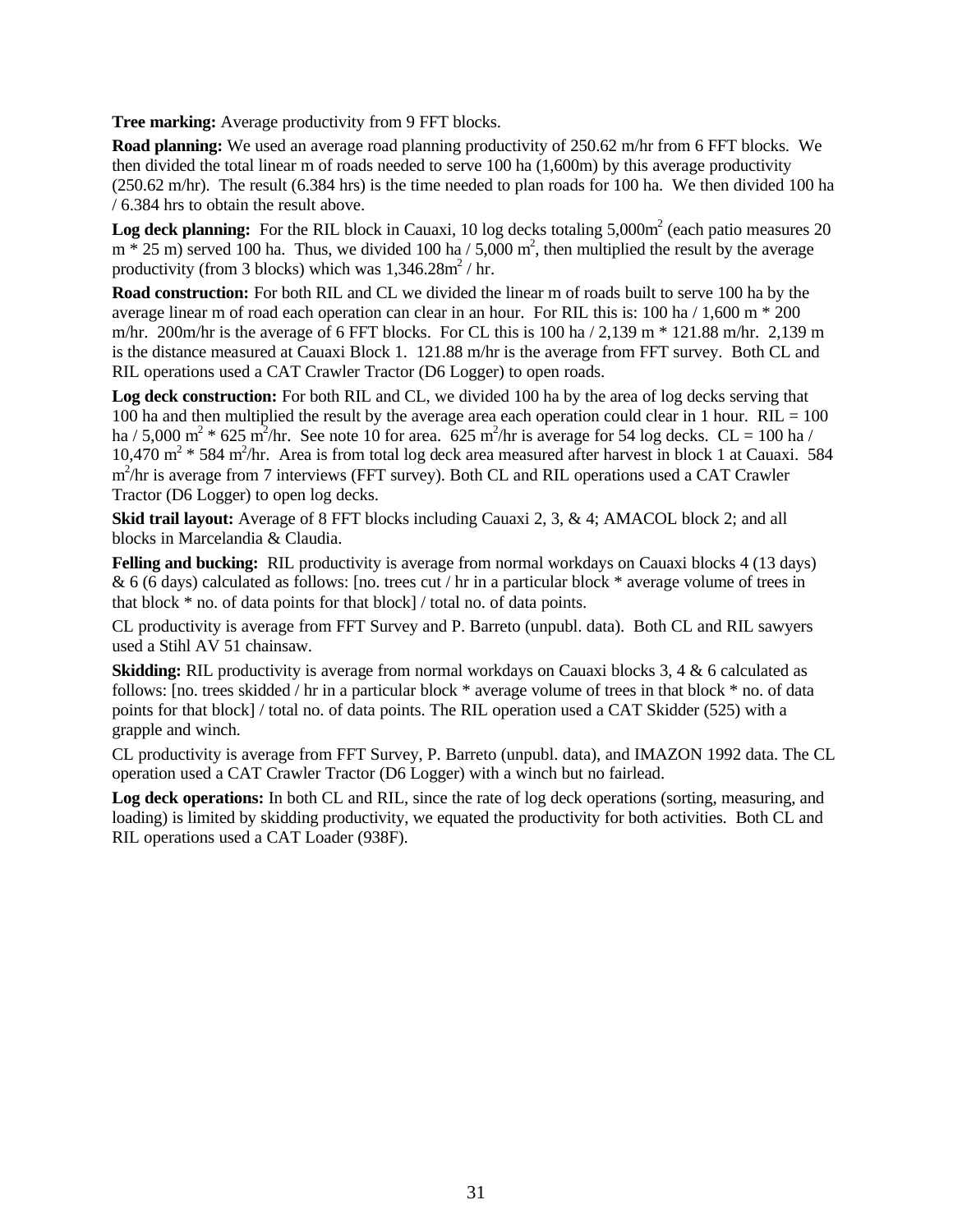## **Appendix 4a: RIL Cost Calculation**

| <b>ACTIVITY</b>             | Cost<br>$(USS/hr)^1$ | (ha/hr) | Productivity <sup>2</sup><br>$\frac{(\text{m}^3/\text{hr})}{(\text{hr})}$ | Cost<br>$(USS/ha)^3$ | Cost<br>$(US\frac{2}{3})^4$ |
|-----------------------------|----------------------|---------|---------------------------------------------------------------------------|----------------------|-----------------------------|
| <b>Pre-Harvest</b>          |                      |         |                                                                           |                      |                             |
| <b>Block layout</b>         | 6.72                 | 1.19    |                                                                           | 5.64                 | 0.22                        |
| Inventory                   | 14.64                | 1.36    |                                                                           | 10.76                | 0.42                        |
| Vine cutting                | 4.08                 | 1.36    |                                                                           | 3.00                 | 0.12                        |
| Data processing             | 14.98                | 6.25    |                                                                           | 2.40                 | 0.09                        |
| Mapmaking                   | 10.71                | 2.26    |                                                                           | 4.74                 | 0.19                        |
| <b>Harvest Planning</b>     |                      |         |                                                                           |                      |                             |
| Tree hunting                |                      |         |                                                                           |                      |                             |
| Tree marking                | 9.06                 | 2.81    |                                                                           | 3.22                 | 0.13                        |
| Road planning               | 8.85                 | 15.66   |                                                                           | 0.57                 | 0.02                        |
| Log deck planning           | 8.87                 | 26.93   |                                                                           | 0.33                 | 0.01                        |
| Skid trail layout           | 9.15                 | 1.34    |                                                                           | 6.83                 | 0.27                        |
| <b>Infrastructure</b>       |                      |         |                                                                           |                      |                             |
| Road construction           | 45.39                | 12.50   |                                                                           | 3.63                 | 0.14                        |
| Log deck construction       | 45.39                | 12.50   |                                                                           | 3.63                 | 0.14                        |
| <b>Harvest</b>              |                      |         |                                                                           |                      |                             |
| Felling & bucking           | 11.55                |         | 18.65                                                                     |                      | 0.62                        |
| Skidding                    | 39.19                |         | 31.66                                                                     |                      | 1.24                        |
| Log deck operations         | 40.45                |         | 31.66                                                                     |                      | 1.28                        |
| <b>Support</b>              |                      |         |                                                                           |                      | 0.32                        |
| <b>Activity sub-total</b>   |                      |         |                                                                           |                      | 5.21                        |
| Overhead (10% of sub-total) |                      |         |                                                                           |                      | 0.52                        |
| Sub-total                   |                      |         |                                                                           |                      | 5.73                        |
| <b>NOTES</b>                |                      |         |                                                                           |                      |                             |

1. See Appendix 2 for details

2. See Appendix 3 for details

3. Obtained by dividing Cost (\$/hr) by Productivity (ha/hr)

4. For activities in which Productivity is computed in ha/hr terms (pre-harvest and planning), this value was obtained by dividing Cost (\$/ha) by the average volume harvested from a standard harvest block (25.36 m<sup>3</sup>/ha). For activities in which productivity exists in  $m^3$ /hr (harvest), this value was obtained by dividing Hourly Cost  $(\frac{\sqrt{3}}{\hbar})$  by Productivity  $\frac{\sin^3}{\hbar}.$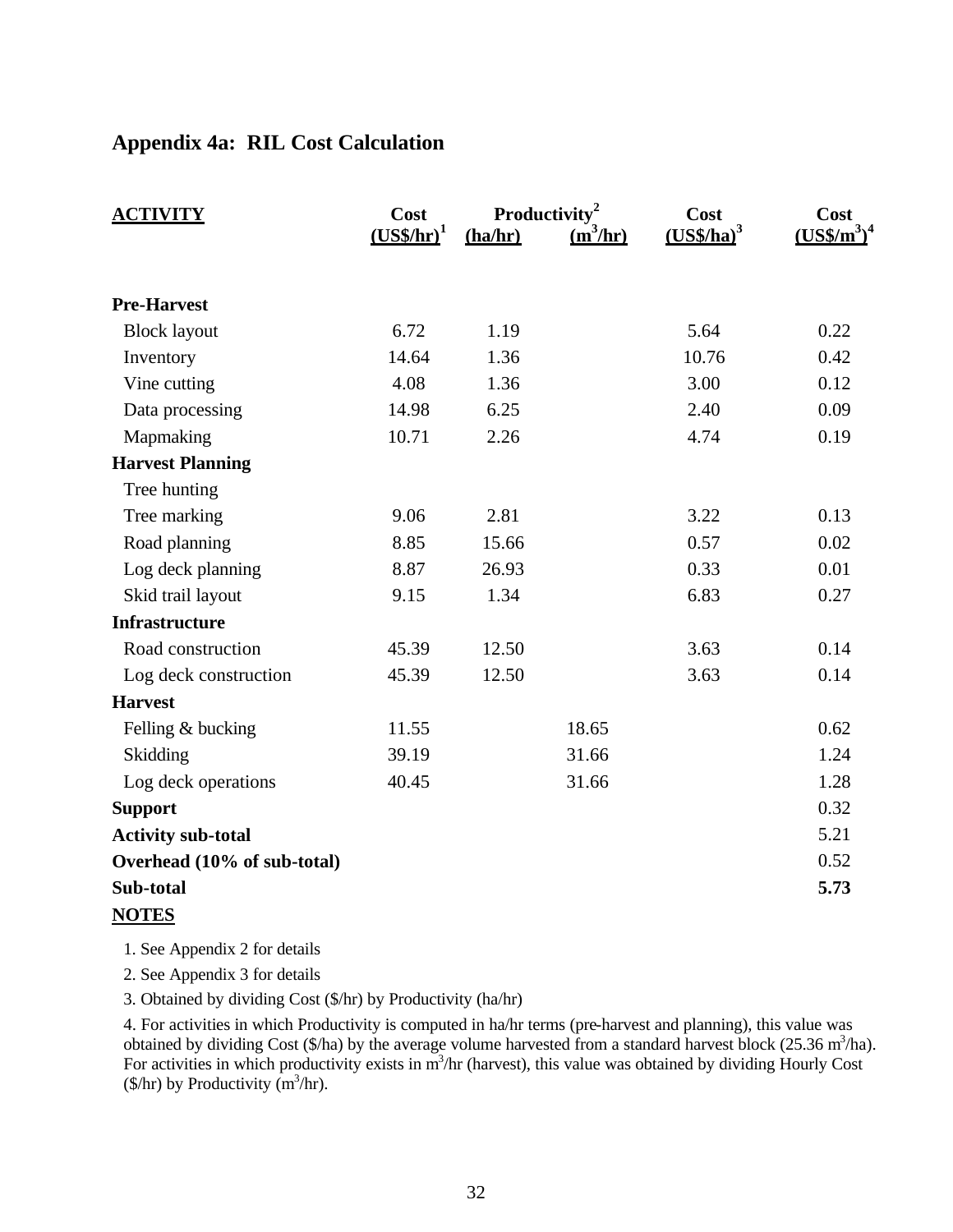# **Appendix 4b: CL Cost Calculation**

| <b>ACTIVITY</b>         | <b>Cost</b><br>$(USS/hr)^1$ | (ha/hr) | Productivity <sup>2</sup><br>$\frac{(\text{m}^3/\text{hr})}{(\text{hr})^2}$ | <b>Cost</b><br>$(USS/ha)^3$ | $\overline{\text{Cost}}$ |
|-------------------------|-----------------------------|---------|-----------------------------------------------------------------------------|-----------------------------|--------------------------|
| <b>Pre-Harvest</b>      |                             |         |                                                                             |                             |                          |
| <b>Block layout</b>     |                             |         |                                                                             |                             |                          |
| Line cutting            |                             |         |                                                                             |                             |                          |
| Inventory               |                             |         |                                                                             |                             |                          |
| Vine cutting            |                             |         |                                                                             |                             |                          |
| Data processing         |                             |         |                                                                             |                             |                          |
| Mapmaking               |                             |         |                                                                             |                             |                          |
| <b>Harvest Planning</b> |                             |         |                                                                             |                             |                          |
| Tree hunting            | 2.81                        |         | 20.46                                                                       |                             | 0.14                     |
| Tree marking            |                             |         |                                                                             |                             |                          |
| Road planning           |                             |         |                                                                             |                             |                          |
| Log deck planning       |                             |         |                                                                             |                             |                          |
| <b>Infrastructure</b>   |                             |         |                                                                             |                             |                          |
| Log deck construction   | 40.53                       | 5.58    |                                                                             | 7.27                        | 0.29                     |
| Road construction       | 40.53                       | 5.70    |                                                                             | 7.11                        | 0.28                     |
| Skid trail layout       |                             |         |                                                                             |                             |                          |
| <b>Harvest</b>          |                             |         |                                                                             |                             |                          |
| Felling & bucking       | 10.01                       |         | 20.46                                                                       |                             | 0.49                     |
| Skidding                | 44.60                       |         | 22.39                                                                       |                             | 1.99                     |
| Log deck operations     | 44.98                       |         | 22.39                                                                       |                             | 2.01                     |
| <b>Support</b>          |                             |         |                                                                             |                             | 0.41                     |
| Sub-total               |                             |         |                                                                             |                             | 5.61                     |
| Overhead (10% of sub-   |                             |         |                                                                             |                             | 0.57                     |
| total)                  |                             |         |                                                                             |                             |                          |
| <b>Total</b>            |                             |         |                                                                             |                             | 6.18                     |
| <b>NOTES</b>            |                             |         |                                                                             |                             |                          |

1. See Appendix 2 for details

2. See Appendix 3 for details

3. Obtained by dividing Cost (\$/hr) by Productivity (ha/hr)

4. For activities in which productivity exists in ha/hr terms (road & log deck construction), this value was obtained by dividing Cost (\$/ha) by the average volume harvested per hectare on a standard harvest block  $(25.36 \text{ m}^3/\text{ha})$ . For all other activities, this value was obtained by dividing Hourly Cost  $(\frac{f}{h})$  by Productivity (m<sup>3</sup>/hr).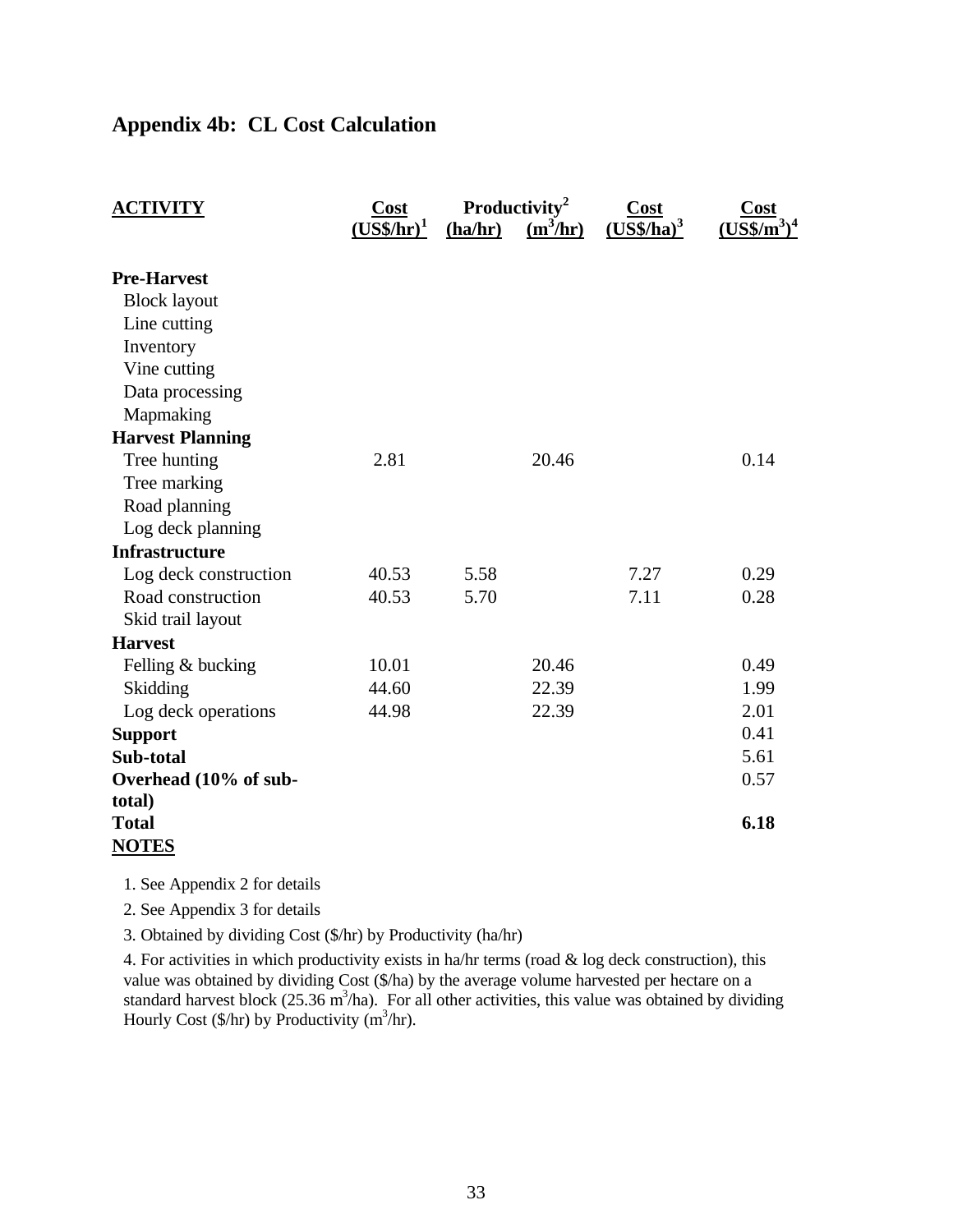| Job Title (CL / RIL)1       | Status <sup>2</sup> | No. of             | Base                | Legal               | Food  | Additional          | Additional               | Total                  | Total             |                                 | Daily Cost Daily Cost | Hourly                   | Hourly       |
|-----------------------------|---------------------|--------------------|---------------------|---------------------|-------|---------------------|--------------------------|------------------------|-------------------|---------------------------------|-----------------------|--------------------------|--------------|
|                             |                     | Minimum            | Salary <sup>4</sup> | Burden <sup>5</sup> |       | $Cost6 Costs (CL)7$ | Costs                    | Monthly                | Monthly           | $\left( CL\right)$ <sup>9</sup> | $(RIL)^9$             | Cost                     | Cost         |
|                             |                     | Wages <sup>3</sup> |                     |                     |       |                     | (RIL)7                   | Cost (CL) <sup>8</sup> | Cost              |                                 |                       | $CL)^{10}$               | $(RIL)^{10}$ |
|                             |                     |                    |                     |                     |       |                     |                          |                        | (RIL)8            |                                 |                       |                          |              |
| Encarregado /               | P                   | 6.5                |                     | 734.78 346.52 52.17 |       |                     | $\overline{\phantom{a}}$ |                        | 1,133.48 1,133.48 | 51.52                           | 51.52                 | 6.44                     | 6.44         |
| Supervisor                  |                     |                    |                     |                     |       |                     |                          |                        |                   |                                 |                       |                          |              |
| Leadman / Technician II     | P                   | 4.2                |                     | 474.78 223.91 52.17 |       |                     | $\overline{\phantom{a}}$ | 750.86                 | 750.86            | 34.13                           | 34.13                 | 4.27                     | 4.27         |
| Operator I                  | P                   | 4.7                |                     | 531.30 250.56 52.17 |       |                     | $\overline{\phantom{a}}$ | 834.04                 | 834.04            | 37.91                           | 37.91                 | 4.74                     | 4.74         |
| <b>Operator II</b> (Driver) | P                   | 3.0                |                     | 339.13 159.93 52.17 |       |                     |                          |                        | 551.24            | $\overline{\phantom{a}}$        | 25.06                 | $\overline{\phantom{a}}$ | 3.13         |
| Sawyer                      | P                   | 3.0                |                     | 339.13 159.93 52.17 |       |                     | $\overline{\phantom{a}}$ | 551.24                 | 551.24            | 25.06                           | 25.06                 | 4.07                     | 4.07         |
| Cook                        | т                   | 2.0                | 226.09              | 87.79               | 52.17 | 89.76               | 84.16                    | 403.63                 | 450.21            | 18.35                           | 20.46                 | 2.29                     | 2.56         |
| <b>Qualified Helper</b>     |                     | 2.0                | 226.09              | 87.79               | 52.17 | 89.76               | 84.16                    | 403.63                 | 450.21            | 18.35                           | 20.46                 | 2.29                     | 2.56         |
| Helper                      |                     | 1.5                | 169.57              | 65.84               | 52.17 | 67.31               | 63.11                    | 302.72                 | 350.69            | 13.76                           | 15.94                 | 1.72                     | 1.99         |
| Matéiro / Identifier        | P                   | 2.5                | 282.61              | 133.28 52.17        |       |                     | $\overline{\phantom{a}}$ | 468.06                 | 468.06            | 21.28                           | 21.28                 | 2.66                     | 2.66         |
| $- - - - - - -$             |                     |                    |                     |                     |       |                     |                          |                        |                   |                                 |                       |                          |              |

# **Appendix 5: Calculation of Hourly Costs Based on Monthly Base Salaries (in 1996 US\$)**

#### **NOTES:**

1. Jobs listed are those that typically exist in the forestry sector in the Brazilian Amazon. In most cases, job titles between CL and RIL are identical. If they are not, the CL title is listed first. In RIL operations, a Technician I can usually fulfill the tasks of an "Encarregado". The "Mateiro" (i.e. "woodsman") identifies commercial trees for harvest, but does not tag or mark them. Although this table standardizes monthly, daily and hourly labor costs for CL and RIL operations, we assume that RIL crews work a total of 8 months in the field during a typical harvest year, whereas CL crews work only 7 months in the field. The extra month in RIL operations is gained as a result of inventory, road building, and planning in the previous year. CL operations would not typically use a driver for the 4WD support vehicle; thus, the cost of the Operator II is only included in the RIL costs.

2. Jobs titles with a 'P' status are considered permanent employees. Those with a 'T' status are temporary employees. Costs for temporary vs. permanent employees are calculated differently as indicated below.

3. Most salaries in Brazil are based on a multiple of the federally mandated minimum wage, which was US\$113.04 in 1996.

4. The Base Salary is the monthly salary (i.e. minimum wage times number of wages) for each employee. This is what the employee actually receives. Other columns refer to taxes and other costs.

5. Legal Burden consists of federal and state taxes as well as social security and health insurance. Legal Burden is 47.16% of the Base Salary for Permanent workers and consists of: FGTS (8%), PIS (1%), INSS (23%), Holiday Bonus (2.78%), SSS (4.05%), and 13th month pay (i.e. annual bonus) distributed over 12 months (i.e. 8.33%). Legal Burden is only 38.83% of the Base Salary for Temporary workers because their proportional 13th month pay is included in the Additional Costs. The reason for this is that the legal proportion of Temporary workers' 13th month pay is distributed only over the number of months that they actually work (7 months in CL operations and 8 months in RIL operations). See explanatory table below.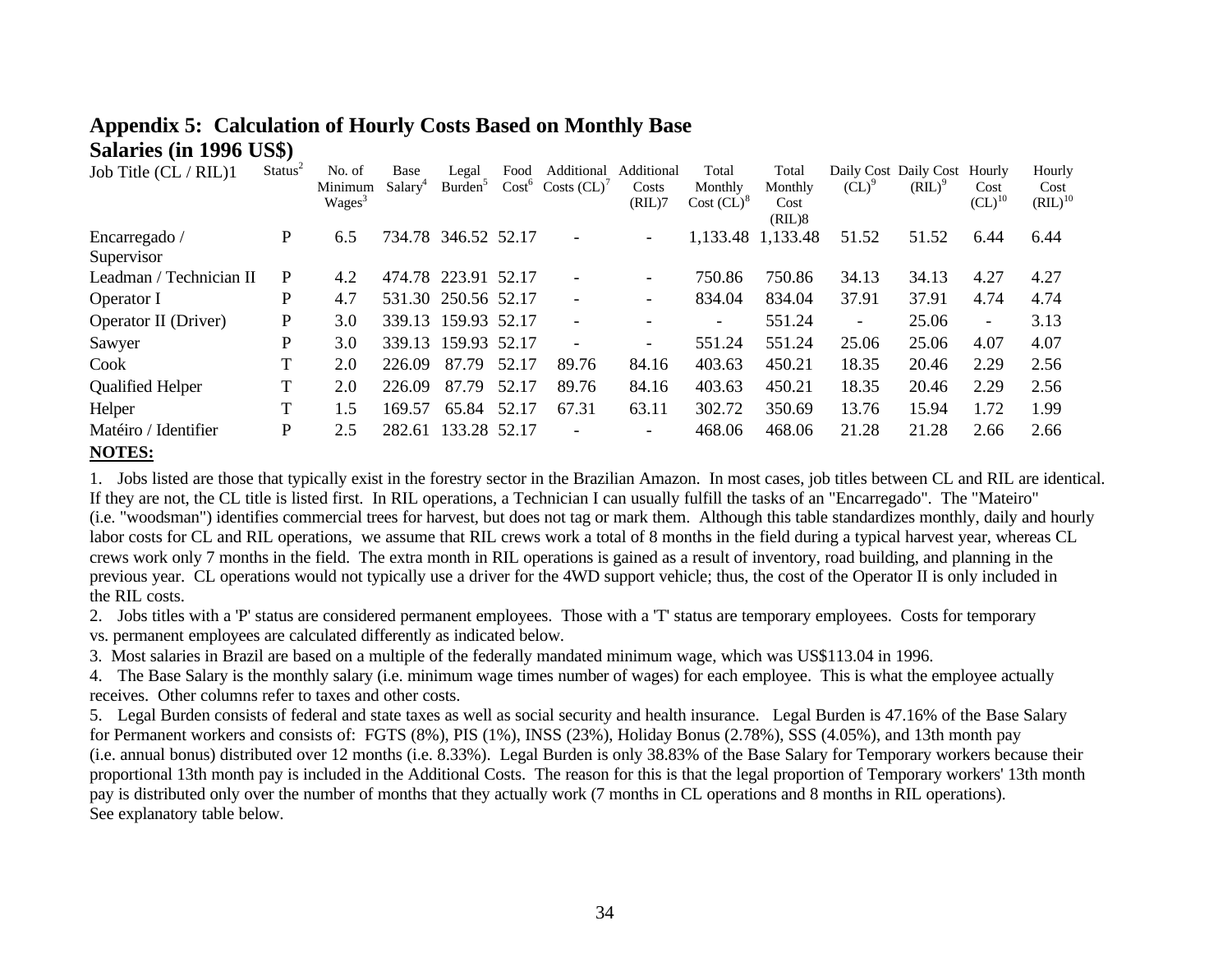6. Food costs were calculated based on the assumptions that (1) in a typical "harvest" month, all workers will be in the forest, and hence need food, for 24 days (i.e. 22 work days plus 2 Sundays during which workers remain in the field and eat even though they do not work); and (2) daily food costs average US\$2.17.

7. By Brazilian law, employers incur additional costs when they fire employees. These costs are based on the number of months the employee worked. Employers in both CL and RIL operations would incur these costs when they dismiss Temporary employees. These costs differ for CL and RIL operations because they are spread over 8 months for RIL workers and 7 months for CL workers (see Note 1 above).

8. Monthly costs for both RIL and CL operations = Base Salary + Legal Burden + Food + Additional Costs.

9. Daily costs for both RIL and CL operations were calculated by dividing the monthly cost by 22 work days. We obtained 22 work days by assuming an average month has 30.5 days and then subtracting 8.5 days which is the average number of non-work days per month. We obtained 8.5 non-work days by assuming an average month has 1 sick day, 1 holiday, 4.2 Sundays, 2 non-working Saturdays, and 0.3 days for travel. 10. Hourly costs for both RIL and CL operations were calculated by dividing the daily cost by 8 hours (i.e. effective work hours/day) for all labor except sawyers. For both CL and RIL operations we divided the daily cost of sawyers by 6.15 hours, i.e. the average time sawyers typically work in the Amazon (based on IMAZON data).

#### **Clarifying Examples**

| Example I. Legal Burden Based on I Min. Wage (US\$113) |        |       | <b>Example 2. Additional Costs for Ten</b> |                                           |
|--------------------------------------------------------|--------|-------|--------------------------------------------|-------------------------------------------|
| <b>Taxes &amp; Benefits</b>                            | %      | P     |                                            | Cost                                      |
|                                                        |        |       |                                            | Item                                      |
| <b>FGTS</b>                                            | 8%     | 9.04  | 9.04                                       | 30-day notice (I Base Salary)             |
| <b>PIS</b>                                             | $1\%$  | 1.13  | 1.13                                       | Legal Burden (38.83% of Base Sal)         |
| <b>INSS</b>                                            | 23%    | 26.00 | 26.00                                      | 40% of FGTS on Base Salary X Mos.         |
|                                                        |        |       |                                            | Worked                                    |
| <b>Holiday Bonus</b>                                   | 3%     | 3.14  | 3.14                                       | Holiday Bonus* X Mos. Worked/I2           |
| sss                                                    | 4%     | 4.58  | 4.58                                       | 13th Month Bonus* X Mos. Worked/          |
| 13th Month Bonus                                       | 8%     | 9.42  | ₩                                          | Total                                     |
| Total                                                  | 47.16% | 53.31 | 43.89                                      | <b>Additional Costs (Total/Mos Worked</b> |
|                                                        |        |       |                                            |                                           |

#### **Example 2. Additional Costs for Temporary Workers in CL vs. RIL Operations**

| Taxes & Benefits        | %      | P     |       | Cost                                       | CL (7  | $RIL(8 \text{ mos})$ |
|-------------------------|--------|-------|-------|--------------------------------------------|--------|----------------------|
|                         |        |       |       | <b>Item</b>                                | mos)   |                      |
| <b>FGTS</b>             | 8%     | 9.04  | 9.04  | 30-day notice (I Base Salary)              | 226.09 | 226.09               |
| <b>PIS</b>              | 1%     | 1.13  | 1.13  | Legal Burden (38.83% of Base Sal)          | 87.79  | 87.79                |
| <b>INSS</b>             | 23%    | 26.00 | 26.00 | 40% of FGTS on Base Salary X Mos.          | 50.64  | 57.88                |
|                         |        |       |       | Worked                                     |        |                      |
| <b>Holiday Bonus</b>    | 3%     | 3.14  | 3.14  | Holiday Bonus* X Mos. Worked/I2            | 131.88 | 150.72               |
| sss                     | 4%     | 4.58  | 4.58  | 13th Month Bonus* X Mos. Worked/12         | 131.88 | 150.72               |
| <b>13th Month Bonus</b> | 8%     | 9.42  | ₩     | Total                                      | 628.29 | 673.20               |
| Total                   | 47.16% | 53.31 | 43.89 | <b>Additional Costs (Total/Mos Worked)</b> | 89.76  | 84.15                |
|                         |        |       |       |                                            |        |                      |

**\***13th month bonus for Temporary workers is included in additional costs (see note 5) **\*** Holiday Bonus & 13th Month Bonus are both based on one full Monthly Wage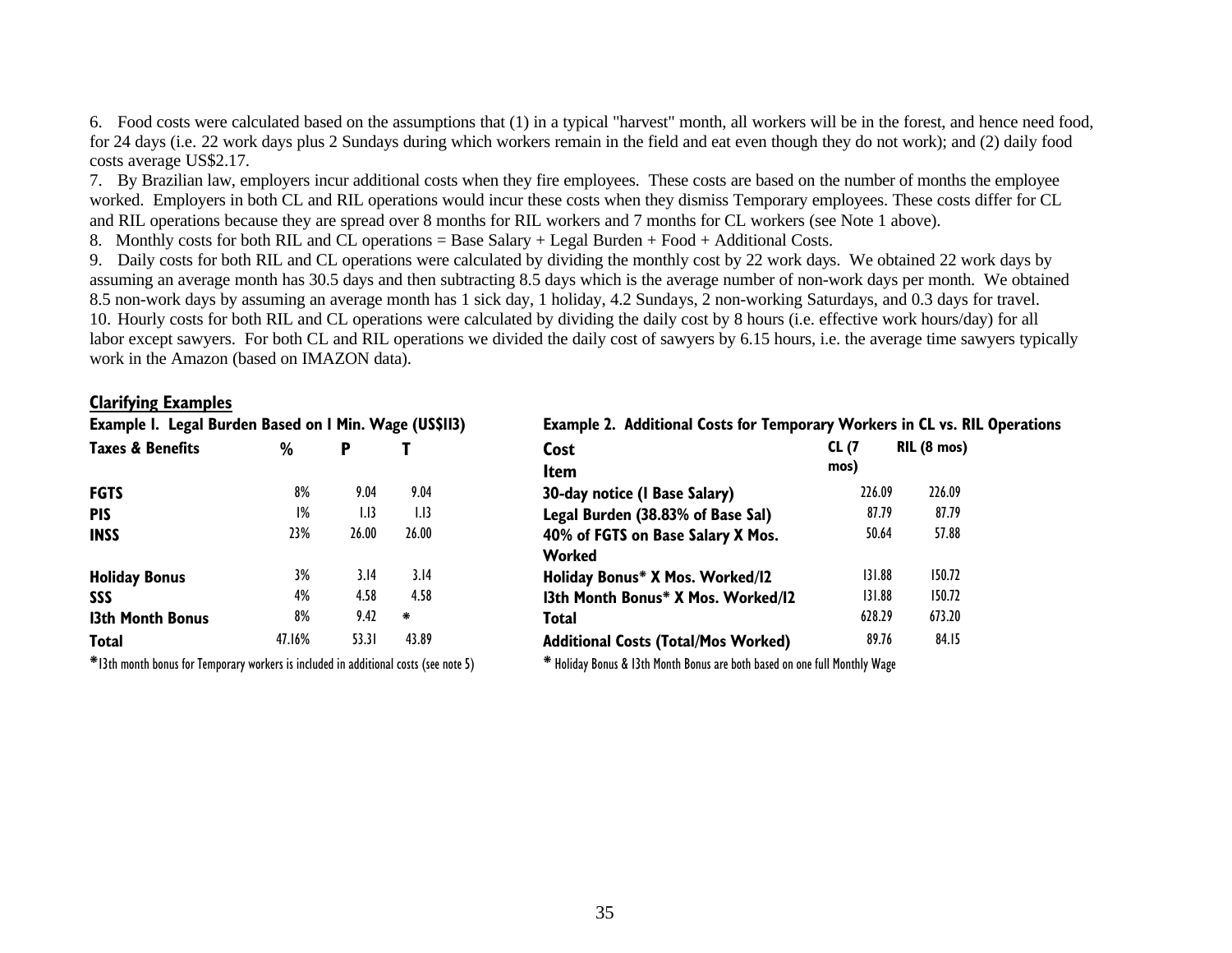#### **Activity Item Unit Price US\$ Useful life (yrs) Quantity Used Hourly Cost/Harvest RIL CL US\$ RIL US\$ CL Pre-Harvest Activities Block Layout** Safety Materials\* 0.04 0.05 Compass 74.78 3 2 0 0.04 0.00 Survey Tape 59.13 2 2 1 0.05 0.03 Waterproof Marker 5.22 1 8 0 0.04 0.00 5l Jug 2.02 1 1 1 0.00 0.00 **Sub-total 0.18 0.08 Inventory** Safety Materials 0.21 0.05 Diameter tape refill 25.22 1 8 0 0.18 0.00 5m diameter tape 30.00 3 1 1 0.01 0.01 Clipboard 2.17 1 1 0 0.00 0.00 Waterproof Paper 11.84 1 20 0 0.21 0.00 Pencil Lead 0.87 1 8 0 0.01 0.00 Machanical Pencil 1.74 1 8 1 0.01 0.01 Plastic Tags 2.17 1 500 0 0.97 0.00 Hammer 2.17 5 2 0 0.00 0.00 Nails 4.35 1 16 0 0.06 0.00 Dymo (Label maker) 175.65 5 2 0 0.06 0.00 Daisy Wheel for Dymo 6.96 1 2 0 0.01 0.00 5l Jug 2.02 1 1 1 0.00 0.00 **Sub-total 1.74 0.07 Vine Cutting** Safety Materials 0.10 **Sub-total 0.10 0.00 Planning Activities 2 o Road Planning** Safety Materials 0.03 Flagging 1.04 1 20 0 0.02 0.00 5l Jug 2.02 1 1 0 0.00 0.00 **Sub-total 0.05 0.00 2 <sup>o</sup>Road Construction** Safety Materials Whistle 1.74 1 2 1 0.00 0.00 5l Jug 2.02 1 1 1 0.00 0.00

# **Appendix 6a: Cost Calculation Worksheet for Materials Used in CL and RIL Operations by Activity**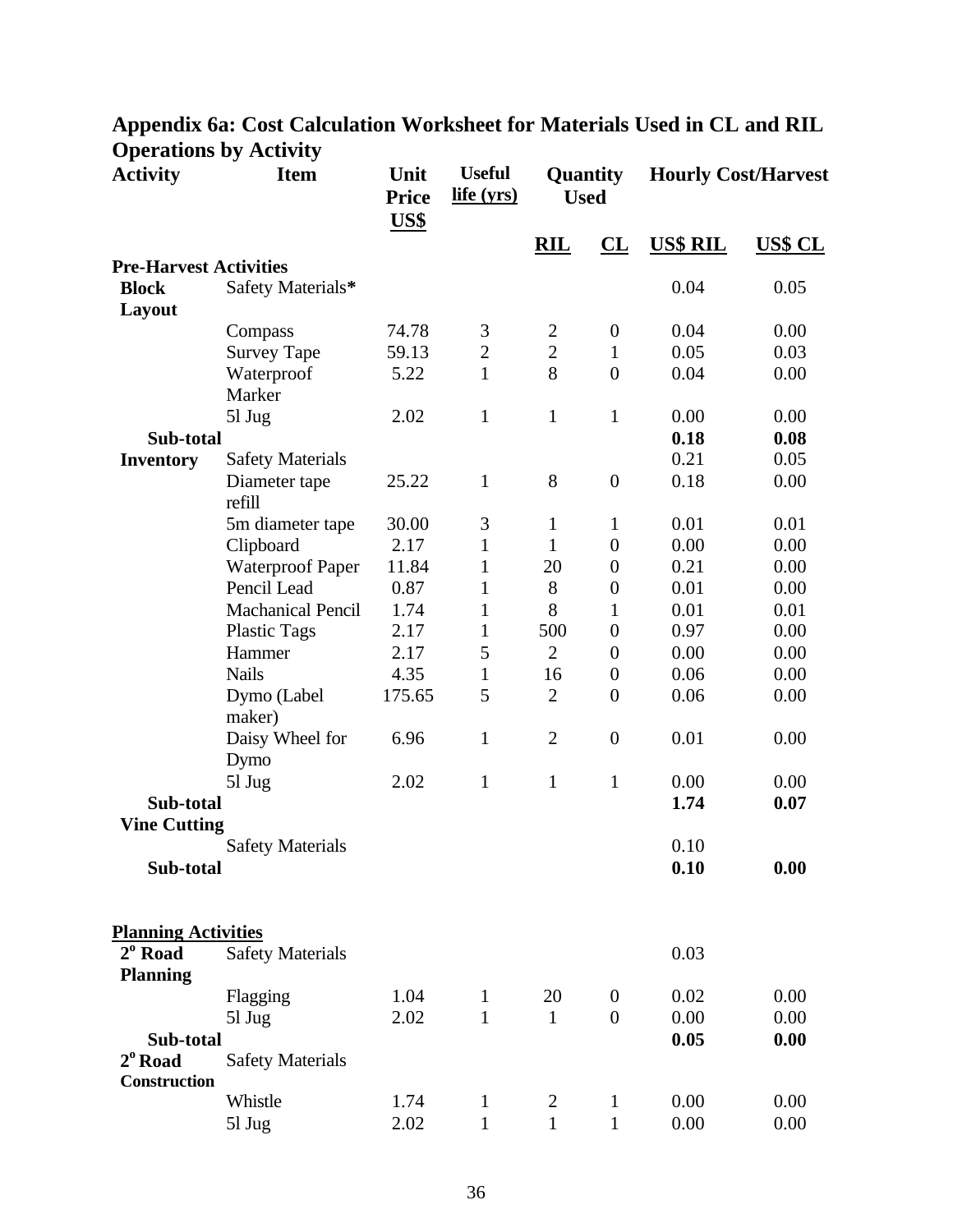| Sub-total                              |                          |       |                |                |                  | 0.00 | 0.00 |
|----------------------------------------|--------------------------|-------|----------------|----------------|------------------|------|------|
| <b>Log Deck</b><br><b>Planning</b>     | <b>Safety Materials</b>  |       |                |                |                  | 0.03 | 0.00 |
|                                        | Flagging                 | 1.04  | $\mathbf 1$    | 30             | $\mathbf{0}$     | 0.03 | 0.00 |
|                                        | <b>Survey Tape</b>       | 59.13 | $\overline{2}$ | $\mathbf{1}$   | $\boldsymbol{0}$ | 0.03 | 0.00 |
|                                        | $51 \text{ Jug}$         | 2.02  | $\mathbf{1}$   | $\mathbf{1}$   | $\overline{0}$   | 0.00 | 0.00 |
| Sub-total                              |                          |       |                |                |                  | 0.08 | 0.00 |
| <b>Log Deck</b><br><b>Construction</b> | <b>Safety Materials</b>  |       |                |                |                  | 0.07 | 0.04 |
|                                        | Whistle                  | 1.74  | $\mathbf{1}$   | $\mathbf{2}$   | $\boldsymbol{0}$ | 0.00 | 0.00 |
|                                        | 51 Jug                   | 2.02  | $\mathbf{1}$   | $\mathbf{1}$   | $\mathbf{1}$     | 0.00 | 0.00 |
| Sub-total                              |                          |       |                |                |                  | 0.07 | 0.04 |
| <b>Tree</b><br><b>Marking</b>          | <b>Safety Materials</b>  |       |                |                |                  | 0.05 | 0.00 |
|                                        | Paint Gun                | 34.20 | $\overline{2}$ | $\overline{c}$ | $\boldsymbol{0}$ | 0.03 | 0.00 |
|                                        | Paint Gun Adapter        | 6.17  | 0.5            | $\overline{2}$ | $\boldsymbol{0}$ | 0.02 | 0.00 |
|                                        | Tree-marking             | 6.96  | $\mathbf{1}$   | 24             | $\boldsymbol{0}$ | 0.15 | 0.00 |
|                                        | Paint                    |       |                |                |                  |      |      |
|                                        | 51 Jug                   | 2.02  | $\mathbf{1}$   | $\mathbf{1}$   | $\boldsymbol{0}$ | 0.00 | 0.00 |
| Sub-total<br><b>Harvest Activities</b> |                          |       |                |                |                  | 0.25 | 0.00 |
| <b>Felling</b>                         | <b>Safety Materials</b>  |       |                |                |                  | 0.43 | 0.43 |
|                                        | Wedge                    | 8.04  | $\mathfrak{S}$ | 5              | $\boldsymbol{0}$ | 0.01 | 0.00 |
|                                        | Sledgehammer             | 7.83  | 5              | $\overline{2}$ | $\boldsymbol{0}$ | 0.00 | 0.00 |
|                                        | Bag for Helper           | 10.43 | $\mathbf{1}$   | $\overline{4}$ | $\boldsymbol{0}$ | 0.04 | 0.00 |
|                                        | Fuel Jug                 | 10.22 | $\mathbf{1}$   | $\overline{c}$ | $\mathbf{1}$     | 0.02 | 0.02 |
|                                        | Logger's Tape            | 42.17 | $\overline{2}$ | $\overline{2}$ | $\boldsymbol{0}$ | 0.04 | 0.00 |
|                                        | Hammer                   | 2.17  | 5              | $\overline{c}$ | $\mathbf{1}$     | 0.00 | 0.00 |
|                                        | $51 \text{ Jug}$         | 2.02  | $\mathbf{1}$   | $\overline{2}$ | $\mathbf{1}$     | 0.00 | 0.00 |
| Sub-total                              |                          |       |                |                |                  | 0.55 | 0.46 |
| <b>Skid Trail</b><br><b>Planning</b>   | <b>Safety Materials</b>  |       |                |                |                  | 0.05 |      |
|                                        | Clipboard                | 2.17  | $\mathbf{1}$   | $\mathbf{1}$   | $\boldsymbol{0}$ | 0.00 | 0.00 |
|                                        | Polka dot flagging       | 1.49  | 1              | 60             | $\overline{0}$   | 0.07 | 0.00 |
|                                        | <b>Striped flagging</b>  | 1.04  | 1              | 60             | $\overline{0}$   | 0.05 | 0.00 |
|                                        | $51 \text{ Jug}$         | 2.02  | $\mathbf{1}$   | $\mathbf{1}$   | $\boldsymbol{0}$ | 0.00 | 0.00 |
|                                        | mm paper<br>(1/1000)     | 12.83 | $\mathbf{1}$   | 10             | $\boldsymbol{0}$ | 0.10 | 0.00 |
|                                        | mm paper<br>(1/2000)     | 12.83 | $\mathbf{1}$   | 5              | $\boldsymbol{0}$ | 0.05 | 0.00 |
|                                        | Pencil Lead              | 0.87  | $\mathbf{1}$   | $\overline{4}$ | $\boldsymbol{0}$ | 0.00 | 0.00 |
|                                        | <b>Mechanical Pencil</b> | 1.74  | $\mathbf{1}$   | $\overline{4}$ | $\boldsymbol{0}$ | 0.01 | 0.00 |
| Sub-total                              |                          |       |                |                |                  | 0.33 | 0.00 |
| <b>Skidding</b>                        | <b>Safety Materials</b>  |       |                |                |                  | 0.11 |      |
|                                        | Clipboard                | 2.17  | $\mathbf{1}$   | $\mathbf{1}$   | $\boldsymbol{0}$ | 0.00 | 0.00 |
|                                        | Mechanical Pencil        | 1.74  | $\mathbf{1}$   | $\overline{4}$ | $\overline{0}$   | 0.01 | 0.00 |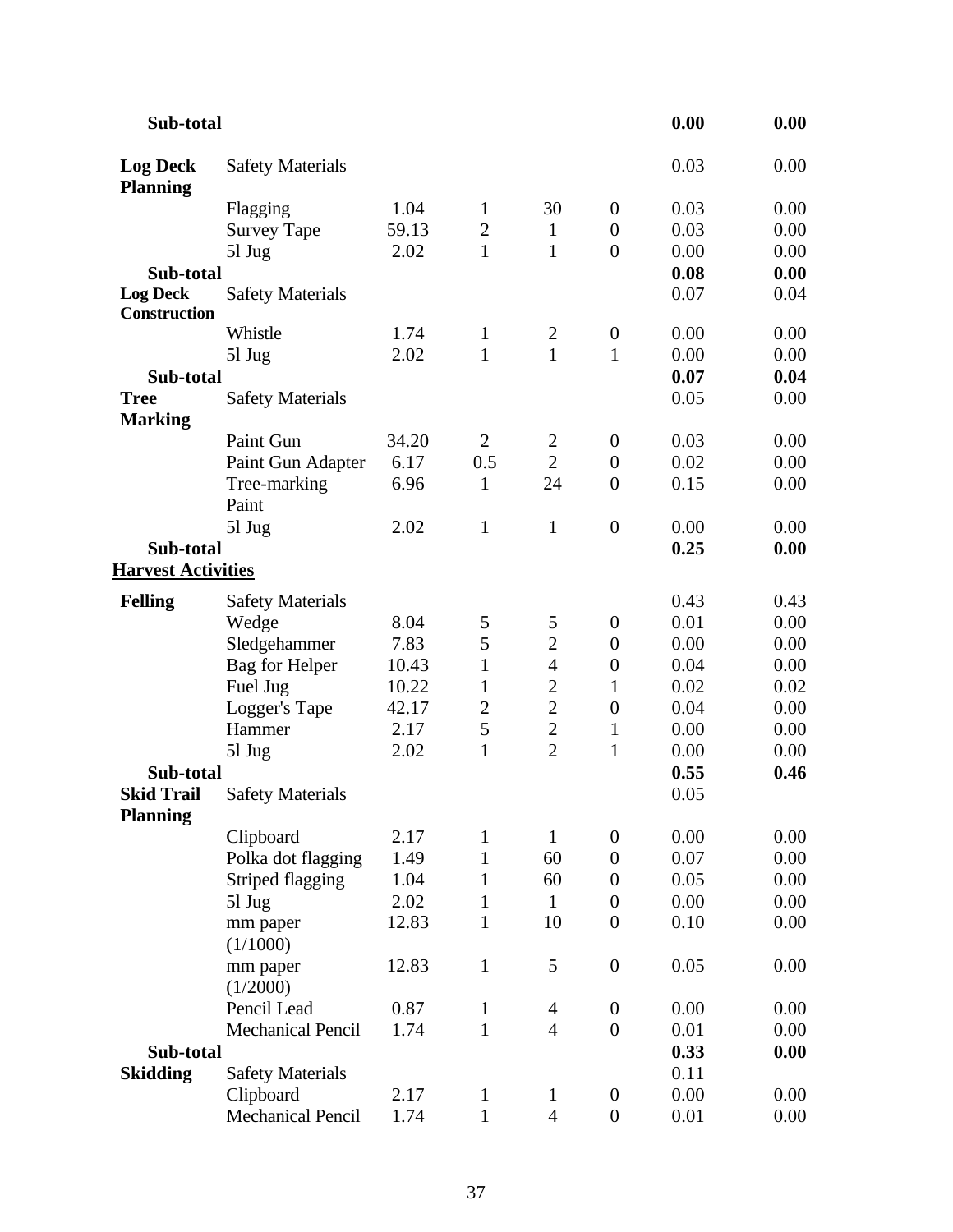|                   | Pencil Lead              | 0.87   | 1            | 4              | $\boldsymbol{0}$ | 0.00 | 0.00 |
|-------------------|--------------------------|--------|--------------|----------------|------------------|------|------|
|                   | $51 \mathrm{Jug}$        | 2.02   | $\mathbf{1}$ | 1              | 1                | 0.00 | 0.00 |
|                   | Gloves for Helper        | 4.35   | 1            | 3              | 1                | 0.01 | 0.01 |
|                   | Whistle                  | 1.74   | $\mathbf{1}$ | $\overline{2}$ | $\boldsymbol{0}$ | 0.00 | 0.00 |
|                   | Fuel Jug                 | 10.22  | $\mathbf{1}$ | 1              | $\mathbf{1}$     | 0.01 | 0.01 |
| Sub-total         |                          |        |              |                |                  | 0.15 | 0.02 |
| <b>Log Deck</b>   | <b>Safety Materials</b>  |        |              |                |                  | 0.22 | 0.24 |
| <b>Operations</b> |                          |        |              |                |                  |      |      |
|                   | Clipboard                | 2.17   | $\mathbf{1}$ | 1              | $\mathbf{1}$     | 0.00 | 0.00 |
|                   | <b>Mechanical Pencil</b> | 1.74   | $\mathbf{1}$ | 4              | 1                | 0.01 | 0.01 |
|                   | Pencil Lead              | 1.74   | 1            | 4              | 1                | 0.01 | 0.01 |
|                   | Metric Tape              | 59.48  | $\mathbf{1}$ | 1              | 1                | 0.05 | 0.05 |
|                   | $51 \text{ Jug}$         | 2.02   | 1            | 1              | $\mathbf{1}$     | 0.00 | 0.00 |
|                   | Gloves                   | 4.35   | $\mathbf{1}$ | $\overline{2}$ | 1                | 0.01 | 0.01 |
|                   | Fuel Jug                 | 10.22  | $\mathbf{1}$ | 1              | 1                | 0.01 | 0.01 |
|                   | Whistle                  | 1.74   | $\mathbf{1}$ | $\overline{2}$ | $\overline{0}$   | 0.00 | 0.00 |
| Sub-total         |                          |        |              |                |                  | 0.29 | 0.33 |
| Support $\&$      | Gas Pump                 | 345.22 | 3            | 1              | $\mathbf{1}$     | 0.09 | 0.10 |
| <b>Logistics</b>  |                          |        |              |                |                  |      |      |
|                   | Key                      | 8.7    | $\mathbf{1}$ | $\mathbf{1}$   | $\mathbf{1}$     | 0.01 | 0.01 |
| Sub-total         |                          |        |              |                |                  | 0.16 | 0.18 |
| Total             |                          |        |              |                |                  | 3.96 | 1.19 |
|                   |                          |        |              |                |                  |      |      |

**\*** By law, the following items are required for all forest workers who do not operate heavy machines or chainsaws: hard hat, uniform, safety vest, steel-toe boots, first-aid kit, & machete. In addition to these items, sawyers must use safety gloves and pants, earplugs, and a protective visor. Heavy machine operators must use earplugs and goggles.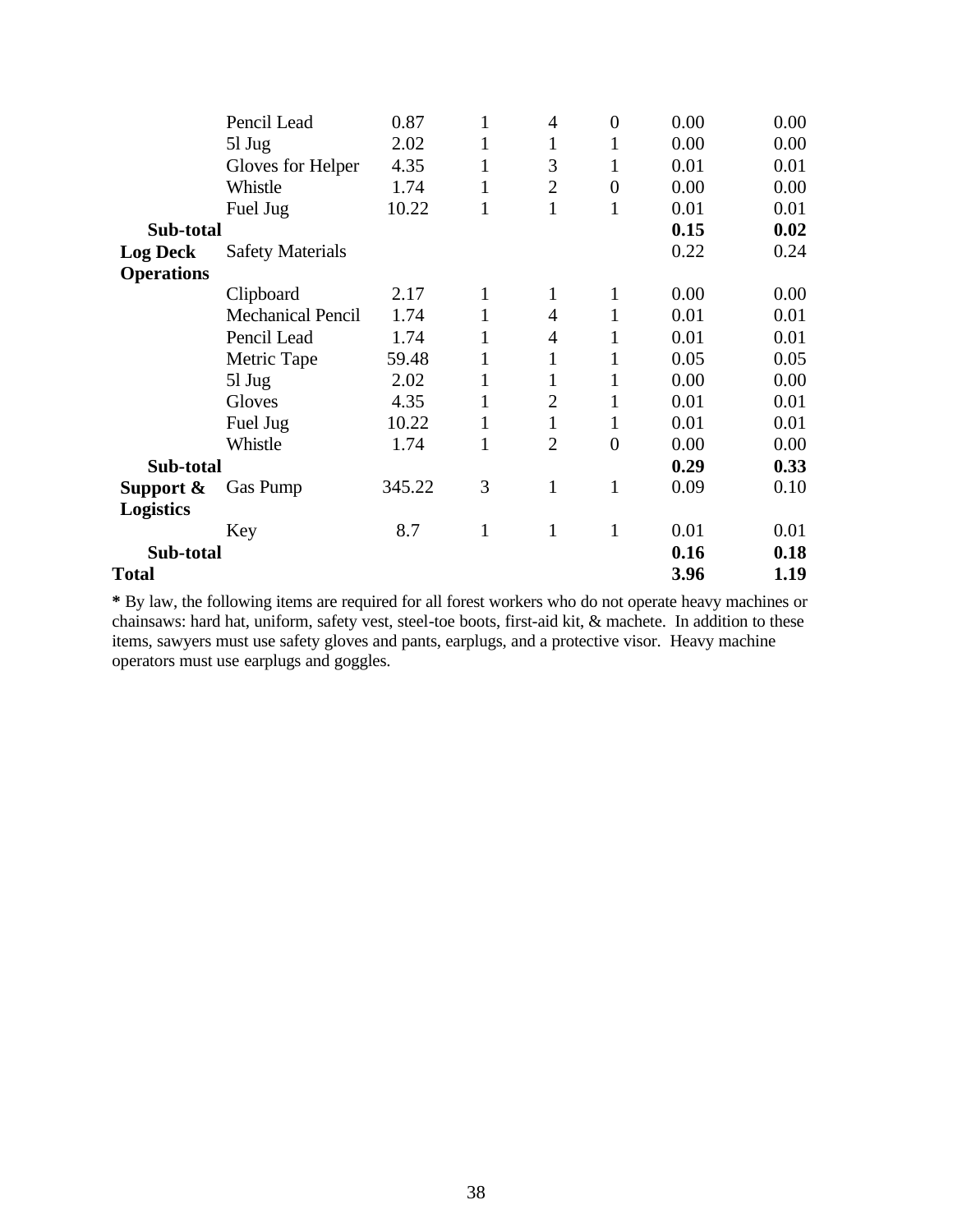# **Appendix 6b: Estimate of Hourly Operating Cost in US\$ for CAT Skidder (525)**

|                                        | Depreciation Schedule & Value (based on 10,000 hours: 2,000 hrs/yr for 5 years) |             |
|----------------------------------------|---------------------------------------------------------------------------------|-------------|
| Acquisition value (incl. Accessories): | \$156,521.74                                                                    |             |
| <b>Cost of Tires</b>                   |                                                                                 |             |
| Front                                  | \$7,826.09                                                                      |             |
| Rear                                   | \$7,826.09                                                                      |             |
|                                        | <b>Cost of Tires:</b>                                                           | \$15,652.17 |
| <b>Resale value (after 5 years):</b>   |                                                                                 | \$58,028.84 |
| Liquid value to be depreciated:        |                                                                                 | \$82,840.72 |
| <b>Fixed Costs of Ownership</b>        |                                                                                 |             |
| <b>Expenses:</b>                       |                                                                                 |             |
|                                        | Depreciated Liquid Value divided by 10,000 hours:                               | \$8.28      |
|                                        | Using formula from CAT, the cost for Interest, Insurance and Tax is:            | \$7.04      |

| Annual machine use in hours $= 2000$                      |         |
|-----------------------------------------------------------|---------|
| Interest $(12\%)$ + Insurance $(1\%)$ + Tax $(2\%)$ = 15% |         |
| <b>Liquid Value:</b>                                      | \$15.33 |

|                                  | Cons. $/$ hr | <b>Unit Price</b>        | Cost   |         |
|----------------------------------|--------------|--------------------------|--------|---------|
| Diesel Fuel Consumption (liters) | 15           | \$0.40                   | \$6.00 | \$6.00  |
| Lubricants & Other               |              |                          |        |         |
| Engine                           | 0.08         | \$2.83                   | \$0.21 |         |
| Transmission                     | 0.05         | \$2.83                   | \$0.15 |         |
| Main Drivetrain                  | 0.05         | \$2.83                   | \$0.13 |         |
| <b>Hydraulic System</b>          | 0.03         | \$2.83                   | \$0.10 |         |
| Grease                           |              |                          | \$0.09 |         |
| Filters                          |              |                          | \$0.22 |         |
|                                  |              | Total                    | \$0.89 | \$0.89  |
| Tires (Price/useful life)        |              |                          |        | \$7.83  |
| Main Cable                       |              |                          |        | \$0.54  |
| <b>Choker Supplies</b>           |              |                          |        | \$0.22  |
| Repairs & Maintenance            |              |                          |        | \$7.30  |
| Liquid Value:                    |              |                          |        | \$22.78 |
|                                  |              | Sub-total                |        | \$38.11 |
|                                  |              | <b>Resale Credit</b>     |        | \$5.80  |
|                                  |              | <b>Total Hourly Cost</b> |        | \$32.31 |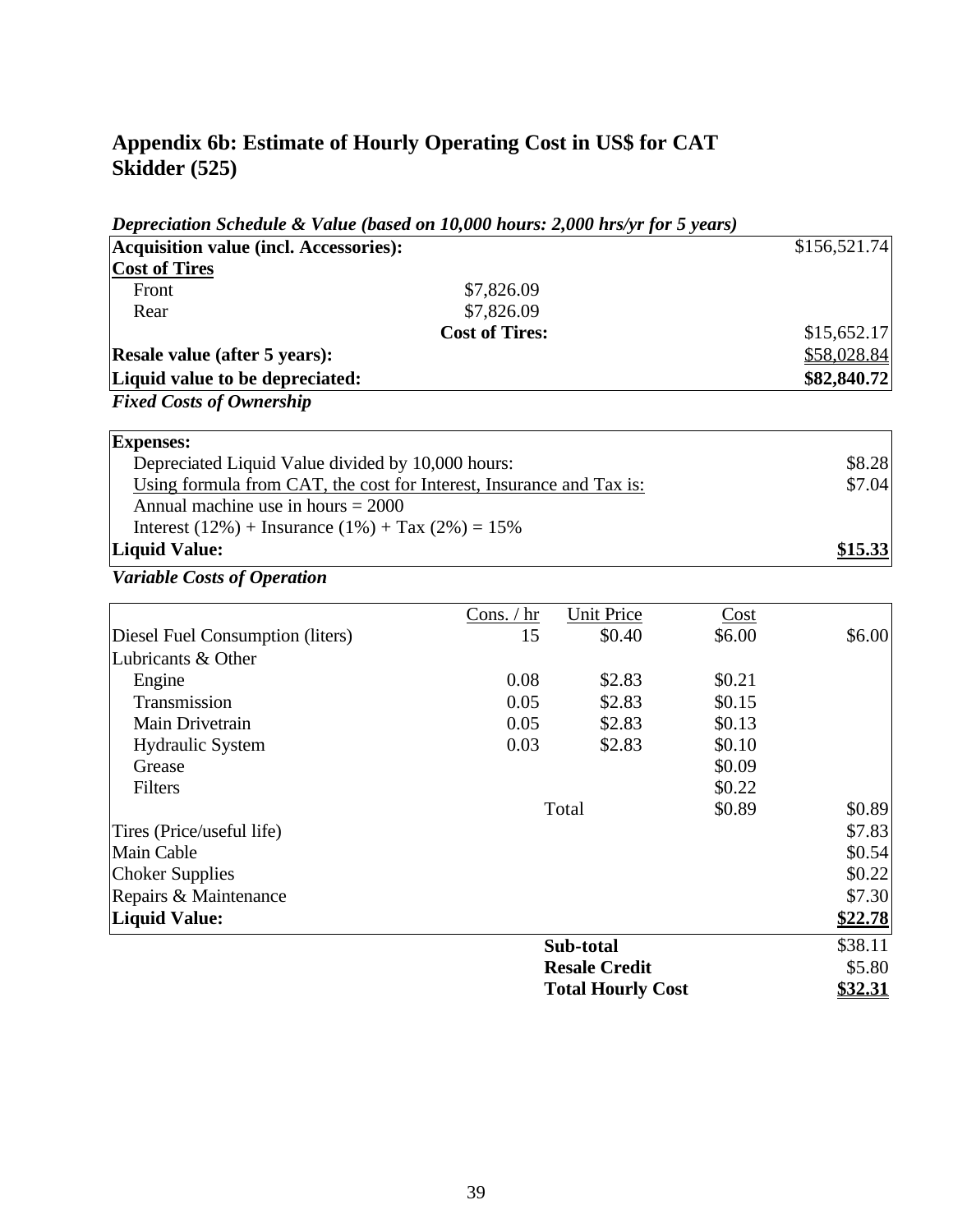# **Appendix 6c: Estimate of Hourly Operating Cost in US\$ for CAT D6 SR Tractor**

### *Depreciation Schedule & value (based on 10,000 hour: 2,000 hrs/yr for 5 years)*

| Acquisition Value (incl. Accessories) |  |  |  | \$160,869.57 |
|---------------------------------------|--|--|--|--------------|
| Resale Value (after 5 years)          |  |  |  | \$59,640.76  |
| Liquid value to be depreciated:       |  |  |  | \$101,228.81 |

## *Fixed Costs of Ownership*

| <b>Expenses</b>                                                      |         |
|----------------------------------------------------------------------|---------|
| Depreciated Liquid value Divided by 10,000 hours:                    | \$10.12 |
| Using formula from CAT, the cost for Interest, Insurance and Tax is: | \$7.24  |
| Annual machine use in hours $= 2,000$                                |         |
| Interest (12%) + Insurance (1%) + Tax = $15\%$                       |         |
| Liquid value:                                                        | \$17.36 |

|                                  | Cons./ hr | Unit Price           | Cost   |         |
|----------------------------------|-----------|----------------------|--------|---------|
| Diesel Fuel Consumption (liters) | \$16.00   | \$0.40               | \$6.40 | \$6.40  |
| Lubricants and Other             |           |                      |        |         |
| Engine                           | \$0.05    | \$2.83               | \$0.15 |         |
| Transmission                     | \$0.10    | \$2.83               | \$0.27 |         |
| Main Drivetrain                  | \$0.04    | \$2.83               | \$0.11 |         |
| <b>Hydraulic System</b>          | \$0.03    | \$2.83               | \$0.07 |         |
| Grease                           |           |                      | \$0.09 |         |
| Filters                          |           |                      | \$0.30 |         |
|                                  |           | Total                | \$0.99 | \$0.99  |
| <b>Track Parts</b>               |           |                      |        | \$4.85  |
| Main Cable                       |           |                      |        | \$0.54  |
| <b>Choker Supplies</b>           |           |                      |        | \$0.22  |
| Repairs & Maintenance            |           |                      |        | \$8.70  |
| Special Items                    |           |                      |        | \$0.96  |
| Liquid value                     |           |                      |        | \$22.65 |
|                                  |           | Sub-total            |        | \$40.01 |
|                                  |           | <b>Resale Credit</b> |        | \$5.96  |
|                                  |           | <b>Total Cost</b>    |        | \$34.05 |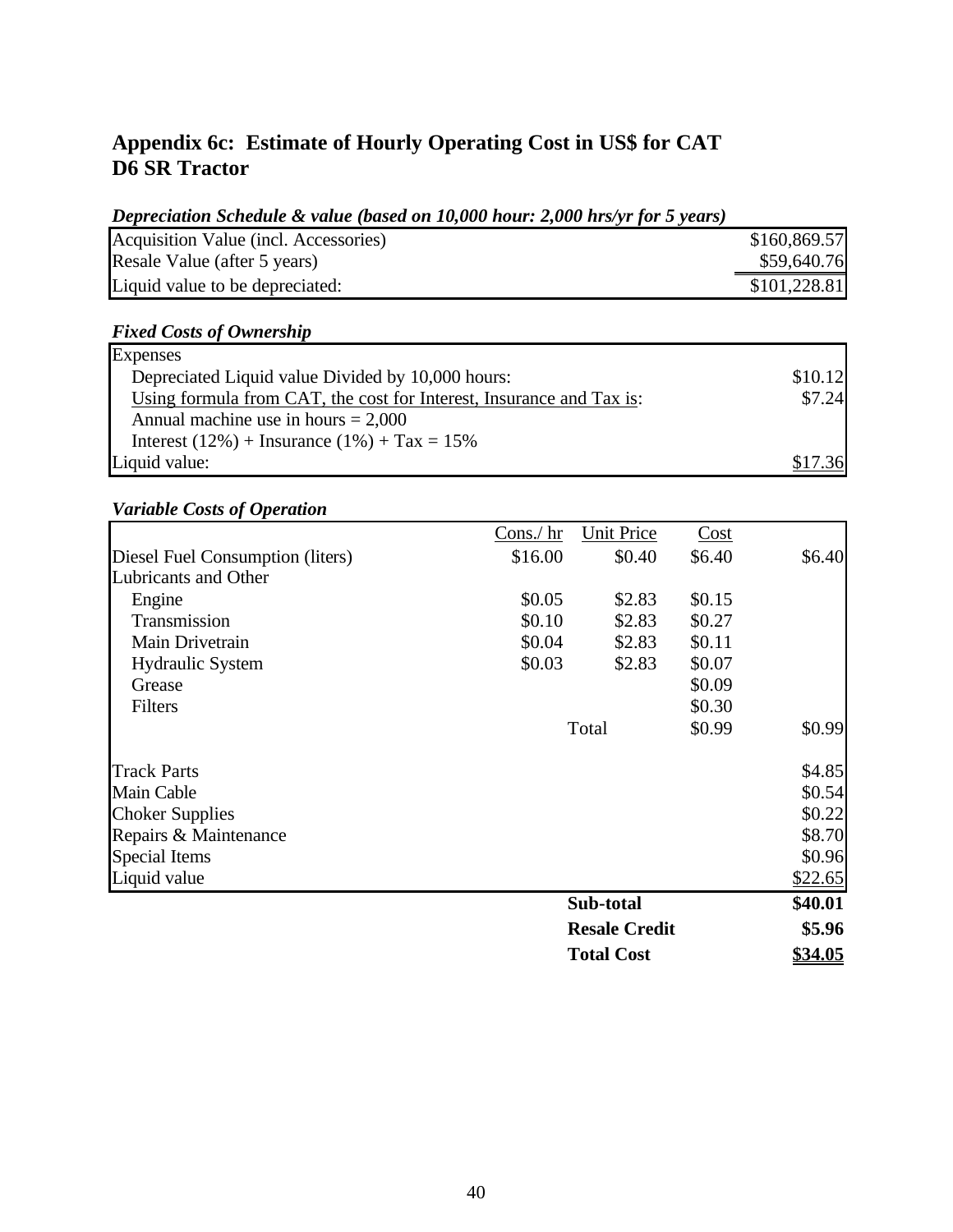# **Appendix 6d: Estimated Hourly Operating Costs in US\$ for Loader (CAT 938F)**

### *Depreciation Schedule & Value (based on 10,000 hour: 2,000 hrs/yr for 5 years)*

| Acquisition value (incl. Accessories): | \$113,043.48 |
|----------------------------------------|--------------|
| <b>Cost of Tires</b>                   |              |
| Front                                  | \$7,826.09   |
| Rear                                   | \$7,826.09   |
| Total                                  | \$15,652.17  |
| Resale Value (after 5 years)           | \$41,909.72  |
| Liquid Value to be depreciated:        | \$55,481.58  |

## *Fixed Costs of Ownership*

| Expenses:                                                            |         |
|----------------------------------------------------------------------|---------|
| Depreciated Liquid Value divided by 10,000 hours:                    | \$5.55  |
| Using Formula from CAT, the cost for Interest, Insurance and Tax is: | \$5.09  |
| Annual machine use in hours $= 2000$                                 |         |
| Interest $(12\%)$ + Insurance $(1\%)$ + Tax $(2\%)$ = 15%            |         |
| Liquid Value:                                                        | \$10.64 |

|                                  | Cons./ hr Unit | Cost                 |        |         |
|----------------------------------|----------------|----------------------|--------|---------|
|                                  |                | Price                |        |         |
| Diesel Fuel Consumption (liters) | 15             | \$0.40               | \$6.00 | \$6.00  |
| Lubricants & Other               |                |                      |        |         |
| Engine                           | 0.08           | \$2.83               | \$0.23 |         |
| Transmission                     |                | \$2.83               | \$0.07 |         |
| Main Drivetrain                  |                | \$2.83               | \$0.08 |         |
| <b>Hydraulic System</b>          |                | \$2.83               | \$0.07 |         |
| Grease                           |                |                      | \$0.17 |         |
| Filters                          |                |                      | \$0.30 |         |
|                                  |                | Total                | \$0.93 | \$0.93  |
| Tires (Price/useful life)        |                |                      |        | \$5.22  |
| Repairs & Maintenance            |                |                      |        | \$8.52  |
| <b>Special Items</b>             |                |                      |        | \$0.96  |
| Liquid Value:                    |                |                      |        | \$21.63 |
|                                  |                | Sub-                 |        | \$32.26 |
|                                  |                | total                |        |         |
|                                  |                | <b>Resale Credit</b> |        | \$4.19  |
|                                  |                | <b>Total Cost</b>    |        | \$28.07 |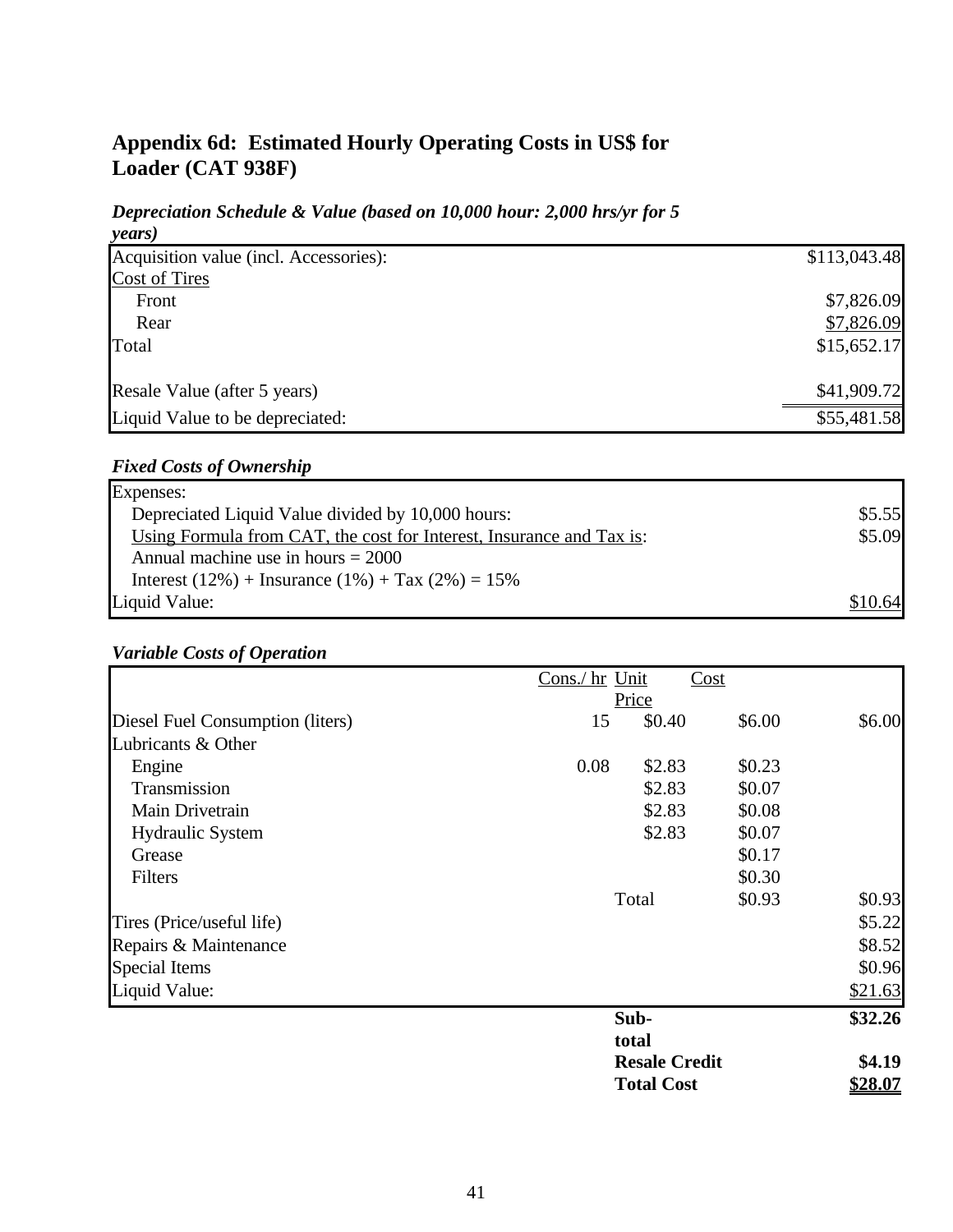# **Appendix 6e: Estimate of Hourly Operating Cost in US\$ for Pickup Truck**

#### *Depreciation Schedule and Value (based on 6,000 hours for 5 years)*

| years)                                |          |             |
|---------------------------------------|----------|-------------|
| Acquisition Value (incl. Accessories) |          | \$13,913.04 |
| Cost of Tires                         |          |             |
| Front                                 | \$286.96 |             |
| Rear                                  | \$286.96 |             |
|                                       | Total:   | \$573.91    |
| Resale value after 5 years:           |          | \$7,826.09  |
| Liquid value:                         |          | \$5,513.04  |

## *Fixed Costs of Ownership*

| Expenses:                                                            |        |
|----------------------------------------------------------------------|--------|
| Depreciated Liquid Value divided by 6,000 hours:                     | \$0.92 |
| Using formula from CAT, the cost for Interest, Insurance and Tax is: | \$1.04 |
| Annual machine use in hours $= 1200$                                 |        |
| Interest (12%) + Insurance (1%) + Tax (2%) = $15\%$                  |        |
| Liquid value:                                                        | \$1.96 |

|                           | Unit<br>Cost<br>Cons/hr<br>Price |        |
|---------------------------|----------------------------------|--------|
| Diesel Fuel Consumption   | \$2.00<br>\$0.67<br>\$1.33       | \$1.33 |
| Tires (Price/useful life) |                                  | \$0.32 |
| Repairs & Maintenance     |                                  | \$0.88 |
| Liquid value:             |                                  | \$2.53 |
|                           | Sub-                             | \$4.49 |
|                           | total                            |        |
|                           | <b>Resale Credit</b>             | \$0.26 |
|                           | <b>Total Cost</b>                | \$4.23 |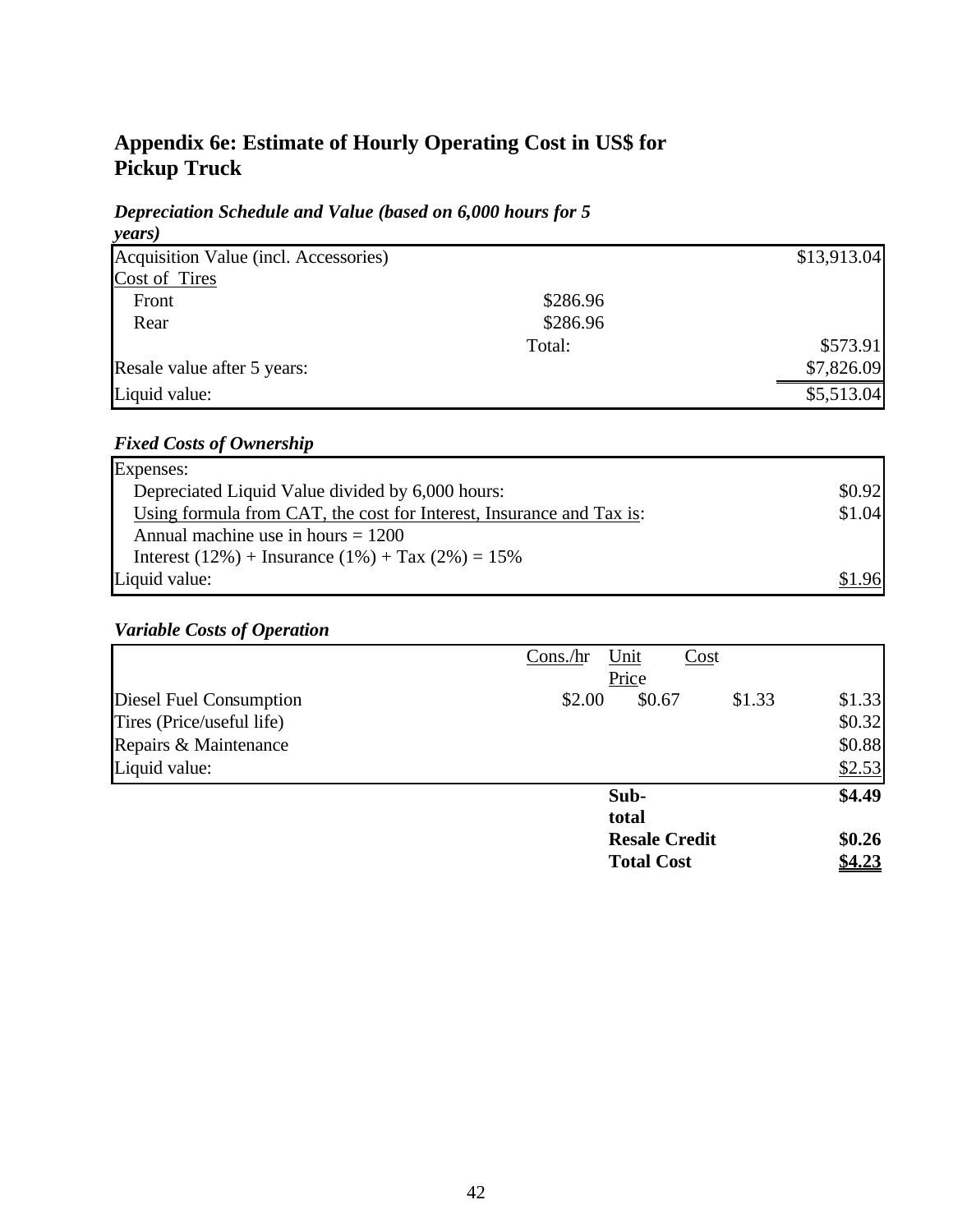# **Appendix 6f: Estimate of Hourly Operating Cost in US\$ for Chainsaw ( Stihl AV 051)**

## *Depreciation Schedule & Value (based on 2,000 hours in 2*

| years)                                     |          |
|--------------------------------------------|----------|
| Acquisition value (incl. Accessories)      | \$773.91 |
| Resale Value (Depreciated 10% for 5 years) | \$147.04 |
| Liquid Value:                              | \$626.87 |

## *Fixed Costs of Ownership*

| Expenses:                                        |        |
|--------------------------------------------------|--------|
| Depreciated Liquid Value divided by 2,000 hours: | \$0.31 |
| Interest $(12\%)$                                | \$0.06 |
| Insurance $(1\%)$                                | \$0.08 |
| <b>Capital Payment</b>                           | \$0.24 |
| Liquid Value:                                    | \$0.68 |

|                                      | Cons./hr | Cons./hr                 | Unit Price CL COST |               | $\mathbf{R}\mathbf{I}\mathbf{L}$ |
|--------------------------------------|----------|--------------------------|--------------------|---------------|----------------------------------|
|                                      | CL       | (RIL)                    |                    |               | <b>COST</b>                      |
| <b>Gasoline Consumption (liters)</b> | 1.3      | 0.78                     | \$0.73             | \$0.95        | \$0.57                           |
| Lubricants & Other                   |          |                          |                    |               |                                  |
| Chain                                | 0.45     | 0.39                     | \$1.74             | \$0.78        | \$0.68                           |
| Chains (CL: 20; RIL: 14)             |          |                          |                    | \$0.46        | \$0.28                           |
| Flat Files (CL: 12; RIL: 7)          |          |                          |                    | \$0.03        | \$0.02                           |
| Round Files (CL: 24; RIL: $14$ )     |          |                          |                    | \$0.08        | \$0.04                           |
| Blades (CL: 4 dry; RIL: 2 rolling)   |          |                          |                    | \$0.37        | \$0.18                           |
| Maintenance                          |          |                          |                    | \$0.41        | \$0.36                           |
| Liquid value:                        |          |                          |                    | \$3.09        | \$2.13                           |
|                                      |          |                          |                    | CL(US\$)      | $\text{RIL}(US\$                 |
|                                      |          | Sub-total                |                    | \$3.77        | \$2.81                           |
|                                      |          | <b>Resale Credit</b>     |                    | \$0.01        | \$0.01                           |
|                                      |          | <b>Total Hourly Cost</b> |                    | <u>\$3.76</u> | \$2.80                           |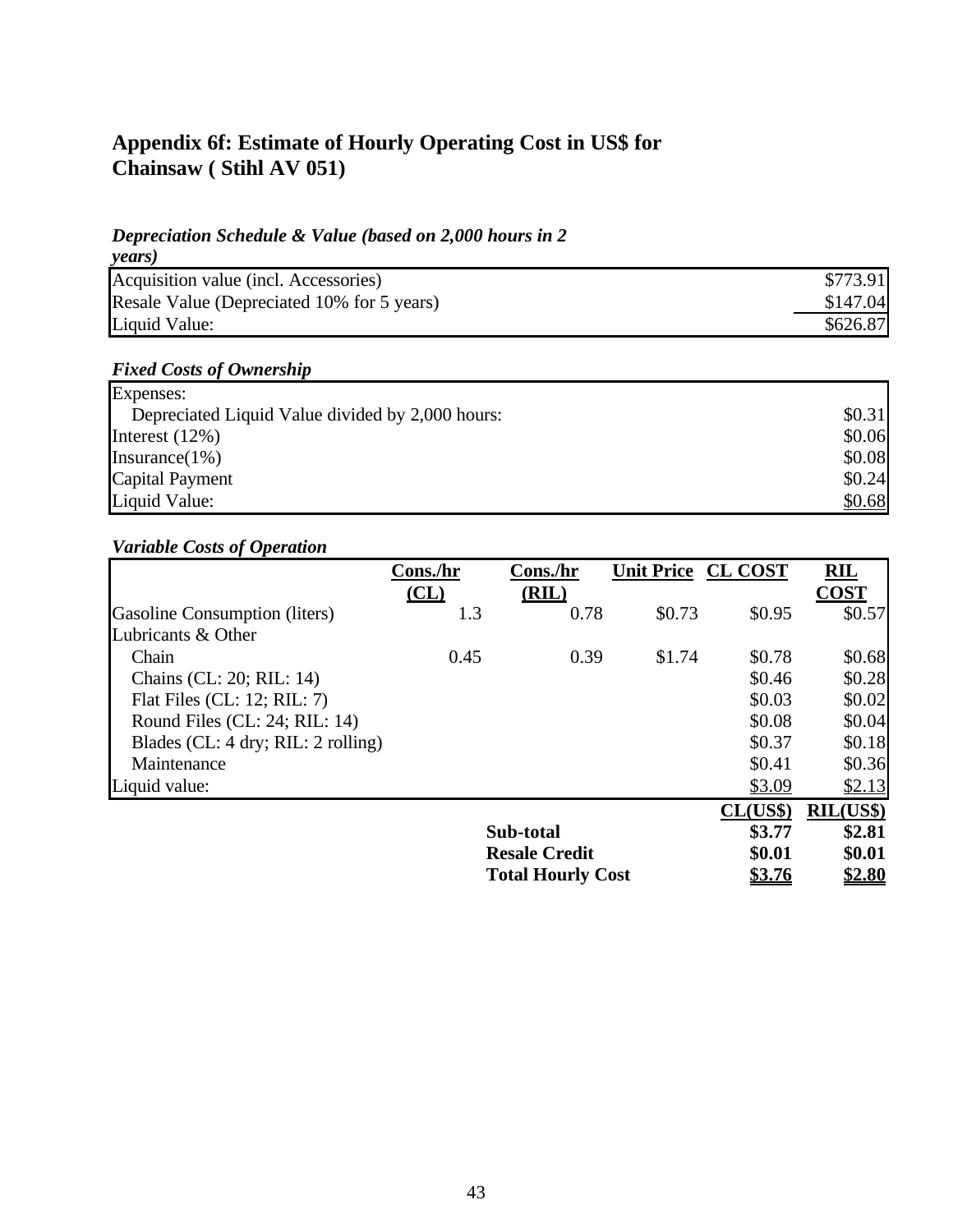# **Appendix 6g: Estimate of Hourly Operating Cost in US\$ for Generator**

## *Depreciation Schedule & Value (based on 7,500 hour for 5*

| years)                                        |            |
|-----------------------------------------------|------------|
| Acquisition Value (incl. Accessories)         | \$1,478.26 |
| Resale Value (depreciated 18%/yr for 5 years) | \$548.05   |
| Liquid value                                  | \$930.21   |

## *Fixed Costs of Ownership*

| Expenses:                                                            |        |
|----------------------------------------------------------------------|--------|
| Depreciated Liquid Value divided by 7,500 hours:                     | \$0.12 |
| Using formula from CAT, the cost for Interest, Insurance and Tax is: | \$0.09 |
| Annual machine use hours $= 1500$                                    |        |
| Interest $(12\%)$ + Insurance $(1\%)$ + Tax $(2\%)$ = 15%            |        |
| Liquid Value:                                                        | \$0.21 |

|                               | Cons/hr   | Unit Price               | Cost   |        |
|-------------------------------|-----------|--------------------------|--------|--------|
| Gasoline Consumption (liters) | \$0.76    | \$0.67                   | \$0.51 | \$0.51 |
| Lubricants & Other            |           |                          |        |        |
| Engine                        | \$0.01    | \$281.74                 | \$0.03 | \$0.03 |
| Liquid Value:                 |           |                          |        | \$0.53 |
|                               |           | <b>Maintenance</b>       |        | \$0.05 |
|                               | Sub-total |                          | \$0.80 |        |
|                               |           | <b>Resale Credit</b>     |        | \$0.07 |
|                               |           | <b>Total Hourly Cost</b> |        | \$0.72 |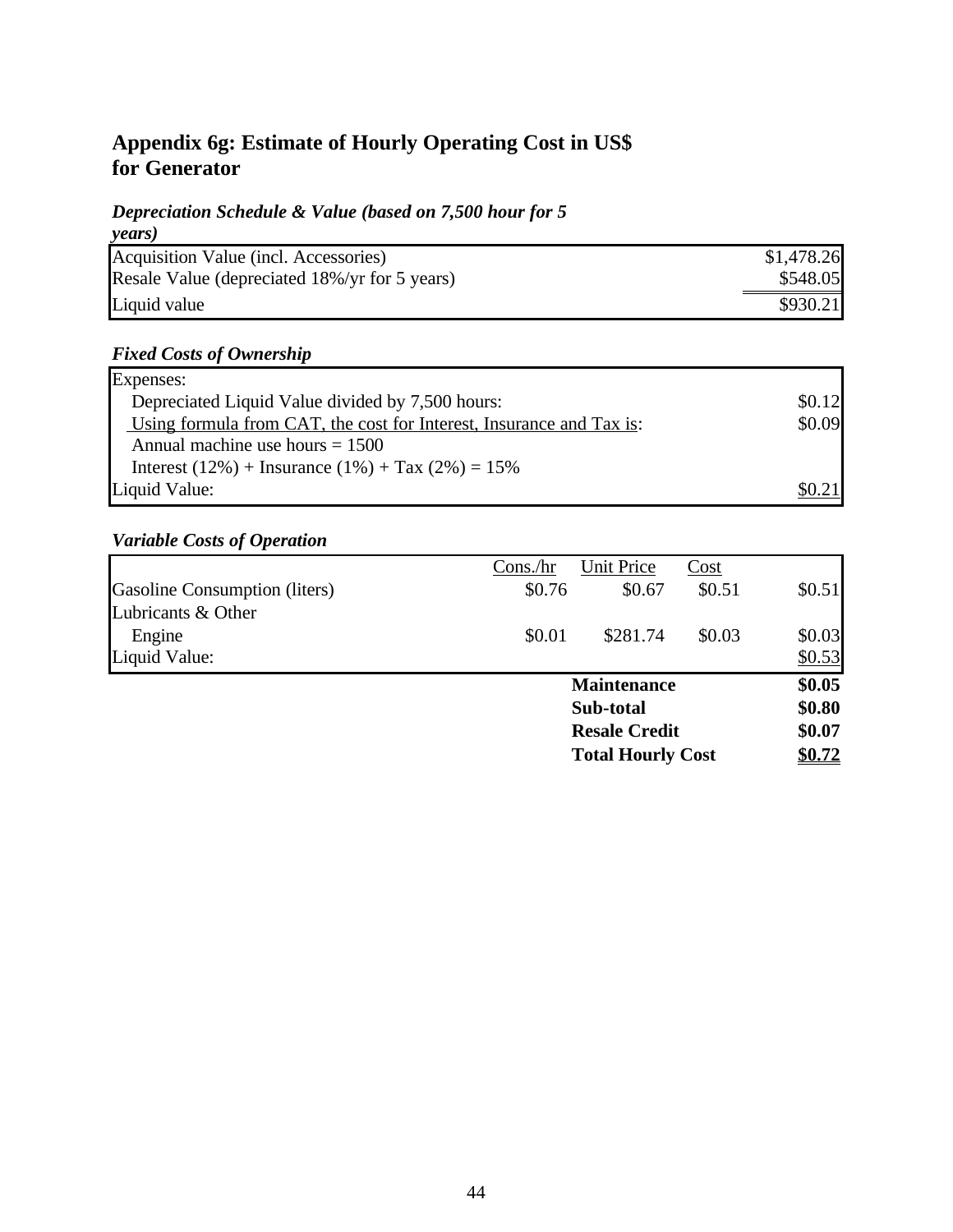# **Appendix 7: Calculation of Hourly Costs for Support, Logistics & Supervision**

| <b>RIL</b>                                               |                                     |                            |                                       | <b>CONVENTIONAL</b>                                   |                                     |           |                                       |
|----------------------------------------------------------|-------------------------------------|----------------------------|---------------------------------------|-------------------------------------------------------|-------------------------------------|-----------|---------------------------------------|
| Camp                                                     | <b>Total Cost</b>                   |                            | <b>Cost per Harvest</b>               | Camp                                                  | <b>Total Cost</b>                   |           | <b>Cost per Harvest</b>               |
|                                                          | \$594.61                            |                            | \$351.00                              |                                                       | \$594.61                            |           | \$351.00                              |
| Generator                                                | <b>Hourly Cost</b>                  | Hrs / Harvest <sup>1</sup> | <b>Cost per Harvest</b>               | Generator                                             | <b>Hourly Cost</b>                  |           | $Hrs / Harvest$ Cost per Harvest      |
|                                                          | \$0.72                              | 960                        | \$692.87                              |                                                       | \$0.72                              | 840       | \$606.26                              |
| <b>Pickup Truck</b>                                      | <b>Hourly Cost</b>                  |                            | <b>Hrs / Harvest</b> Cost per Harvest | <b>Pickup Truck</b>                                   | <b>Hourly Cost</b>                  |           | <b>Hrs / Harvest</b> Cost per Harvest |
|                                                          | \$4.23                              | 1200                       | \$5,078.26                            |                                                       | \$4.23                              | 1200      | \$5,078.26                            |
| <b>Salary - Cook</b>                                     | <b>Additional Costs<sup>2</sup></b> |                            | <b>Months</b> Cost per Harvest        | <b>Salary - Cook</b>                                  | <b>Additional Costs<sup>2</sup></b> |           | <b>Months</b> Cost per Harvest        |
| \$226.09                                                 | \$224.12                            | 8                          | \$2,019.06                            | \$226.09                                              | \$229.72                            | 7         | \$1,834.14                            |
| <b>Salary - Driver</b>                                   | <b>Additional Costs<sup>2</sup></b> |                            | <b>Months</b> Cost per Harvest        |                                                       |                                     |           |                                       |
| \$226.09                                                 | \$224.12                            | 8                          | \$2,019.06                            |                                                       |                                     |           |                                       |
| <b>Salary - Supervisor</b> Additional Costs <sup>2</sup> |                                     |                            | <b>Months</b> Cost per Harvest        | <b>Salary - Supervisor</b>                            | <b>Additional Costs<sup>2</sup></b> |           | <b>Months</b> Cost per Harvest        |
| \$734.78                                                 | \$398.70                            | 8                          | \$3,924.35                            | \$734.78                                              | \$398.70                            | 7         | \$3,525.65                            |
|                                                          |                                     | $Total =$                  | \$14,084.60                           |                                                       |                                     | $Total =$ | \$11,395.31                           |
| Total Volume $(m^3)$ per 8 month Harvest <sup>3</sup>    |                                     |                            | 44,577                                | Total Volume $(m^3)$ per 7 month Harvest <sup>4</sup> |                                     |           | 27,584                                |
| $\cot / m^3$                                             |                                     |                            | \$0.32                                | $\vert$ Cost / m <sup>3</sup>                         |                                     |           | \$0.41                                |

## **Notes:**

1 We assumed 4 hrs/day \* 30 days \* 8 months (for RIL) and \* 7 months (for CL)**.**

2 The additional cost corresponds to the cost of food (\$60/mo), legal burden, and other legal costs.

3 We multiplied the RIL skidding productivity of 31.66 m3/hr \* 8 hours / day \* 22 days \* 8 months.

4 We multiplied the CL skidding productivity of 22.39  $m^3/nr * 8$  hours / day  $*$  22 days  $*$  7 months.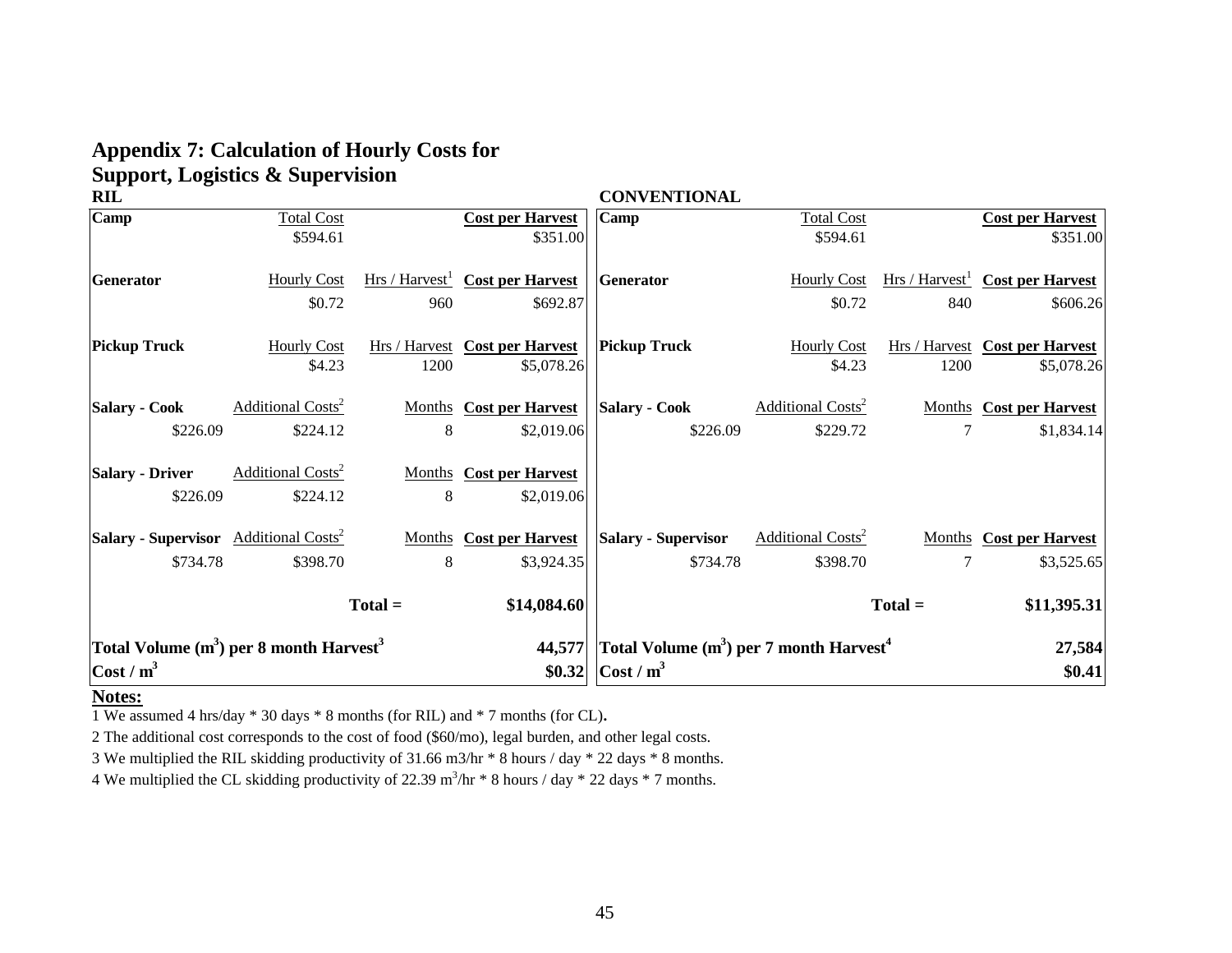| <b>Appendix 8: Wood Waste Definitions and Methods</b>                      |                                                                   |                                                                                                                                                                                                                                                   |                                                                                                                       |
|----------------------------------------------------------------------------|-------------------------------------------------------------------|---------------------------------------------------------------------------------------------------------------------------------------------------------------------------------------------------------------------------------------------------|-----------------------------------------------------------------------------------------------------------------------|
| <b>CATEGORY/</b>                                                           | <b>PURPOSE</b>                                                    | <b>METHODS</b>                                                                                                                                                                                                                                    | <b>COMMENTS</b>                                                                                                       |
| <b>PARAMETERS</b>                                                          |                                                                   |                                                                                                                                                                                                                                                   |                                                                                                                       |
| Trees on harvest list, not<br>harvested                                    | Ascertain % of<br>merchantable<br>volume not<br>harvested         | $(1)$ determine vol. from database; $(2)$ note reason<br>not harvested<br>(e.g. defect, seed tree, etc.)                                                                                                                                          | Not included in waste calculations                                                                                    |
| Trees not found by loggers<br>Trees purposely left                         |                                                                   |                                                                                                                                                                                                                                                   |                                                                                                                       |
| <b>Trees felled, not skidded</b>                                           |                                                                   |                                                                                                                                                                                                                                                   |                                                                                                                       |
| Logs purposely left                                                        | Ascertain % of<br>felled volume cut<br>but with defect            | Note reason not skidded<br>(e.g. hollow, split, etc.)                                                                                                                                                                                             | Not included in waste calculations                                                                                    |
| Logs not found by skidder                                                  | total wood wasted                                                 | Calculate volume of $(1)$ Measure length of log & diameter in center of<br>lost logs; included in log. (2) Calculate volume (see formula A)                                                                                                       | <b>Formula (A):</b> $V = 0.7854 * D^2 * H$ ;<br>where D is diameter and H is height.<br>Constant = $\circled{0}$ / 4. |
| <b>Improper felling</b>                                                    |                                                                   |                                                                                                                                                                                                                                                   |                                                                                                                       |
| Cutting too high on stump $($<br>20cm above ground) - no<br>buttresses     | wood wasted at the<br>stump from<br>improper felling<br>practices | Calculate volume of $(1)$ Measure height (from ground) & diameter<br>(two perpindicular measures) at undercut.<br>(2) Determine usable height if cut made $> 20$ cm<br>from ground and use that height to determine<br>volume (see formula B)     |                                                                                                                       |
| Cutting too high on stump $($ > 20cm above ground) -<br>buttresses present |                                                                   | (1) Estimate largest round usable area in top of stump;<br>(2) Take 2 perpindicular diameter measures of that<br>area; and (3) Estimate or measure height of largest<br>usable vertical portion of stump; (4) Calculate<br>volume (see formula A) |                                                                                                                       |
| Poor felling technique                                                     | Ascertain if wood<br>was due to<br>operational error              | Classify quality of cut: $1 = \text{good or acceptable}$ ; $2 =$<br>waste from split logs at least 1 mistake; $3 = bad / unacceptable$                                                                                                            | Split trees were included in the waste<br>calculation if the cut was classified as<br>'bad' or 'unacceptable'         |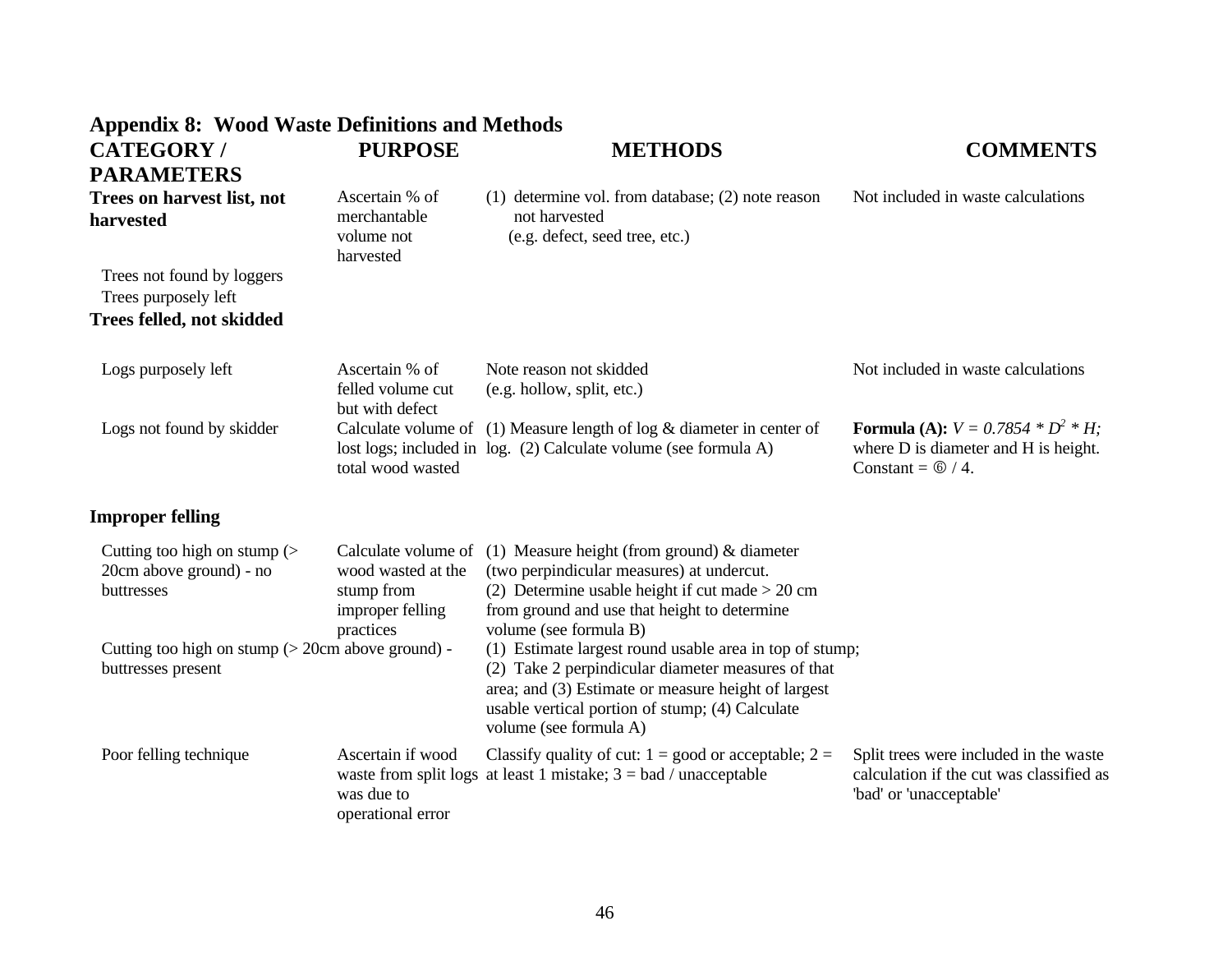| <b>Improper bucking</b>       |                                                                                                 |                                                                                                                                                                                                                                                                                                                                                                                                                        |                                                                                                                                                                                                                                                                                                                                                                                                                                                           |
|-------------------------------|-------------------------------------------------------------------------------------------------|------------------------------------------------------------------------------------------------------------------------------------------------------------------------------------------------------------------------------------------------------------------------------------------------------------------------------------------------------------------------------------------------------------------------|-----------------------------------------------------------------------------------------------------------------------------------------------------------------------------------------------------------------------------------------------------------------------------------------------------------------------------------------------------------------------------------------------------------------------------------------------------------|
| Logs w/ hollow sections       | Calculate wood<br>wasted from<br>improper bucking of<br>logs w/hollow<br>sections               | (1) Take 2 perpindicular diameter measures of<br>hollow. If hollow runs for entire length of log,<br>measure diameter in the center of log only. (2)<br>Measure length of entire log and of hollow section.<br>(3) Measure diameter at midpoint of section starting<br>30 cm beyond end of hollow and also in the center<br>of log. (4) Calculate volume (see formula B)                                               | Formula (B):<br>$V = \textcircled{6}$ / 4 * $[D_{log}-(D_{hb}+D_{ht})/2]^2$ * H;<br>where $D_{\text{log}}$ is the diameter at the<br>midpoint of the usable portion of the<br>$log$ , $D_{hb}$ is the average diameter at the<br>base of the hollow, $Dht$ is the average<br>diameter at the top end of the hollow,<br>and H is the length of the usable<br>portion of the log. Usable portions<br>depended on criteria set by mills for<br>each species. |
| Split logs                    | Calculate wood<br>wasted from<br>improper bucking of<br>split logs and from<br>improper felling | (1) Measure length of entire log. (2) Measure<br>length of section starting 30 cm from end of<br>"tight" split. (3) Measure diameter at midpoint<br>of section starting 30 cm beyond end of split<br>and also in the center of log. If log is split open<br>down entire length, obtain diameter by<br>measuring circumference of outer sides of both<br>halves. (4) Calculate volume of usable portion<br>(Formula A). |                                                                                                                                                                                                                                                                                                                                                                                                                                                           |
| Logs w/ buttresses            | Calculate wood<br>wasted from<br>improper bucking of<br>logs w/ buttresses                      | (1) Estimate $&$ measure length of merchantable<br>portion of log. (2) Measure diameter at<br>midpoint of that length. If buttress begins where<br>log was cut, take 2 perpindicular diameter<br>measures at the cut end of the log.<br>(3) Calculate volume (Formula A).                                                                                                                                              |                                                                                                                                                                                                                                                                                                                                                                                                                                                           |
| Crown (Diam of stem $>$ 30cm) | Calculate wood<br>wasted from<br>improper bucking of<br>stems at the crown<br>end               | (1) Measure length of usable portion of stem and the Stems were considered unusable if the<br>diameter at its midpoint. (2) Calculate volume<br>(Formula A).                                                                                                                                                                                                                                                           | otherwise usable portion contained a<br>branch w/ a diameter $> 1/3$ that of the<br>stem.                                                                                                                                                                                                                                                                                                                                                                 |
| Straight branches             | Calculate wood<br>wasted from<br>improper bucking of<br>usable branches                         | (1) Starting 30 cm above upper junction with main<br>stem, measure length of longest usable section (see<br>comment). (2) Measure diameter at midpoint of that in length and $>$ 30 cm in diameter.<br>section. (3) Calculate volume (Formula A).                                                                                                                                                                      | Branches were considered as usable<br>logs if they had a straight section $> 3$ m                                                                                                                                                                                                                                                                                                                                                                         |